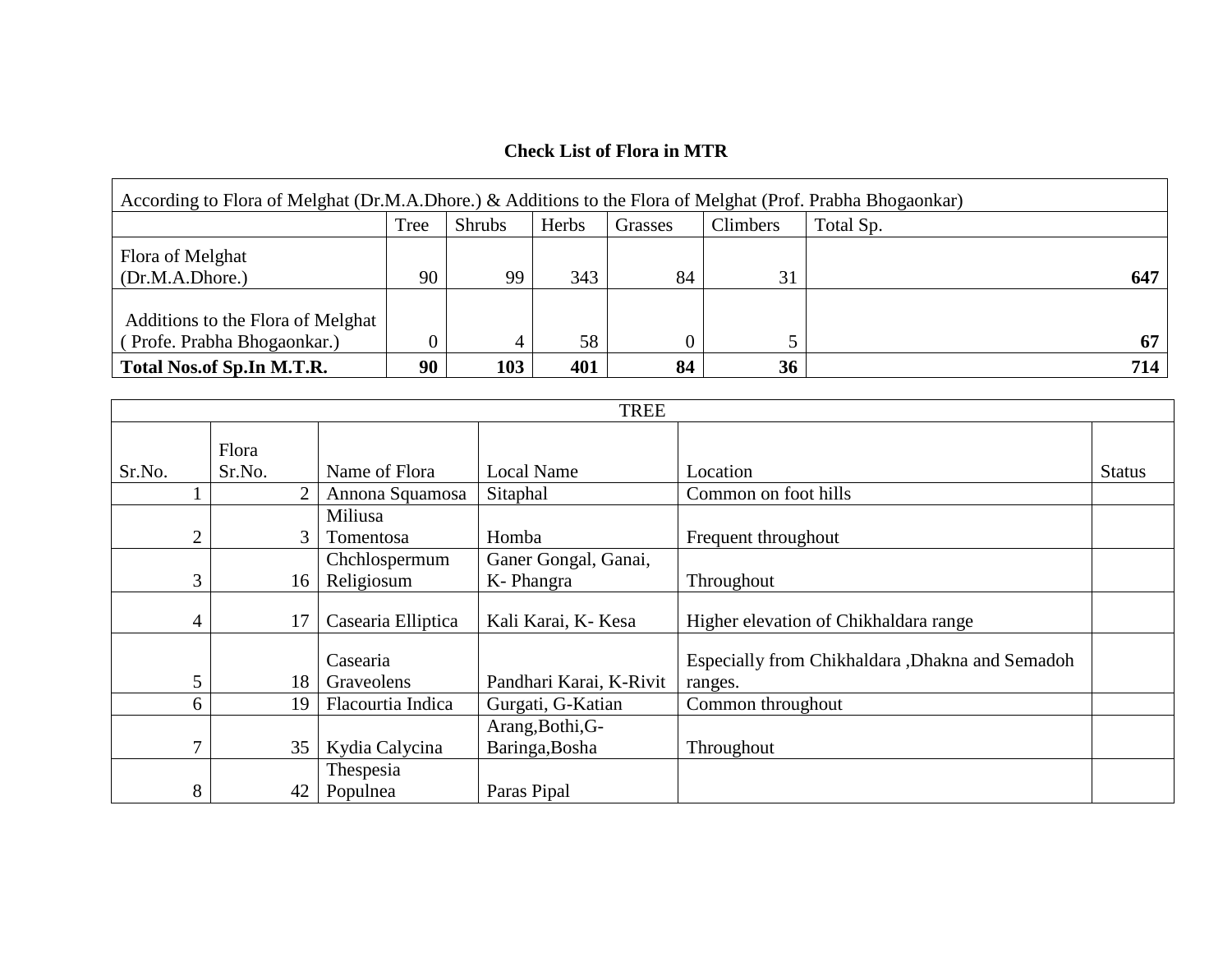|    |    |                       | Semal, Kat Sawar, K-    |                                                      |            |
|----|----|-----------------------|-------------------------|------------------------------------------------------|------------|
| 9  | 45 | <b>Bombax Ceiba</b>   | Auri                    |                                                      |            |
|    |    | Eriolaena             | Bhondra-Dhaman G-       |                                                      | <b>Not</b> |
| 10 | 46 | Hookeriana            | <b>Bhondar</b>          | In Churakund, Harisal                                | common     |
|    |    |                       |                         |                                                      |            |
| 11 | 49 | Sterculia Urens       | Karai, Kadhai, K-Teklej | Frequent throughout                                  |            |
|    |    |                       | Dhaman, Baringa, K-     |                                                      |            |
| 12 | 58 | Grewia Tiliifolia     | Dhamsi, G- Khesla       | Common throughout                                    |            |
|    |    |                       |                         |                                                      |            |
|    |    |                       | Bel, K-Bela. Sarawan,   |                                                      |            |
| 13 | 70 | <b>Aegle Marmelos</b> | G-Mahaka                | Dhargad, Kelpani, however frequent in Rangjubeli     |            |
| 14 | 72 | Ailanthus Excelsa     | Maharukh                | Mostly planted on village sites                      | Rare       |
|    |    |                       |                         |                                                      |            |
|    |    |                       |                         |                                                      |            |
|    |    |                       |                         |                                                      |            |
|    |    |                       |                         | Abundant in jforest associations lat lower elevation |            |
| 15 | 73 | Boswellia Serrata     | Salai                   | on the peripheral hills of the MTR                   |            |
| 16 | 74 | Garuga Pinnata        | Kekad, K-Kekeda         |                                                      |            |
|    |    | Chloroxylon           |                         |                                                      |            |
| 17 | 75 | Swietenia             | Bhirra                  |                                                      |            |
|    |    |                       | Rohan Raktarohan, G-    |                                                      |            |
| 18 | 76 | Soymida Febrifuga     | Somi                    | Dhargad , Kelpani, Koktu, Rangubeli, Chaurakund      |            |
|    |    |                       |                         |                                                      |            |
| 19 | 77 | Cassine Glauca        | Jamrasi, Aran, K-Niru   | Dhargad, Kelpani, Bori, Dabhya                       |            |
|    |    | Zizyphus              | Bor, Ber, K-Boray, G-   |                                                      |            |
| 20 | 81 | Mauritiana            | Renga                   | Village sites                                        |            |
|    |    | Zizyphus              |                         |                                                      |            |
| 21 | 82 | Xylopyra              | Ghoti, Ghatbor          |                                                      |            |
|    |    |                       |                         |                                                      |            |
| 22 | 83 | Zizyphus Rugosa       | Sakhari, K-Churni       | Chikhaldara, Vairat, Makhala                         |            |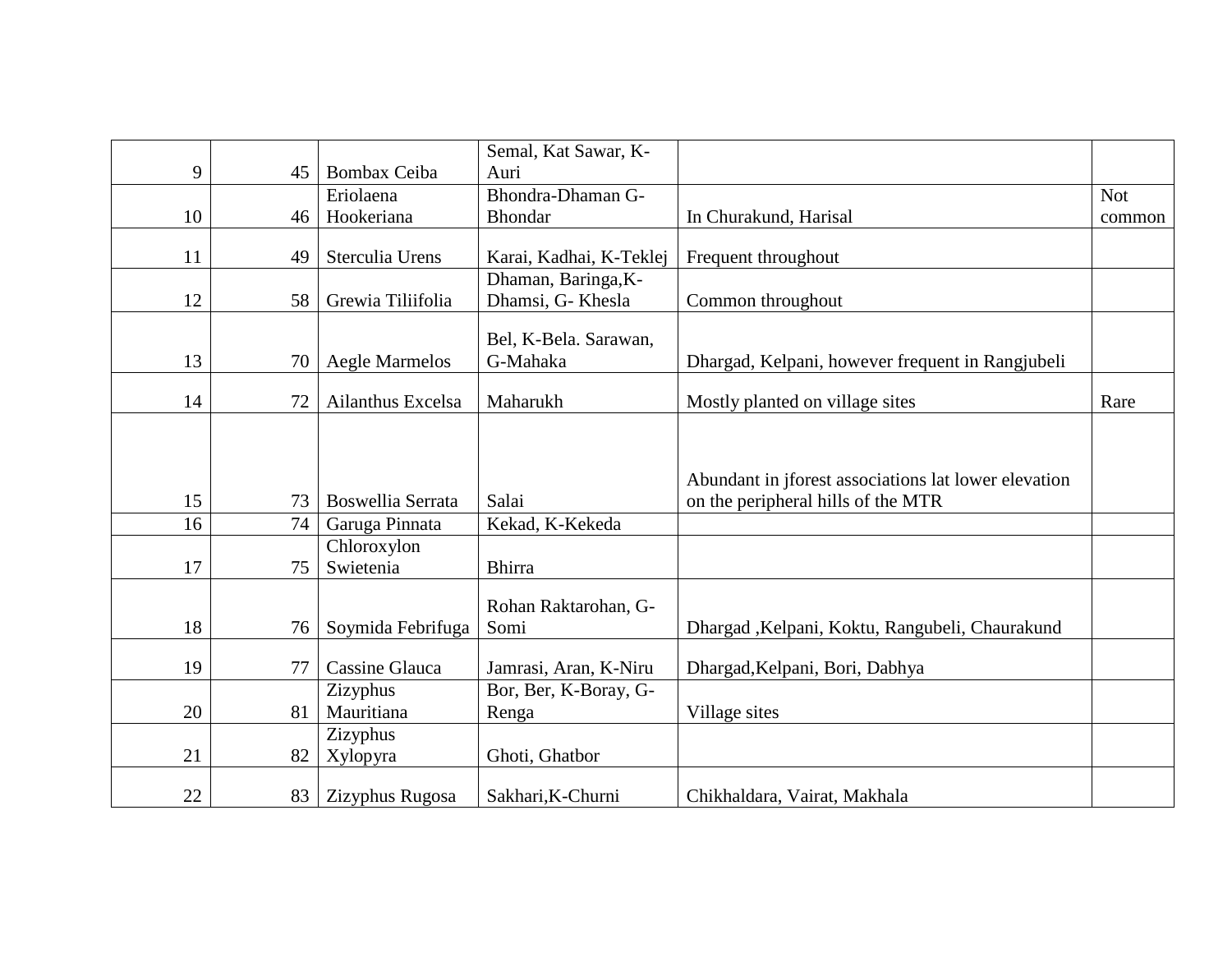| 23              | 92  | Schleichera Oleosa  | Kusum, K-Baru         | Kolkaz, Semadoh Rangubeli and Jarida    |  |
|-----------------|-----|---------------------|-----------------------|-----------------------------------------|--|
|                 |     | Buchanania          | Char, Charoli,        |                                         |  |
| 24              | 93  | Lanzan              | Chironji, K-Torab     |                                         |  |
|                 |     | Lannea              |                       |                                         |  |
| 25              | 94  | Coromandelica       | Moin, G- Mangi        |                                         |  |
| $\overline{26}$ | 95  | Mangifera Indica    | Amba, K-Am            | Near village                            |  |
|                 |     | Semecarpus          | Bhilawa, Biba, K-     |                                         |  |
| 27              | 96  | Anacardium          | Choso                 | Dhargad, Bori                           |  |
|                 |     |                     | Amra, Katamba, K-     |                                         |  |
| 28              | 97  | Spondias Pinnata    | kekda Ka Tamba        | Koktu valley, Andheri Khora, Betha pati |  |
|                 |     |                     |                       |                                         |  |
|                 |     | <b>Butea</b>        | Dhak, Palas K-Pharsa, |                                         |  |
| 29              | 109 | Monosperma          | G-Palasa, Mur         |                                         |  |
| $\overline{30}$ | 123 | Dalbergia Latifolia | Shisham               | In Chunkhedi, Jarida                    |  |
|                 |     | Dalbergia           | Dhobin, K-Phassi, G-  |                                         |  |
| 31              | 124 | Paniculata          | Padri                 |                                         |  |
|                 |     |                     |                       |                                         |  |
| 32              | 131 | Erythrina Suberosa  | Pangra, K-Gada Phassa |                                         |  |
|                 |     | Ougenia             |                       |                                         |  |
| 33              | 146 | Oojeinensis         | Tiwas K-Ruthu, G-sed  | Marida, Jarida Dhargad                  |  |
| 34              | 147 | Pongamia Pannata    | Karanji, Karanj       |                                         |  |
|                 |     | Pterocarpus         |                       |                                         |  |
| 35              | 150 | Marsupium           | Bija                  |                                         |  |
|                 |     | Bauhinia            |                       |                                         |  |
| 36              | 165 | Malabarica          | Ambotha K-Chapha      |                                         |  |
| 37              | 166 | Bauhinia Purpurea   | Kachnar, K-Koilari    |                                         |  |
|                 |     | Bauhinia            | Bhosa, Apta, K-Bhosai |                                         |  |
| 38              | 167 | Racemosa            | G-Dhondri             |                                         |  |
|                 |     | Bauhinia            |                       |                                         |  |
| 39              | 169 | Variegata           | Kachnar, K-Champa     |                                         |  |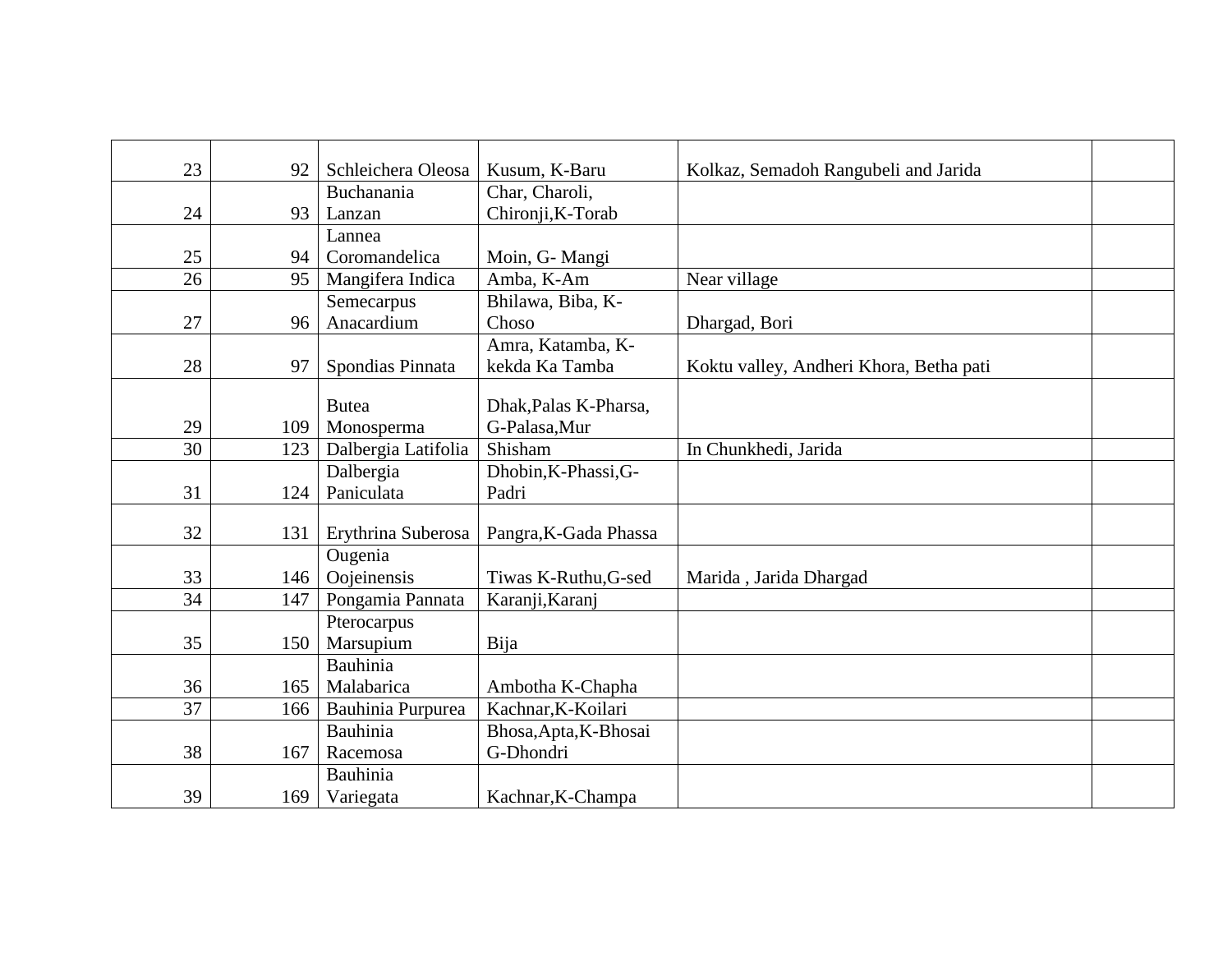|    |     |                   | Bahawa, Amaltas, K-      |                                                  |            |
|----|-----|-------------------|--------------------------|--------------------------------------------------|------------|
| 40 | 172 | Cassia Fistula    | Bana-Ka-Bhungdu          |                                                  |            |
|    |     |                   | Chinch, Imli, K-         |                                                  |            |
| 41 | 178 | Tamarindus Indica | Chincha, G-Sitta         | Only at village sites                            |            |
|    |     |                   |                          |                                                  |            |
| 42 | 179 | Accacia Catechu   | Khair                    | Harisal, Raipur, Dhargad                         |            |
| 43 | 182 | Albizzia Lebbeck  | Siris, Bhingri, Sankesar |                                                  |            |
|    |     | Albizzia          |                          |                                                  |            |
| 44 | 183 | Odoratissima      | Chichwa, Chinchona       |                                                  |            |
|    |     |                   |                          | At higher elevations like Chikhaldara and Vairat |            |
| 45 | 184 | Albizzia Procera  | Kinhi                    | Plateaux                                         |            |
|    |     | Anogeissus        | Dhawda, Dhawra, G-       |                                                  |            |
| 46 | 188 | Latifolia         | Alma                     | Chipi, Dolar, Jamli etc.                         |            |
|    |     |                   | Saj, Sajad, K-           |                                                  |            |
| 47 | 190 | Terminalia Alata  | Athna, Sadra             | Jamli, Koktu Valley, Bori, Semadoh, Kolkaz etc.  |            |
|    |     |                   |                          |                                                  |            |
|    |     |                   | Arjun, Kahu, Anjan, G-   |                                                  |            |
| 48 | 191 | Terminalia Arjuna | Mangi                    | Along the banks of larger streams and rivers     |            |
|    |     | Terminalia        |                          |                                                  |            |
| 49 | 192 | Bellirica         | Behada, G- Kohakka       | Makhala, Raipur, Jarida, Koktu                   |            |
|    |     | Terminalia        |                          |                                                  |            |
| 50 | 193 | Chebula           | Hirda, Harda             | Restricted to Jarida range. Very Sparse          |            |
|    |     | (i) Syzygium      |                          |                                                  |            |
|    |     | Cumini            |                          |                                                  |            |
|    |     | (ii) Eugenia      |                          |                                                  |            |
| 51 | 194 | Jambolana         | Jambhul, Jamun           | Near village                                     |            |
|    |     | Syzygium          |                          |                                                  | <b>Not</b> |
| 52 | 195 | Heyneanum         | Jamun, K-Gambu           | In Chikhaldara and Semadoh range                 | common     |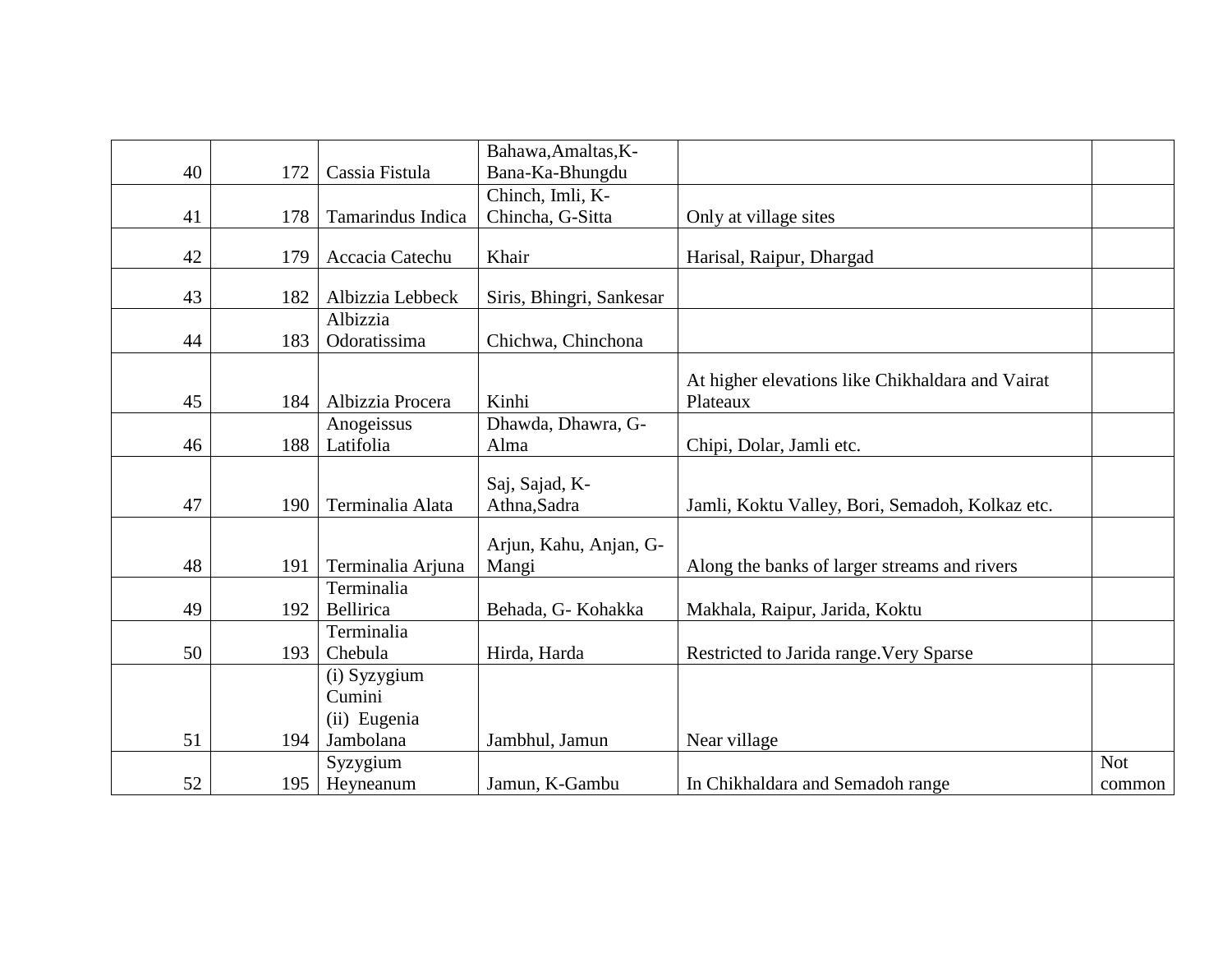|    |     |                          |                         |                                                         | <b>Not</b> |
|----|-----|--------------------------|-------------------------|---------------------------------------------------------|------------|
| 53 | 196 | Careya Arborea           | Kumbhi Kumbh            | Mainly seen on Chikhaldara & Vairat                     | common     |
|    |     |                          |                         |                                                         |            |
|    |     | Lagerstroemia            |                         | In                                                      |            |
| 54 | 199 | Parviflora               | Lendia, K-Chekre        | Belkund, Dolar, Koktu, Jarida, Chunkali, Butida, Marida |            |
|    |     |                          |                         |                                                         |            |
| 55 | 222 | Adina Cordifolia         | Haldu, G-Mundi          | In Most areas of Tiger Reserve                          |            |
|    |     |                          |                         |                                                         |            |
|    |     |                          |                         |                                                         |            |
|    |     |                          |                         | Along stream and river margins and moist valleys in     | <b>Not</b> |
| 56 | 227 | Gardenia Latifolia       | Jalkumbhi, Ghogar       | Akot and Chikhaldara ranges                             | common     |
|    |     |                          | Phetra, Phendra, K-     |                                                         |            |
| 57 | 228 | Gardenia Turgida         | Phurpata                |                                                         |            |
|    |     | Mitragyna                | Kalam, Kadamb, K-       |                                                         |            |
| 58 | 232 | Parviflora               | Kutebi                  |                                                         |            |
|    |     | Xeromphis                |                         |                                                         |            |
| 59 | 235 | Spinosa                  | Maiphal, K-Gheta, Bheta |                                                         |            |
|    |     |                          |                         |                                                         |            |
|    |     | Xeromphis                | Tupkela, Kala Pendhara  | Better represented in Chourakund, Rangubeli,            |            |
| 60 | 236 | Uliginosa                | K-Purput, Ghangru       | Khandakheda localities                                  |            |
|    |     |                          |                         |                                                         |            |
|    |     |                          |                         | Scattered throughout, More conspicuous aroun            |            |
| 61 | 288 | Madhuca Indica           | Moh, Mahuwa, K-Mu       | villages                                                |            |
|    |     |                          |                         |                                                         |            |
| 62 | 289 | Diospyros<br>Melanoxylon | Temburni, K-Tumri       | Scattered throughout, no where plentiful                |            |
|    |     |                          |                         |                                                         |            |
|    |     | Schrebera                |                         |                                                         |            |
| 63 | 290 | Swieteinoides            | Mokha, K- Jhan          | More frequent in Dhargad, Kelpani, Belkund              |            |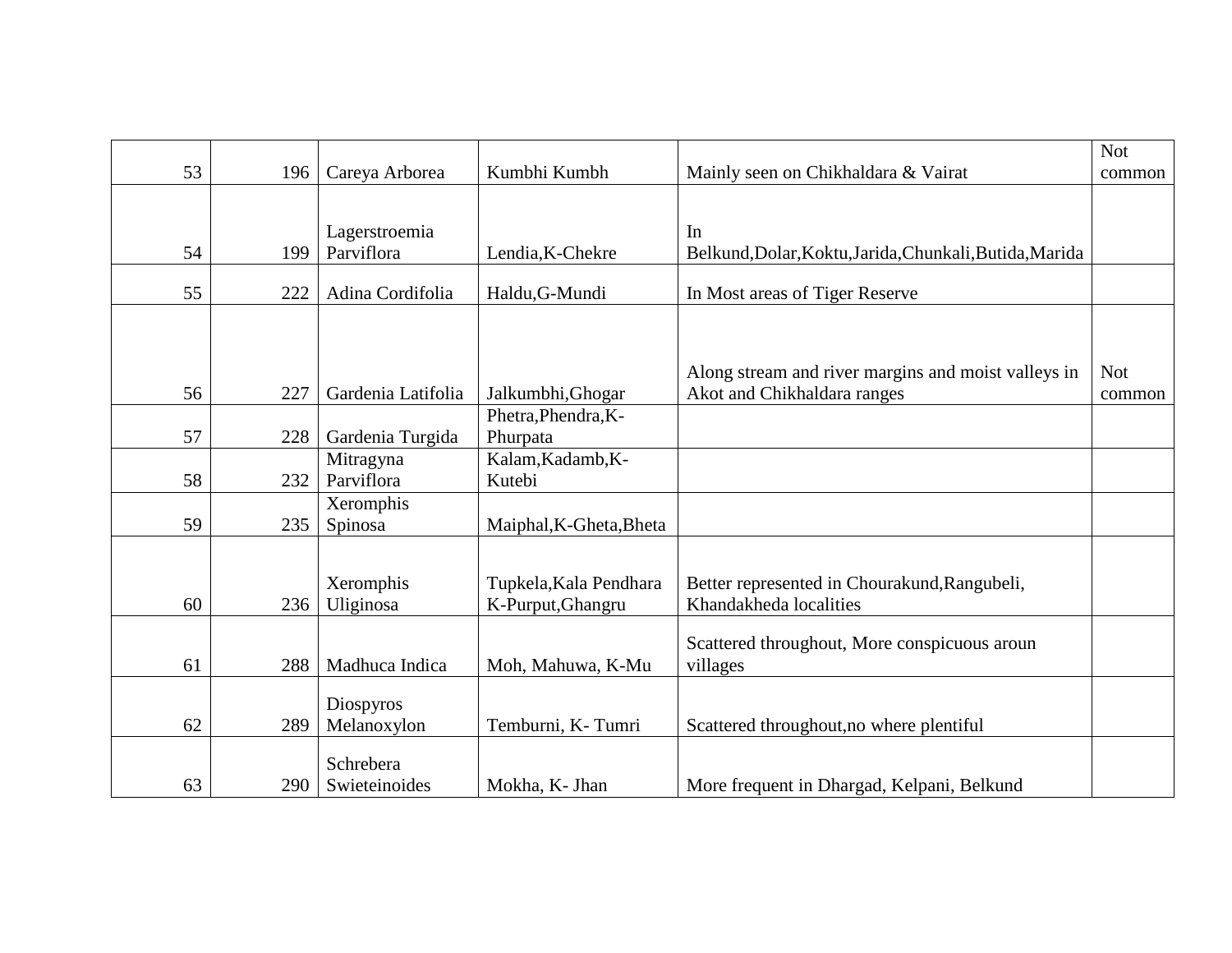|    |     | Holarrhena               |                        |                                                   |            |
|----|-----|--------------------------|------------------------|---------------------------------------------------|------------|
| 64 | 292 | Antidysenterica          | Kuda, K-Kurakatto      | Scattered throughout                              |            |
| 65 | 293 | Wrightta Tinctoria       | Dudhi, K-Kura          | Makhala, Khandakheda, Jarida                      |            |
|    |     | Wrightta                 |                        |                                                   |            |
| 66 | 294 | Tomentosa                | Dudhi                  | On Vairat plateaux                                |            |
| 67 | 309 | Cordia Dichotoma         | Chilu, Silu            | Dedra Khora Koktu Vally                           |            |
| 68 | 310 | Cordia Macleodii         | Dahipalas, K- Kassamar | In Dabhya, Dolar Chipi, Koktu, Belkund            |            |
| 69 | 370 | Dolichandrone<br>Falcata | Medsingi K- Karanjelo  | In Kolkaz-Harisal and Raipur                      |            |
|    |     |                          |                        |                                                   | <b>Not</b> |
| 70 | 371 | Oroxylum Indicum         | K-Phalga, Tetu         | In Koktu valley, Makhala, Harisal                 | common     |
|    |     | Radermachera             |                        |                                                   | <b>Not</b> |
| 71 | 372 | Xylocarpa                | Khadsing, K-Tetu       | On Chikhaldara and Vairat                         | common     |
|    |     |                          |                        |                                                   |            |
|    |     |                          |                        |                                                   |            |
|    |     | Stereospermum            |                        | In Koktu, Chipi, Bori, Dhargad, Boripati, Butida, |            |
| 72 | 373 | Personatum               | Padar                  | Khandakheda, Semadoh                              |            |
|    |     |                          |                        |                                                   |            |
|    |     |                          |                        | In Matakaul, Belkund, Bhati Ponga Nala,           |            |
| 73 | 403 | Gmelina Arborea          | Shivan; K-Kassamar     | Chunkhadi, Jarida                                 |            |
|    |     |                          |                        |                                                   |            |
|    |     |                          |                        |                                                   |            |
|    |     |                          |                        | Very common , abundant and the most dominant tree |            |
| 74 | 408 | <b>Tectona Grandis</b>   | Sag, Sagwan, K-Sipna   | of the entir Tiger Reserve                        |            |
|    |     |                          | Ranamba, K-            |                                                   |            |
| 75 | 449 | Litsea Glutinosa         | Maidalakri, Lenja      | In Chikhaldara range and Koktu                    |            |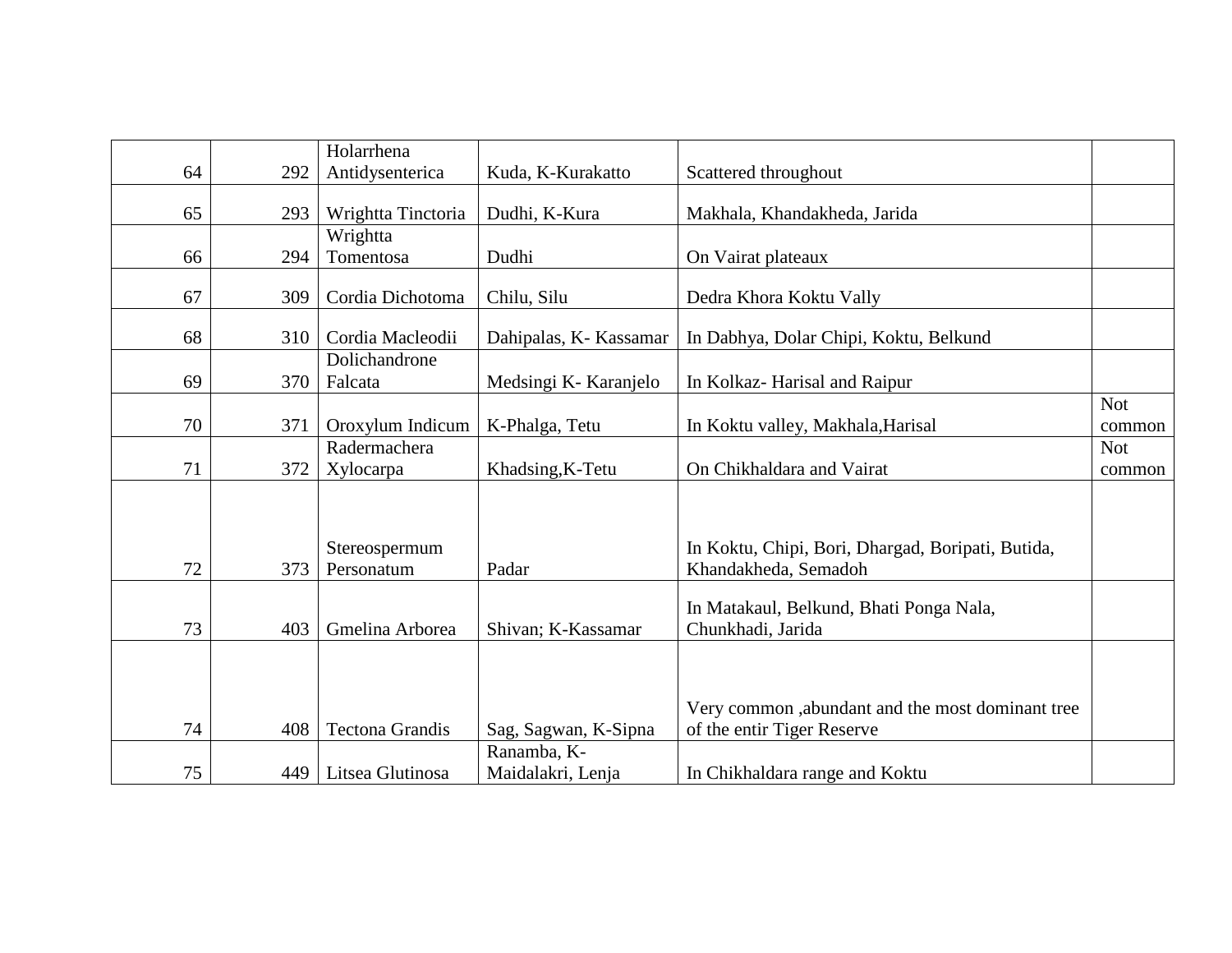| 76 | 456   | Bridelia Retusa         | K- Khadka             | In Kolkaz , Raipur, Chunkhadi, Raipur               |      |
|----|-------|-------------------------|-----------------------|-----------------------------------------------------|------|
|    |       |                         |                       |                                                     |      |
|    |       | Emblica                 |                       |                                                     |      |
| 77 | 459   | <b>Officinalis</b>      | Aola                  | In Marida, Makhala, Churni, Pastalai, Chipi         |      |
|    |       | Glochidion              |                       |                                                     |      |
| 78 | 466   | Velutinum               | K-Kolia               |                                                     |      |
|    | 469   | Mallotus                | Kamela, Kunku, K-     | At Higher elevation in parts of Chikhaldara and     |      |
|    |       | Phillipensis            | Sendri                | Tarubandha ranges                                   |      |
|    |       |                         |                       |                                                     |      |
| 79 |       |                         |                       |                                                     |      |
|    |       | Holoptelea              |                       |                                                     |      |
| 80 | 475   | Integrifolia            | Chiler, Papra         | Dodhra Khora                                        |      |
|    |       |                         |                       |                                                     |      |
|    |       |                         |                       |                                                     |      |
|    |       |                         |                       |                                                     |      |
|    |       |                         |                       | Restricted to certain areas like Belkund and others |      |
|    |       |                         |                       | from Chikhaldara Dhakna and Tarubandha ranges       |      |
| 81 | 476   | <b>Trema Orientalis</b> | K-Thoar               | Jarida range. Very Sparse                           |      |
|    |       |                         |                       |                                                     |      |
| 82 | 477   | Trema Politoria         |                       | On Chikhaldara plateaux                             |      |
|    |       |                         |                       |                                                     |      |
| 83 | 480   | <b>Ficus Arnottiana</b> | K- Gadani Tipli       | Amongst rocks in valleys                            |      |
|    |       | Ficus                   | Wad, K-Wora, G-       |                                                     |      |
| 84 | 481   | Benghalensis            | <b>Badeli</b>         |                                                     |      |
|    |       |                         |                       |                                                     |      |
|    |       |                         |                       |                                                     |      |
| 85 | 482   | Ficus Cunia             | K-Korelawa            | Koktu Valley Probably elsewhere, in stream beds     | Rare |
|    |       |                         | Kat- Umbar; K- Korch, |                                                     |      |
| 86 | \$483 | Ficus Hispida           | G-Tadwa               |                                                     |      |
| 87 | 484   | Ficus Racemosa          | Umbar, K- Alarva      | Pastalai, Churni                                    |      |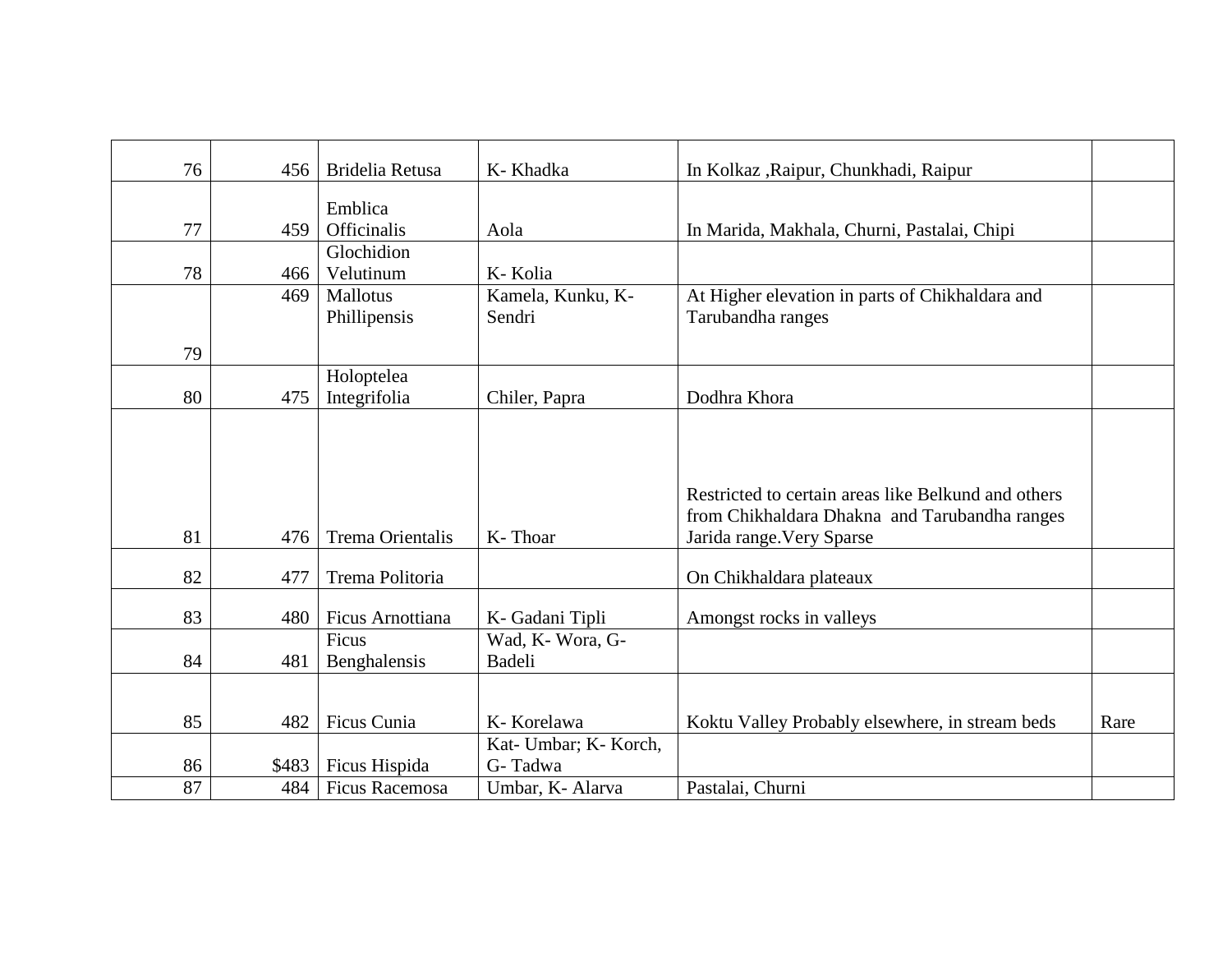|        | 88     | 485<br>Ficus Religiosa     | Pipal, Pimpal, K-pipri,<br>G-Rai. Ali       |                                                     |               |
|--------|--------|----------------------------|---------------------------------------------|-----------------------------------------------------|---------------|
|        | 89     | <b>Ficus Virens</b><br>486 | Pakar, Pakhari, Phepar,<br>K-Papri, G-Pipri |                                                     |               |
|        | 90     | 522<br>Phoenix Sylvestris  | Tadi, Sindi                                 | In Rangubeli, Chaurakund                            |               |
|        |        |                            |                                             |                                                     |               |
|        |        |                            | <b>SHRUBS</b>                               |                                                     |               |
|        | Flora  |                            |                                             |                                                     |               |
| Sr.No. | Sr.No. | Name of Flora              | <b>Local Name</b>                           | Location                                            | <b>Status</b> |
|        |        | Clematis Triloba           | Mongra                                      | In Chikhaldara & Dhakna range                       |               |
| 2      | 5      | <b>Cocculus Hirsutus</b>   | Vasan Vel                                   | Common in hedges around villages                    |               |
| 3      | 10     | Capparis Zeylanica         | Waghata, Pachwa                             | Mostly in along roadsides and near village<br>sites |               |
| 4      | 26     | <b>Tamarix Ericoides</b>   | Sarata                                      | In beds of Dolar, Khapra and other rivers           |               |
| 5      | 27     | Tamarix Troupii            | Sarata                                      | In river beds of Dolar, Tapi                        |               |
| 6      | 29     | <b>Abelmoschus Manihot</b> | Ran Bhendi, Jangali<br>Bhendi               | Arround villages on wast lands                      |               |
| 7      | 30     | Abutilon Indicum           | Petari                                      | On bunds of fields                                  | Not common    |
| 8      | 31     | <b>Abutilon Pannosum</b>   | Kasli                                       | Mostly in Fields on richer soils                    |               |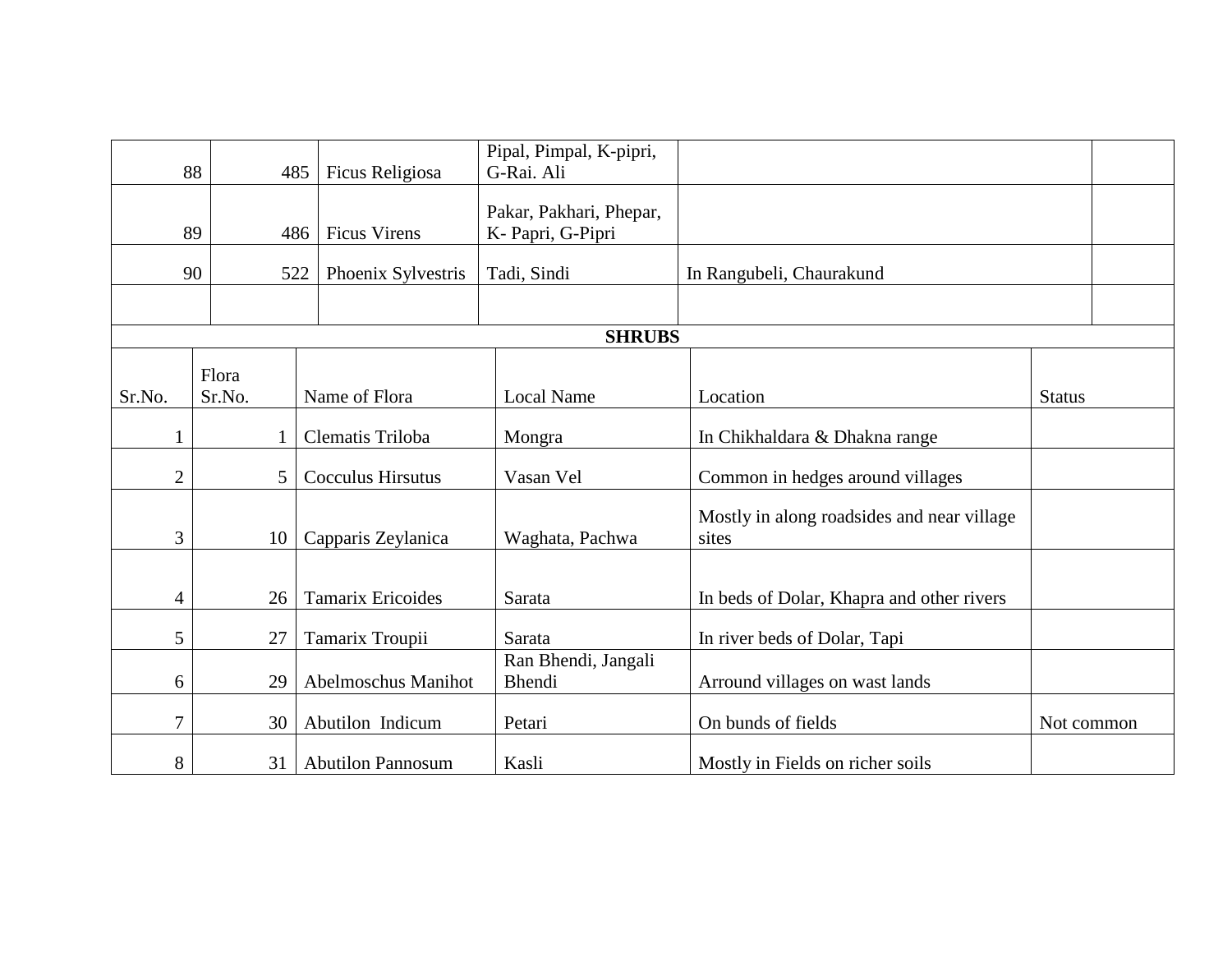|    |          |                            | Jangli Kapas K-            |                                               |            |
|----|----------|----------------------------|----------------------------|-----------------------------------------------|------------|
|    |          |                            | Chichundur, Dongar         |                                               |            |
| 9  | 32       | Azanza Lampas              | Bhendo, Bhawara            | Abundant among tall grasses of forest         |            |
| 10 | 34       | <b>Hibisus Ovalifolius</b> |                            | Fields and hill slopes                        |            |
| 11 | 37       | Sida Acuta                 | Chikna                     | Amongst grasses of forest undergrowth         |            |
|    |          |                            |                            |                                               |            |
| 12 | 40       | Sida Glutinosa             |                            | Arround villages on waste lands               |            |
| 13 | 41       | Sida Orientalis            |                            | Amongst grasses of forest undergrowth         |            |
| 14 | 43       | Urena Lobata               | K-Jaljatang                | On mud flats along stream and river banks     |            |
| 15 | 44       | Urena Sinuata              | K_Jaljatang                |                                               |            |
|    |          |                            | Murad Sheng, K-            |                                               |            |
| 16 | 47       | Helicteres Isora           | Korajbhoti, G-Aite         |                                               |            |
|    |          |                            |                            |                                               |            |
|    |          |                            |                            |                                               |            |
| 17 | 50       | Waltheria Americana        |                            | On hill slopes                                | Not common |
|    |          |                            | Dhaman, K-                 |                                               |            |
| 18 | 55       | Grewia Abutilifolia        | Sitagathalu                | Chaurakund, Harisal, Dhargad                  |            |
| 19 | 56       | Grewia Flavescens          | Ghor-Dhaman                |                                               |            |
| 20 | 57       | Grewia Hirsuta             |                            | Along roadsides                               |            |
|    |          |                            |                            |                                               |            |
| 21 | 59       |                            | K-Sitagathalu, G-<br>Pandi |                                               |            |
|    |          | Grewia Scabrophylia        |                            | Dhargad, Bori and Koktu                       |            |
| 22 | 60       | Triumfetta Annua           |                            | Among tall grasses on chilkhaldar &<br>Vairat |            |
|    |          |                            |                            |                                               |            |
|    |          |                            |                            |                                               |            |
|    |          |                            |                            | Abundant among amonggrasses and along         |            |
| 23 | 62       | Triumfetta Rhomboidea      | Anduli                     | stream, river banks,                          |            |
| 24 | 64<br>71 | Aspidopterys Cordata       |                            | Common throughout<br>Chikhaldar & Vairat      |            |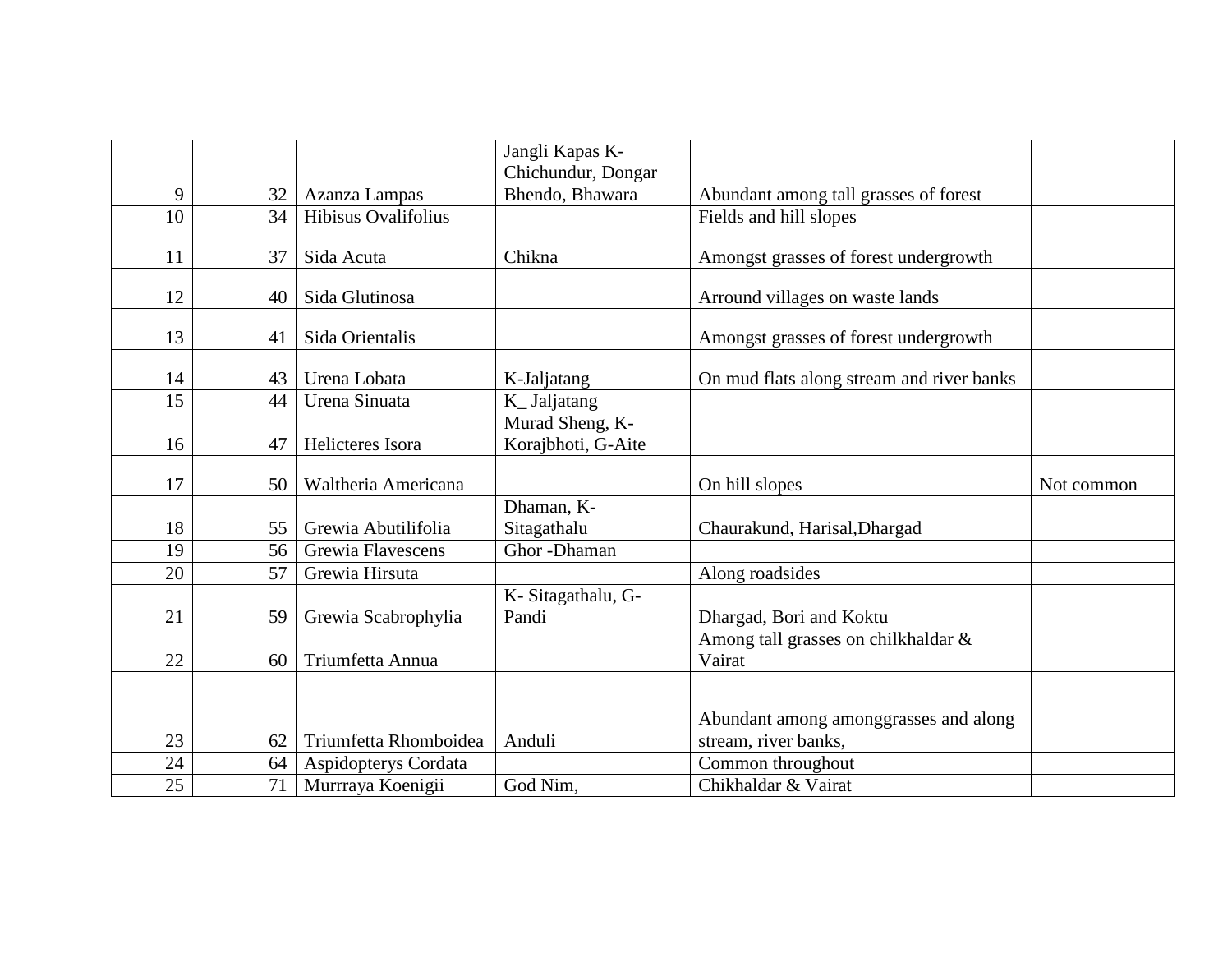| 26 | 78  | <b>Celastrus Paniculatus</b> | Malkangni, Pingvel |                                               |            |
|----|-----|------------------------------|--------------------|-----------------------------------------------|------------|
|    |     |                              |                    |                                               |            |
| 27 | 79  | Maytenus Emarginata          | Bharati, K-Mekar   | On slopes of peripheral hills, field borders. |            |
|    |     |                              |                    |                                               |            |
| 28 | 89  | Leea Edgeworthii             |                    | Stream banks in valley bottoms                |            |
| 29 | 98  | Abrus Precatorius            | Gunj, K- Gunchi    |                                               |            |
| 30 | 99  | Aeschynomene Indica          |                    | In stream river beds                          |            |
|    |     |                              |                    |                                               |            |
|    |     |                              |                    |                                               |            |
|    |     | Aeschynomene                 |                    | Fairly common among grasses on bunds of       |            |
| 31 | 101 | Longifolius                  | Shevra             | fields & open grassy patches                  |            |
|    |     |                              |                    | Among tall grasses, in fields also cultivated |            |
| 32 | 115 | Crotalaria Juncea            | San, Boru          | on a minor scale                              |            |
| 33 | 121 | Crotalaria Retusa            | Ghogli             |                                               |            |
|    |     |                              |                    |                                               |            |
| 34 | 122 | Crotalaria Spectabilis       |                    | Stream & River banks& on wet ground           |            |
|    |     | Desmodium                    |                    |                                               |            |
| 35 | 125 | Gangeticum                   |                    |                                               |            |
| 36 | 126 | Desmodium Latifolium         | Lepati             |                                               |            |
| 37 | 127 | Desmodium Laxiflorum         | Lepati             |                                               |            |
| 38 | 135 | Indigofera Cassioides        | K-Bholori          | On hill slopes                                |            |
|    |     |                              |                    |                                               |            |
| 39 | 140 | Indigofera Tinctoria         | <b>Nil</b>         | Mostly around villages & roadsides            |            |
|    |     |                              |                    |                                               |            |
|    |     |                              |                    | On westlands around villages, bunds of        |            |
| 40 | 141 | Indigofera Trita             |                    | fields                                        | Not common |
|    |     |                              |                    | Chourakund, Rangubeli areas along stream      |            |
| 41 | 143 | Moghania Braceata            |                    | banks                                         |            |
| 42 | 144 | Moghania Lineata             |                    | Chourakund, Rangubeli                         |            |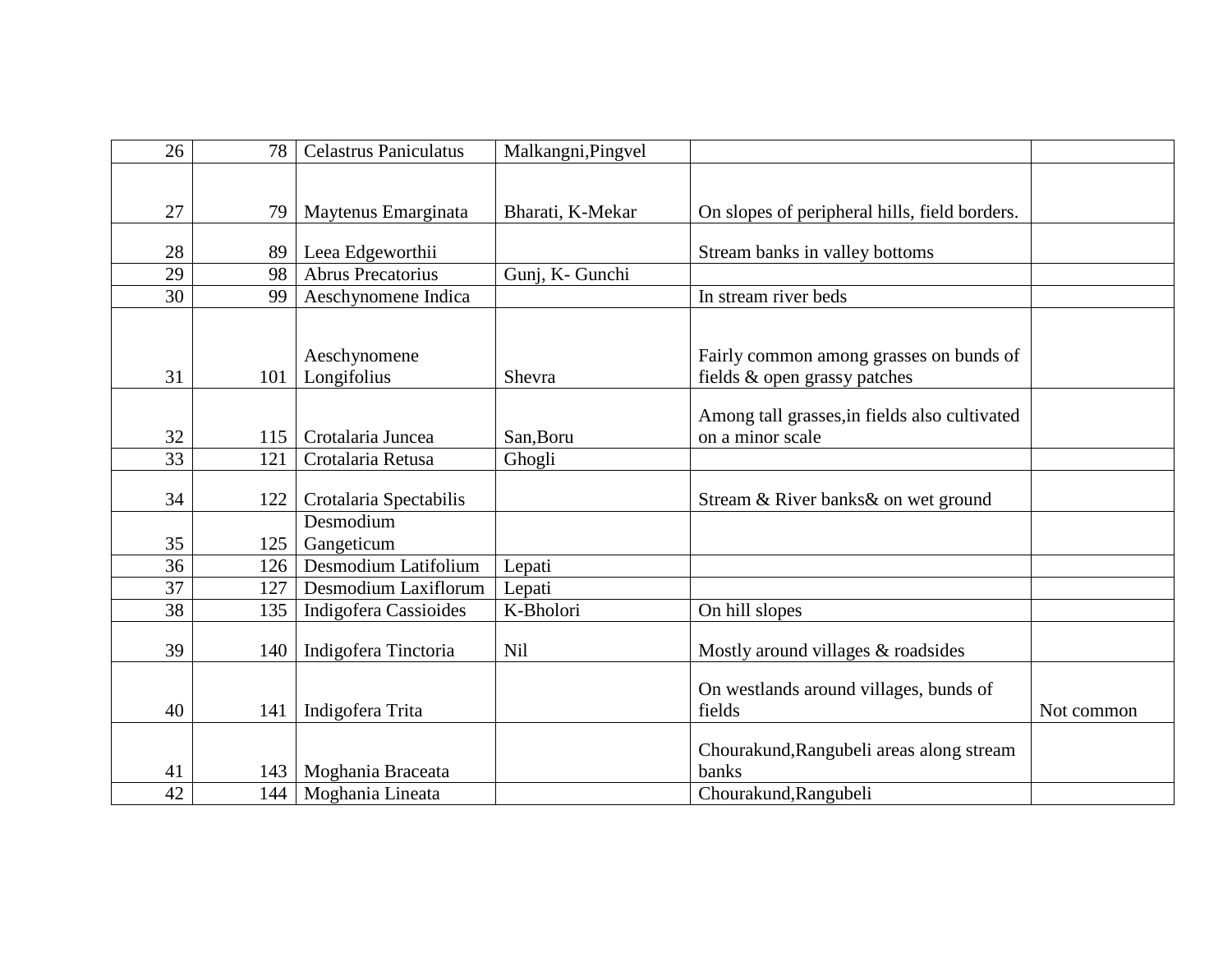| 43 | 145 | Mucuna Prurita          | Khajkuyari                                  | On thickets and hedges, mostly along<br>stream banks                                                              |            |
|----|-----|-------------------------|---------------------------------------------|-------------------------------------------------------------------------------------------------------------------|------------|
|    |     |                         | Ransawar, K-                                |                                                                                                                   |            |
| 44 | 153 | Sesbania Bispinosa      | Dadhani, G-Ikad                             |                                                                                                                   |            |
|    |     |                         |                                             |                                                                                                                   |            |
| 45 | 157 | Tephrosia Purpurea      |                                             | Around villages sites on open lands.                                                                              |            |
| 46 | 160 | Uraria Picta            |                                             | In forest undergrowth                                                                                             |            |
| 47 | 161 | <b>Uraria Rufescens</b> |                                             | Koktu<br>valley, Semadoh, Dhakna, Tarubandha and<br>Harisal ranges                                                |            |
| 48 | 170 | Caesalpinia Decapetala  | Chillari, K-Khailaia                        | On Plateaux and in ravines around<br>Chikhaldara                                                                  |            |
| 49 | 174 | Cassia Obtusifolia      | Chakwar                                     |                                                                                                                   |            |
| 50 | 175 | Cassia Occidentalis     | Chakwar                                     | Mostly around villages on manurial heaps<br>and along road sides                                                  |            |
| 51 | 180 | Acacia Pennata          | Chilati                                     |                                                                                                                   |            |
| 52 | 185 | Mimosa Hamata           | Chilati                                     | Dry hill slopes and along borders of fields                                                                       |            |
| 53 | 202 | Woodfordia Fruticosa    | Dhayati, K-Dhin, Khinni<br>G-Pitte, Surpudi | In Undergrowth of forests, along stream<br>banks, on vertically cut rocky faces of<br>slopes frequent throughout. |            |
| 54 | 203 | Ludwigia Octovalvis     | Pan Lavang                                  | In marshy habotats                                                                                                | Not common |
| 55 | 229 | Hamiltonia Suaveolens   | K-Guwagad                                   | On open rocky areas, in forest<br>undergrowth                                                                     |            |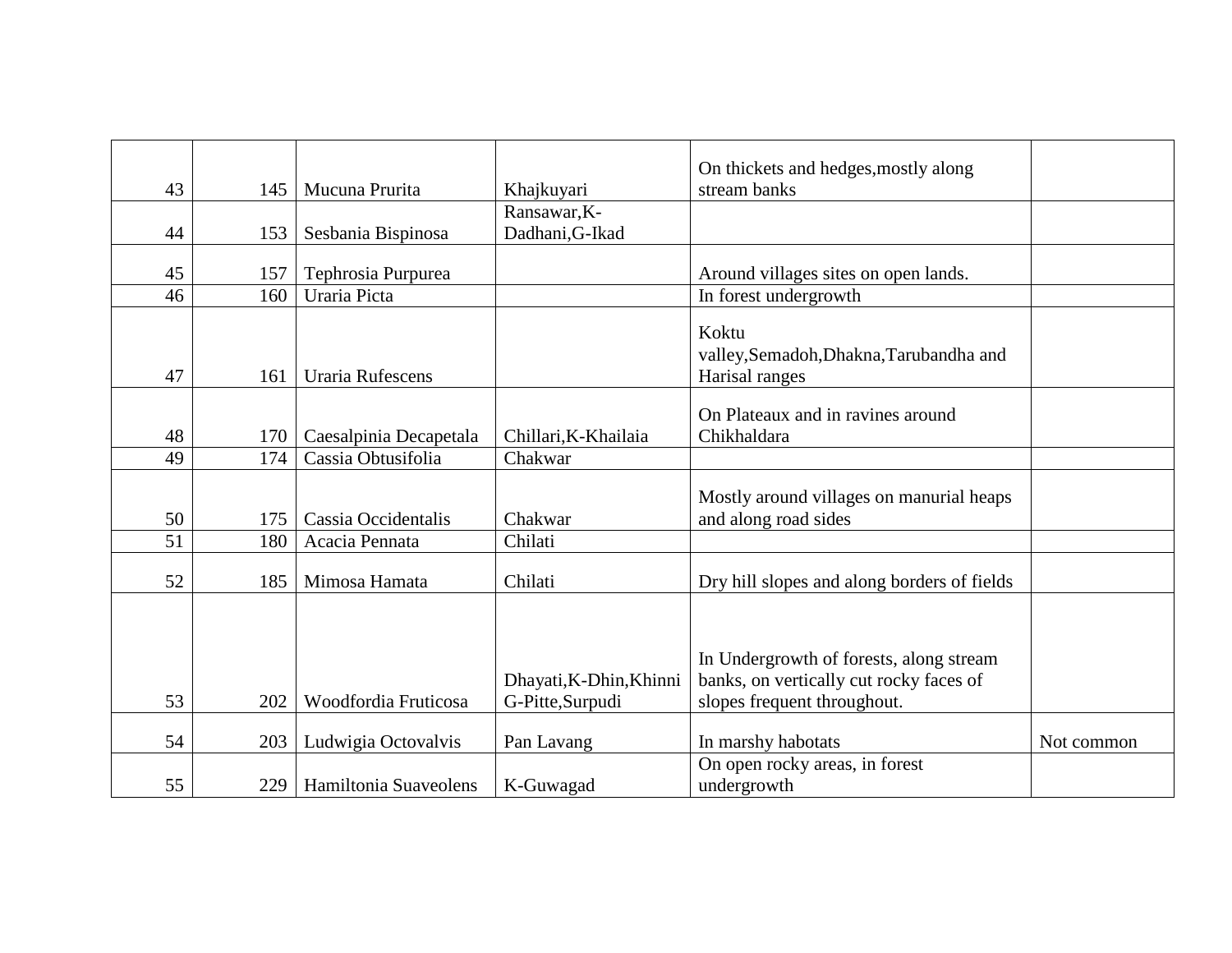| 56 | 231 | Ixora Arborea           | Lokhandi             | Along banks of rivers in<br>Chikhaldara, Semadoh and Akot ranges | Rare       |
|----|-----|-------------------------|----------------------|------------------------------------------------------------------|------------|
|    |     |                         |                      |                                                                  |            |
| 57 | 239 | Artemesia Vulgaris      |                      | Among tall grasses at higher elevations                          | Not common |
| 58 | 271 | Siegesbeckia Orientalis |                      | Fairly frequent among tall grasses                               |            |
| 59 | 280 | Vernonia Divergens      |                      | In higher elvvation in Chikhaldara,<br>Semadoh and Raipur ranges |            |
| 60 |     |                         |                      |                                                                  |            |
| 61 | 284 | plumbago Zeylanica      | Chitrak, K-Chitur    | Especially along gullies and streams                             |            |
| 62 | 286 | <b>Embelia Ribes</b>    | Waiwarang, Bhrangeli | In Bori, Chaurakund, Dolar, Chikhaldara                          |            |
| 63 | 287 | Maesa Indica            |                      | Chaurakund, Rangubeli area                                       | Not common |
| 64 | 295 | Calotropis Gigantea     | Rui, Madar, Ak       | Mostly near habitations, On bunds fields                         |            |
| 65 | 296 | Calotropis Procera      | Rui, Madar, Ak       | Mostly near habitations, On bunds fields                         |            |
| 66 | 297 | Dregea Volubilis        |                      |                                                                  |            |
| 67 | 298 | Holostemma Annulare     |                      | In Dhargad, Bori                                                 |            |
| 68 | 299 | Leptadenia Reticulatum  | Dudhkadi             |                                                                  |            |
| 69 | 302 | Hemidesmus Indicus      | Anantmul, Khobar Vel | Among grasses of forest undergrowth, In<br>fields and hedges     |            |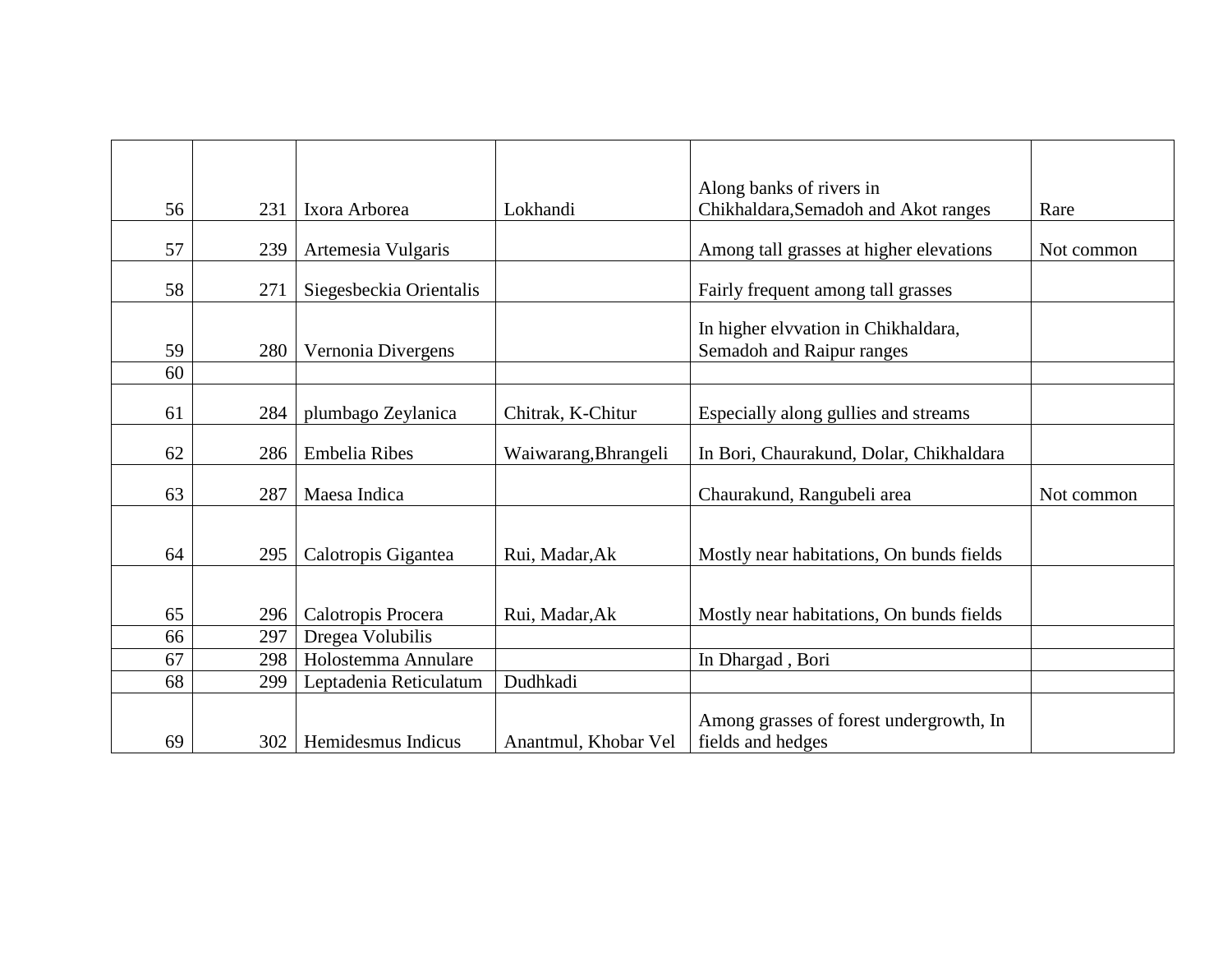|                 |     |                            |                       | In rocky and boudry beds of major rivers |  |
|-----------------|-----|----------------------------|-----------------------|------------------------------------------|--|
| 70              | 311 | Rotula Aquatica            |                       | like Sipna, Dolar Khapra, Khandu         |  |
| $\overline{71}$ | 325 | Ipomoea Fistulosa          |                       | Planted on field borde                   |  |
| 72              | 340 | Datura Innoxia             | <b>Dhotra</b>         |                                          |  |
| 73              | 341 | Datura Metel               | <b>Dhotra</b>         |                                          |  |
| 74              | 346 | Solanum Incanum            | Dorli                 |                                          |  |
| 75              | 349 | Solanum Violaceum          |                       |                                          |  |
| 76              | 375 | Martynia Annua             | Waghnakhi             |                                          |  |
| 77              | 376 | Barleria Cristata          | Koranti, Katakolsa    |                                          |  |
|                 |     |                            |                       | In Dhakna, Semadoh, Chikhaldara and      |  |
| 78              | 377 | <b>Barleria Prattensis</b> | Koranti               | Akot                                     |  |
|                 |     |                            | Kate-Koranti, K-      |                                          |  |
| 79              | 378 | <b>Barleria Prionitis</b>  | Katakolsa             |                                          |  |
|                 |     |                            |                       | Chikhaldara, Dhakna, Tarubandha,         |  |
| 80              | 380 | Carvia Callosa             | <b>Bhandar</b>        | Semadoh                                  |  |
| 81              | 397 | Peristrophe Bicalyculata   |                       |                                          |  |
| 82              | 401 | Clerodendron Serratum      | K-Bharangi            |                                          |  |
| 83              | 402 | Clerodendron Viscosum      | <b>Bhandira</b>       |                                          |  |
|                 | 404 | Lantana Camara             | Raimuni, Haldi-Kunku  | Very Common                              |  |
| 84              |     |                            |                       |                                          |  |
|                 | 405 | Nyctanthes Arbor-          | Parijatak, K- Karsali | Western bordering belt of Tiger reserve  |  |
|                 |     | <b>Tristis</b>             |                       | from Akot and Harisal ranges             |  |
| 85              |     |                            |                       |                                          |  |
| 86              | 409 | Vitex Negundo              | Nirgudi K-Samalu      | very common                              |  |
|                 | 412 | Anisomeles Indica          |                       | More frequent in Raipur, Jarida ranges   |  |
| 87              |     |                            |                       |                                          |  |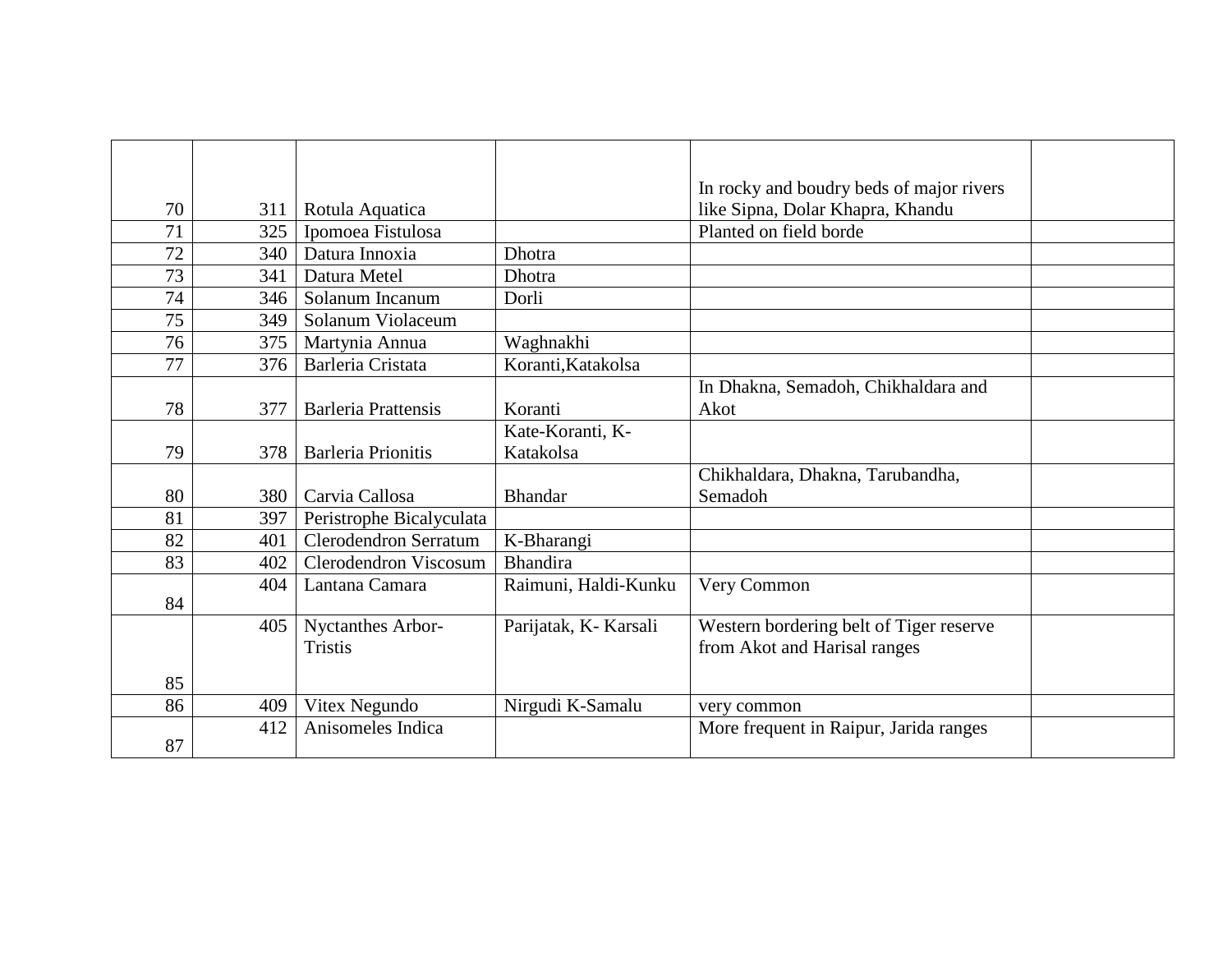|     | 413          | Colebrookea                | Chota Bhandar      | In Chikhaldara, Tarubandha, Semadoh,                                         |            |  |  |  |
|-----|--------------|----------------------------|--------------------|------------------------------------------------------------------------------|------------|--|--|--|
|     |              | Oppositifolia              |                    | Raipur ranges                                                                |            |  |  |  |
| 88  |              |                            |                    |                                                                              |            |  |  |  |
|     | 414          | <b>Hypitis Suaveolens</b>  |                    |                                                                              |            |  |  |  |
| 89  |              |                            |                    | In some areas of Dhakna range                                                |            |  |  |  |
|     | 428          | Pogostemon                 |                    |                                                                              |            |  |  |  |
| 90  |              | Benghalensis               |                    |                                                                              |            |  |  |  |
| 91  | 441          | Pupalia Lappacea           |                    |                                                                              |            |  |  |  |
| 92  | 450          | Dendrophthoe Falcata       | K-Banda            |                                                                              |            |  |  |  |
|     | 451          | Viscum Articulatum         | K-Banda            | In Bori and Koktu                                                            |            |  |  |  |
| 93  |              |                            |                    |                                                                              | Not common |  |  |  |
|     |              | Baliospermum               |                    |                                                                              |            |  |  |  |
| 94  | 455          | Montanum                   |                    |                                                                              |            |  |  |  |
|     | 467          | Homonoua Riparia           | Jangli - Kaner     | In Sipna river bed                                                           |            |  |  |  |
| 95  |              |                            |                    |                                                                              | Not common |  |  |  |
| 96  | 468          | Jatropha Curcas            | Chandrajot         |                                                                              |            |  |  |  |
|     |              | Phyllanthus                |                    |                                                                              |            |  |  |  |
| 97  | 472          | Maderaspatensis            | Ran - Aoli         |                                                                              |            |  |  |  |
|     | 474          | Securinega Virosa          | Pandhari, Pithondi | In Harisal, Semadoh, Raipur, Bori                                            |            |  |  |  |
| 98  |              |                            |                    |                                                                              |            |  |  |  |
| 99  | 507          | <b>Asparagus Racemosus</b> | Shatavari          |                                                                              |            |  |  |  |
|     |              |                            |                    | Addition to the Flora of Melghat By Prabha Y. Bhogaonkar & Vinod D. Devarkar |            |  |  |  |
| 100 | 16           | Cassia hirsuta linn.       |                    | Semadoh                                                                      |            |  |  |  |
| 101 | 33           | Ichnocarpus ovatifolius    |                    | Harisal                                                                      | Rare       |  |  |  |
| 102 | 41           | Solanum torvum             |                    | Gavilgad                                                                     |            |  |  |  |
|     | 46           | Rhinacanthus               |                    | Nabab nala near ghatang                                                      |            |  |  |  |
|     |              | communis                   |                    |                                                                              |            |  |  |  |
|     |              |                            |                    |                                                                              |            |  |  |  |
| 103 |              |                            |                    |                                                                              |            |  |  |  |
|     | <b>HERBS</b> |                            |                    |                                                                              |            |  |  |  |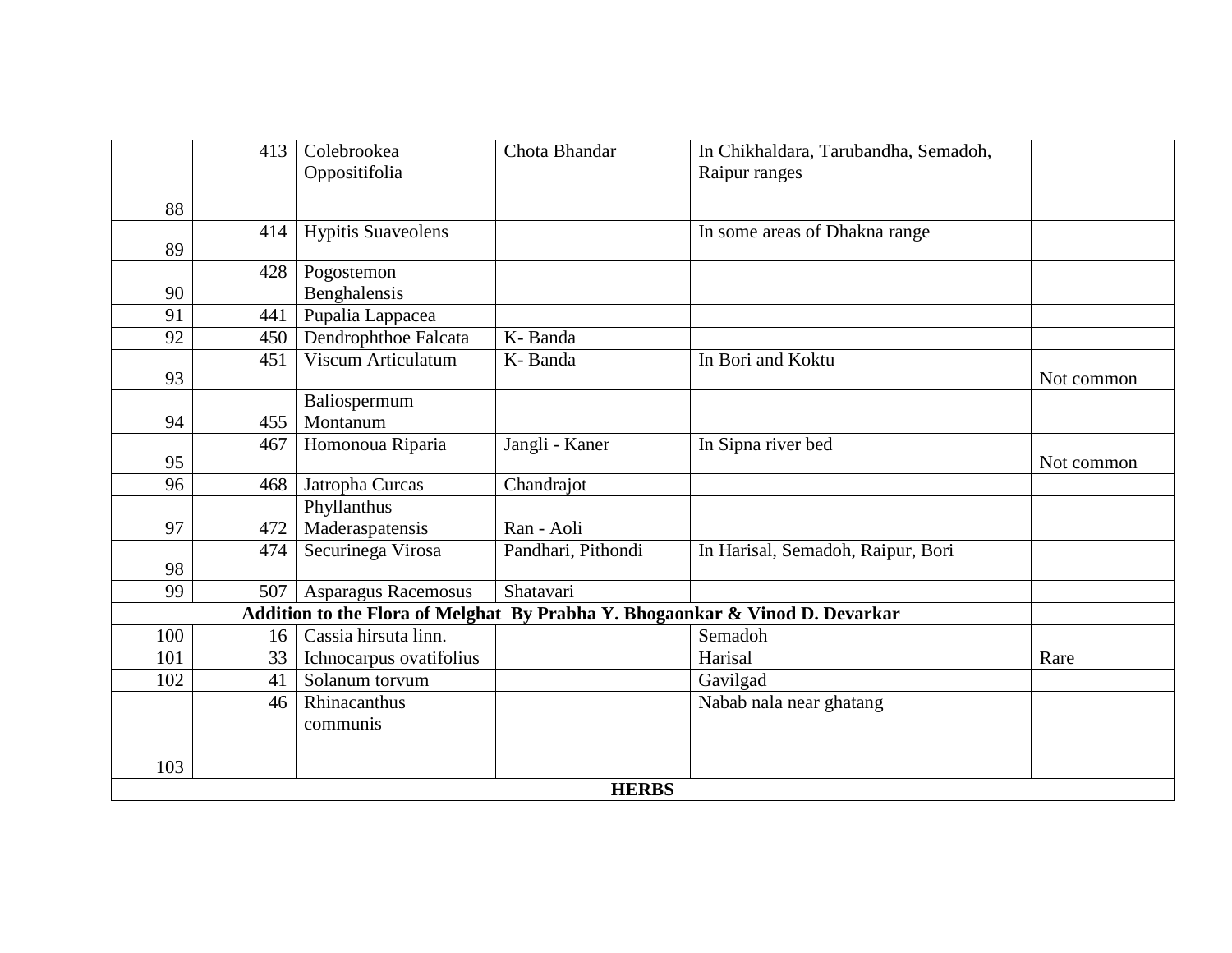|                | Flora  |                           |                          |                                             |               |
|----------------|--------|---------------------------|--------------------------|---------------------------------------------|---------------|
| r.No.          | Sr.No. | Name of Flora             | <b>Local Name</b>        | Location                                    | <b>Status</b> |
|                |        |                           |                          |                                             |               |
|                |        |                           |                          |                                             |               |
|                | 6      | Tinospora Cordifolia      | Gulvel                   | In Hedges & thickets around villages.       |               |
|                |        |                           |                          |                                             |               |
|                |        |                           | Pivala Dhotra, Bilayati, | Common throughout in stream and river       |               |
| $\overline{c}$ |        | Argemone Mexicana         | K-Killai                 | beds                                        |               |
|                |        | Cardamine                 |                          |                                             |               |
| $\overline{3}$ | 8      | Trichocarpa               |                          | In Chikhaldara range, Shade of tree         |               |
|                |        |                           |                          |                                             |               |
|                |        | Cochlearia                |                          |                                             |               |
| 4              | 9      | Cochlearioides            |                          | Khapra river and streams in Rangubeli area  |               |
|                |        |                           |                          | Along pond margins and in open marshy       |               |
| 5              | 11     | Cleome Chelidonii         |                          | grasslands.                                 | Not common    |
| 6              | 12     |                           |                          |                                             |               |
|                |        | Cleome Gynandra<br>Cleome |                          | Mostly near villages                        |               |
|                |        |                           |                          |                                             |               |
| 7              | 13     | Simplicifolia             |                          | on slops of low hill zone                   |               |
|                |        |                           | Pivli Tilwan, K-         | Among grasses on hill slopes, along         |               |
| 8              | 14     | Cleome Viscosa            | Torthan                  | roadsides, in fields                        |               |
|                |        | Hybanthus                 |                          |                                             |               |
| 9              | 15     | Ennaeaspermus             |                          | In open grassland                           |               |
|                |        |                           |                          |                                             |               |
|                |        |                           |                          |                                             |               |
| 10             | 20     | Polygala Arvensis         | Phutani                  | Frequent in open grasslands and fields      |               |
|                |        |                           |                          |                                             |               |
|                |        |                           |                          |                                             |               |
| 11             | 21     | polygala Elongata         |                          | Frequent among tall grasses on forest floor |               |
| 12             | 22     | Polygala Erioptera        |                          | Shade of wall                               |               |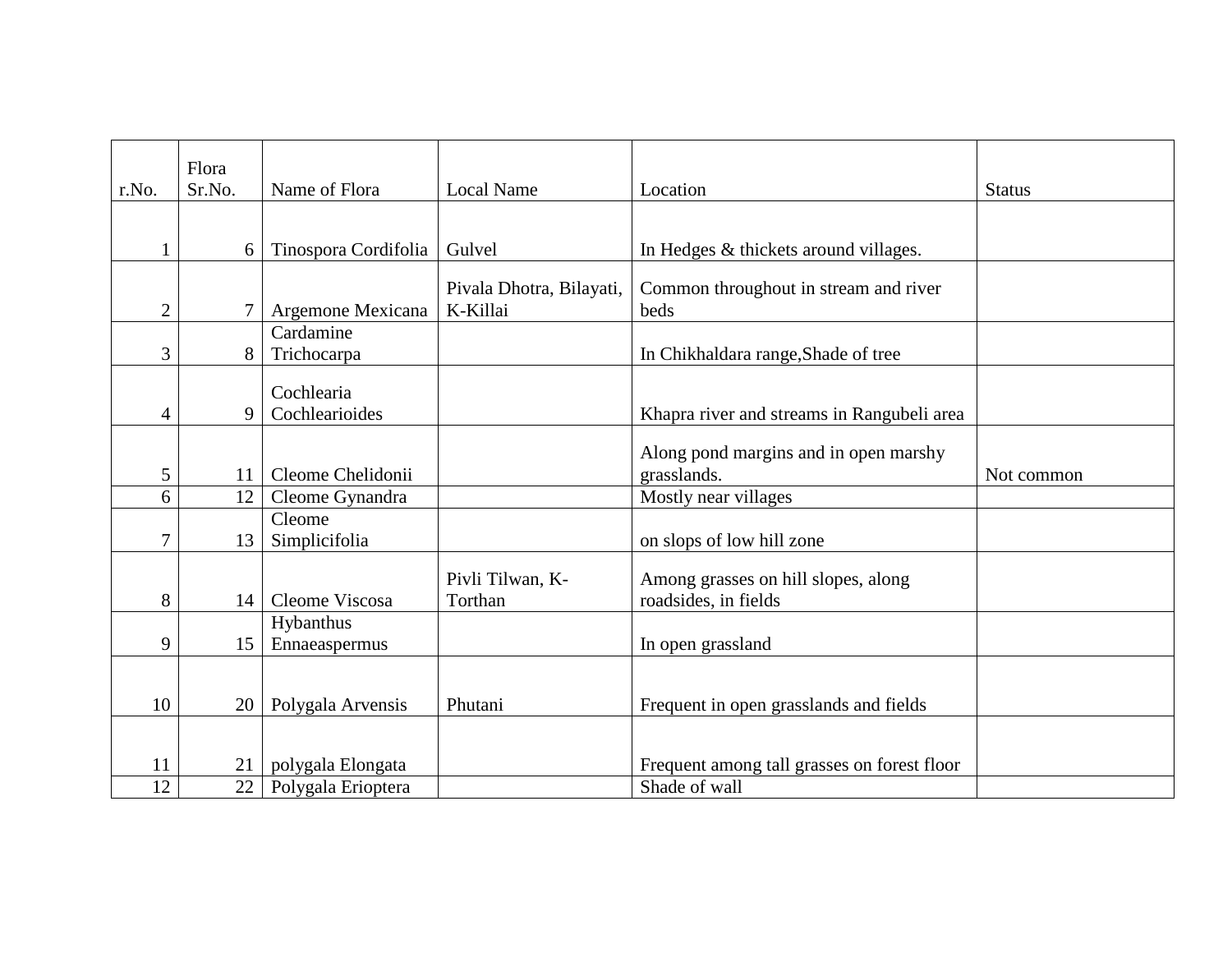|    |    | Polycarpaea               |                    |                                           |  |
|----|----|---------------------------|--------------------|-------------------------------------------|--|
| 13 | 23 | Corymbosa                 |                    | On rocky substrata on plateaux.           |  |
|    |    |                           |                    |                                           |  |
| 14 | 24 | Portulaca Oleracea        | Ghol               | In stream and river bets.                 |  |
|    |    |                           |                    |                                           |  |
| 15 | 25 | Portulaca Quadrifida      | Chival             | On wet Mud flats in stream                |  |
|    |    | Abelmoschus               | Ran Bhendi, Jangli |                                           |  |
| 16 |    | 28   Ficulneus            | Bhendi             | On bunds of fields and hill slopes.       |  |
| 17 | 33 | Hibiscus Lobatus          |                    | Among grasses                             |  |
|    |    | Malvastrum                |                    |                                           |  |
| 18 | 36 | Coromadelianum            |                    | In stream and river bets.                 |  |
| 19 | 38 | Sida Alba                 |                    | Open grasslands                           |  |
|    |    |                           |                    |                                           |  |
|    |    |                           |                    |                                           |  |
| 20 | 39 | Sida Cordata              | Fuddi              | On forest floor amongst tall grasses      |  |
|    |    | Melochia                  |                    |                                           |  |
| 21 | 48 | Corchorifolia             |                    | In Semadoh , Harisal, Kolkaz              |  |
|    |    |                           |                    |                                           |  |
|    |    |                           |                    |                                           |  |
| 22 | 51 | <b>Corchorus Aestuans</b> |                    | On hill slopes, in stream and river beds  |  |
|    |    |                           |                    |                                           |  |
|    |    | Corchorus                 |                    | Frequent throughout in stream, river beds |  |
| 23 | 52 | Fascicularis              | Chichura           | and wet lands                             |  |
|    |    |                           |                    |                                           |  |
| 24 | 53 | Corchorus Olitorius       | Jute               | On Moist lands grasses and in fields      |  |
|    |    |                           |                    |                                           |  |
|    |    | Corchorus                 |                    |                                           |  |
| 25 | 54 | Trilocularis              | K- Chuchu          | Fairly common in stream and river beds    |  |
|    |    | Triumfetta                |                    |                                           |  |
| 26 |    | 61   Pentandra            | K-Jal Jatang       | Along roadsides in fields                 |  |
|    |    |                           |                    |                                           |  |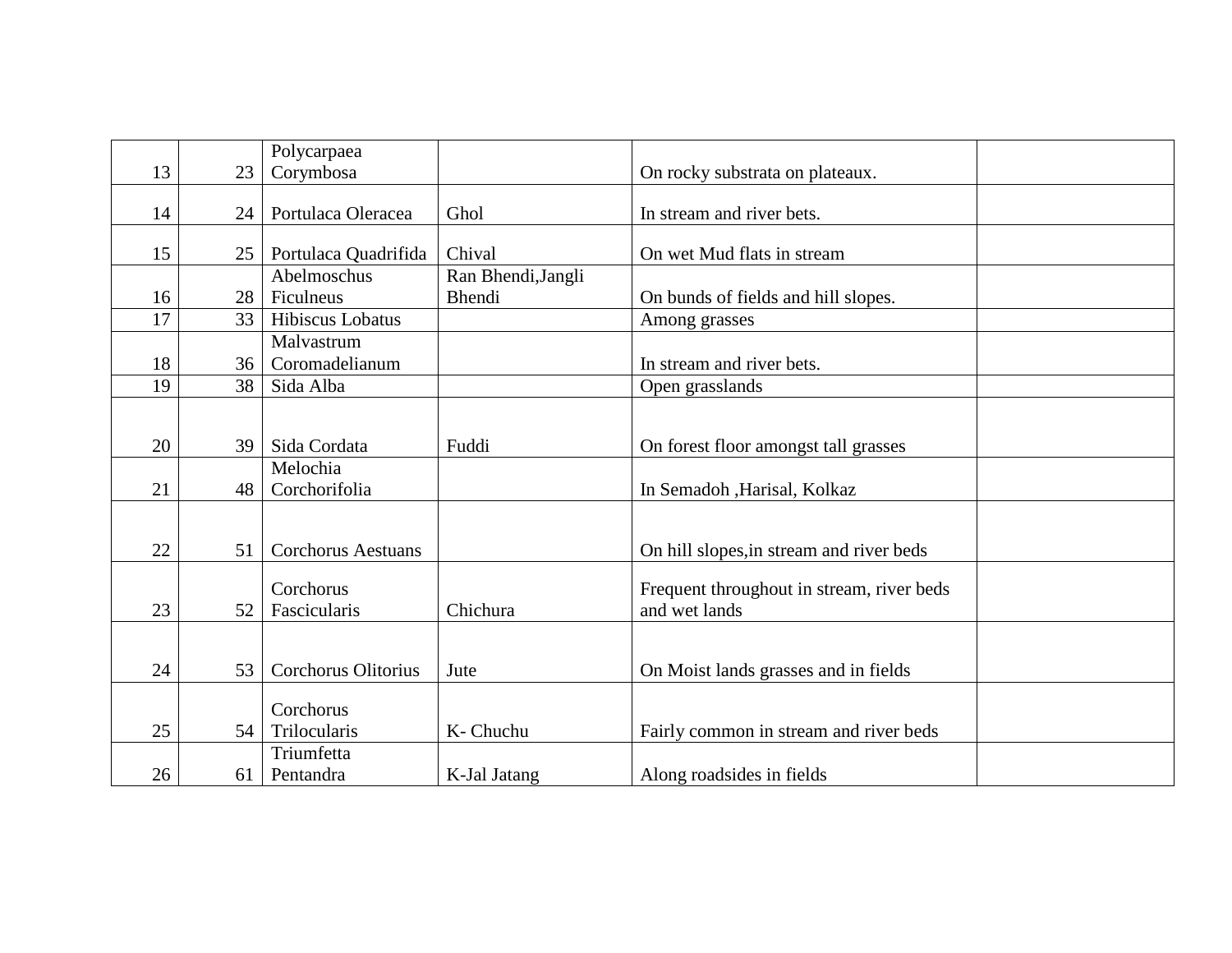|    |                 |                            |                      | To open grasslands on jchikhaldara and  |  |
|----|-----------------|----------------------------|----------------------|-----------------------------------------|--|
| 27 | 63              | Linum Mysorense            |                      | vairat                                  |  |
| 28 | 65              | <b>Tribulus Terrestris</b> | Gokharu              | Mostly near villages                    |  |
|    |                 | Biophytum                  |                      |                                         |  |
| 29 | 66              | Sensitivum                 | Lajalu, K-Saram Zara | Open grasslands                         |  |
|    |                 |                            |                      |                                         |  |
|    |                 |                            |                      |                                         |  |
| 30 | 67              | Oxalis Corniculata         | K- Khatta Zara       | Shade of walls, stream and river beds   |  |
|    |                 |                            |                      |                                         |  |
|    |                 |                            |                      | Chikhaldara, Kolkaz, growing in shade   |  |
| 31 | 68              | Oxalis Latifolia           | K-Khatta Zara        | rest house compounds                    |  |
|    |                 |                            |                      |                                         |  |
|    |                 |                            |                      | Among grasses on hill slopes, along     |  |
| 32 | 69              | Impatiens Balsamina        | Tiwadi, Terdi        | roadsides, in fields                    |  |
|    |                 |                            |                      |                                         |  |
|    |                 |                            |                      |                                         |  |
| 33 | 90 <sub>1</sub> | Leea Macrophylla           | Hattikand K-Dupu     | Koktu, Dolar, Boripati, Dhakna, Harisal |  |
|    |                 | Alysicarpus                |                      |                                         |  |
| 34 | 100             | <b>Bupleurifolius</b>      |                      |                                         |  |
|    |                 |                            |                      |                                         |  |
|    |                 | Alysicarpus                |                      | Fairly common amongst tall grasses of   |  |
| 35 | 102             | Procumbens                 |                      | forest                                  |  |
|    |                 | Alysicarpus                |                      |                                         |  |
| 36 | 103             | Pubescens                  |                      | On dry hill slopes                      |  |
|    |                 |                            |                      |                                         |  |
| 37 | 104             | Alysicarpus Rugosus        | Shevra               | Especially in cultivated fields         |  |
|    |                 | Alysicarpus                |                      |                                         |  |
| 38 | 105             | Scariosus                  |                      | In fields open grasslands               |  |
|    |                 | Alysicarpus                |                      |                                         |  |
| 39 | 106             | Tetragonolobus             |                      | In fields                               |  |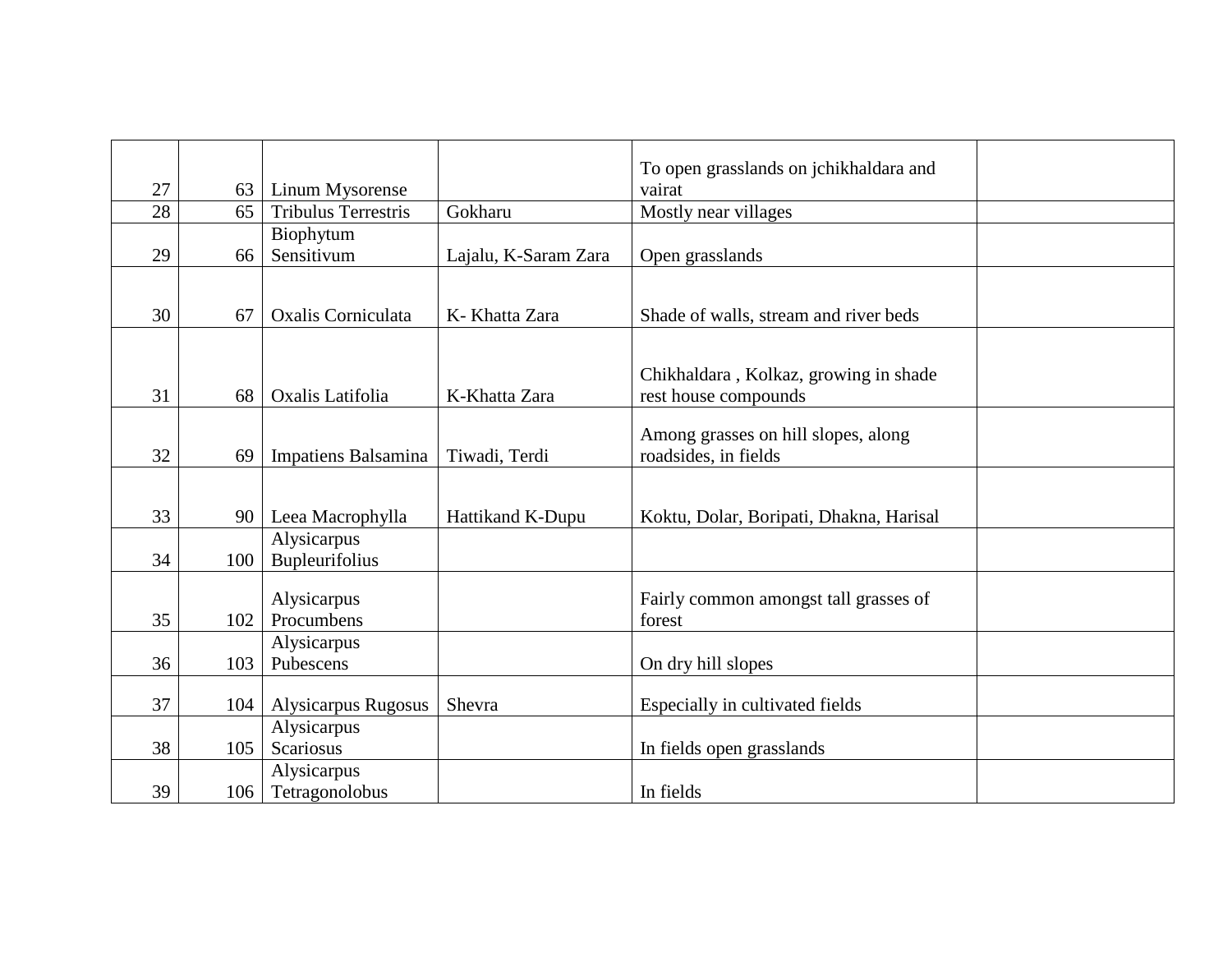|                 |     | Alysicarpus          |            |                                           |            |
|-----------------|-----|----------------------|------------|-------------------------------------------|------------|
| 40              | 107 | Vaginalis            |            | In open grassland $&$ Fields              |            |
|                 |     |                      |            |                                           |            |
|                 |     | Atylosia             |            | CommonC among tall grasses of forest      |            |
| 41              | 108 | Scarabaeoides        | Jangli tur | undergrowth                               |            |
| 42              | 112 | Clitoria Biflora     |            |                                           |            |
| 43              | 113 | Crotalaria Calycina  |            |                                           |            |
| 44              | 114 | Crotalaria Filipes   |            | Among grasses of forest undergrowth       | Not Common |
| 45              | 116 | Crotalaria Linifolia |            |                                           |            |
|                 |     |                      |            |                                           |            |
|                 |     | Crotalaria           |            |                                           |            |
| 46              | 117 | Medicaginea          |            | In Dhargad, Kelpani & on hill slopes      |            |
|                 |     | Crotalaria           |            |                                           |            |
| 47              | 118 | Mysorensis           |            |                                           |            |
| 48              | 119 | Crotalaria Prostrata |            |                                           |            |
| 49              | 120 | Crotalaria Pusilla   |            |                                           |            |
|                 |     | Desmodium            |            |                                           |            |
| 50              | 128 | Rotundifolium        |            |                                           |            |
|                 |     |                      |            |                                           |            |
|                 |     | Desmodium            |            | In open grasslands, stream beds, shade of |            |
| 51              | 129 | Triflorum            |            | wall                                      |            |
| $\overline{52}$ | 130 | Eleiotis Monophylla  |            | Dhargad, Kelpani                          |            |
|                 |     |                      |            |                                           |            |
| 53              | 132 | Galactia Tenuiflora  |            | In Dhargad, Bori, Koktu                   |            |
|                 |     |                      |            |                                           |            |
| 54              | 133 | Goniogyna Hirta      |            | In Open grasslands, along road sides      |            |
|                 |     | Indigofera           |            |                                           |            |
| 55              | 134 | Astragalina          |            | On hills slope in open situations         |            |
|                 |     | Indigofera           |            |                                           |            |
| 56              | 136 | Cordifolia           |            |                                           |            |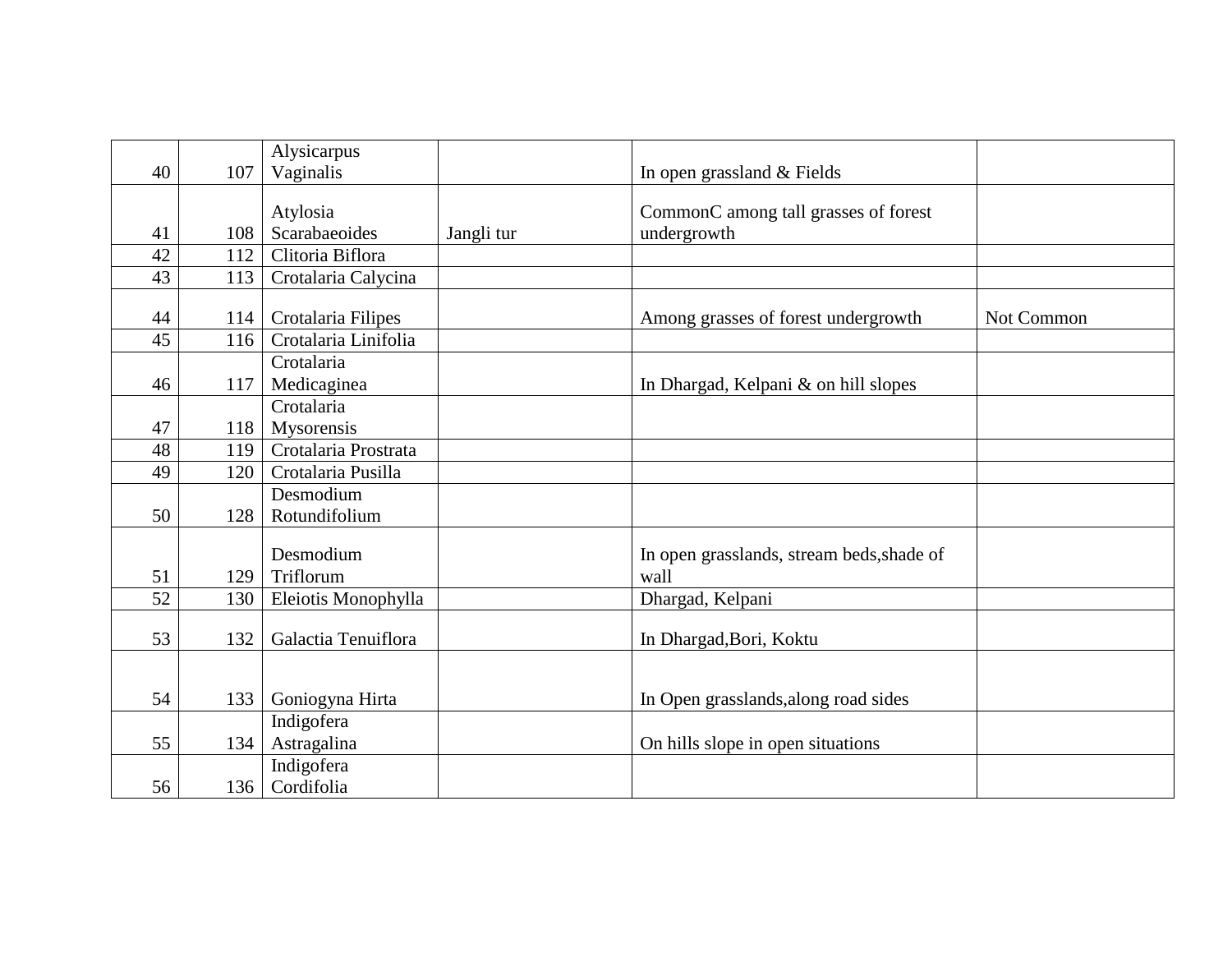|          |            | Indigofera                     |                  |                                                                              |            |
|----------|------------|--------------------------------|------------------|------------------------------------------------------------------------------|------------|
| 57       | 137        | Glandulosa                     | Barbada K-Jhurju |                                                                              |            |
| 58       | 138        | A.Linifolia                    |                  | In open grasslands fields river beds                                         |            |
| 59       | 139        | Indigofera Linnaei             |                  | In fields, open grasslands                                                   |            |
| 60       | 148        | Pseudarthria Viscida           |                  |                                                                              |            |
| 61       | 149        | Psoralia Corylifolia           | Bawchi           | In cultivated fields and wastelands around<br>villages sites                 |            |
| 62       | 152        | Rhynchosia Minima              | Turel            |                                                                              |            |
| 63       | 154        | Smithia Bigemina               |                  | On Chikhaldara, Vairat, Makhala plateaux.                                    |            |
| 64       | 155        | Smithia Conferta               |                  |                                                                              |            |
| 65       | 156        | Tephrosia Pumila               |                  | Frequent on hill slopes and in open<br>grasslands                            |            |
| 66       | 158        | Tephrosia Strigosa             |                  | Open grasslands of<br>Dhargad, Kelpani, Rangubeli localities                 | Not common |
| 67       | 162        | Vigna Radiata                  | Jangli Mug       | among tall grasses $\&$ in hedges                                            |            |
| 68       | 163        | Vigna Trilobata                | Mungti           | Common among grasses in fields                                               |            |
| 69<br>70 | 164<br>171 | Zornia Gibbosa<br>Cassia Absus | Zipri<br>Chaksu  | Among tall grasses of forest undergrowth<br>on open grasslands and in fields |            |
|          |            |                                |                  |                                                                              |            |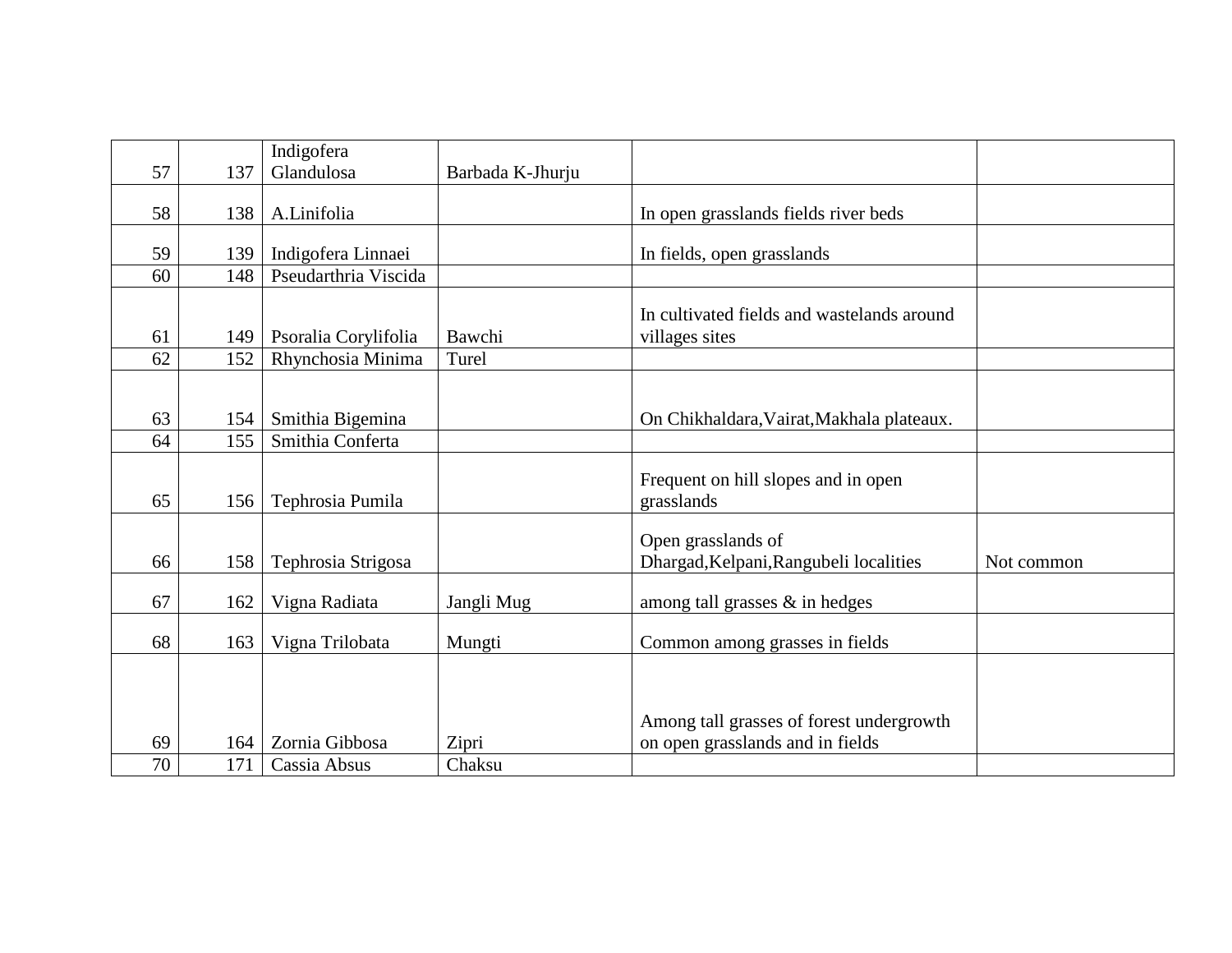| 71 | 173 | Cassia Mimosoides    |                   | On the margins of roadside ponds etc.                                                                              |            |
|----|-----|----------------------|-------------------|--------------------------------------------------------------------------------------------------------------------|------------|
| 72 | 176 | Cassia Pumila        |                   |                                                                                                                    |            |
| 73 | 177 | Cassia Tora          | Tarota, K-Torthan |                                                                                                                    |            |
| 74 | 186 | Potentilla Supina    |                   | In drying ponds at Higher elevations like<br>Vairat, Chikhaldara and Makhala plateaux                              | Not Common |
| 75 | 187 | Drosera Indica       |                   | On Chikhaldara Plateaux in marshy open<br>habitat(probably occurring elsewhere in<br>Melghat at higher elevations) | Rare       |
| 76 | 197 | Ammania Baccifera    |                   | In stream beds drying ponds, waterlogged<br>parts of fields.                                                       |            |
| 77 | 198 | Ammania Multiflora   |                   | In stream beds drying ponds, waterlogged<br>parts of fields.                                                       |            |
| 78 | 200 | Rotala Fimbriata     |                   | In stream and river beds from Rangubeli,<br>Chourakund, .                                                          | Not Common |
| 79 | 201 | Rotala Serpyllifolia |                   | Fairly common in river and stream beds.<br>On rocks near water margins                                             |            |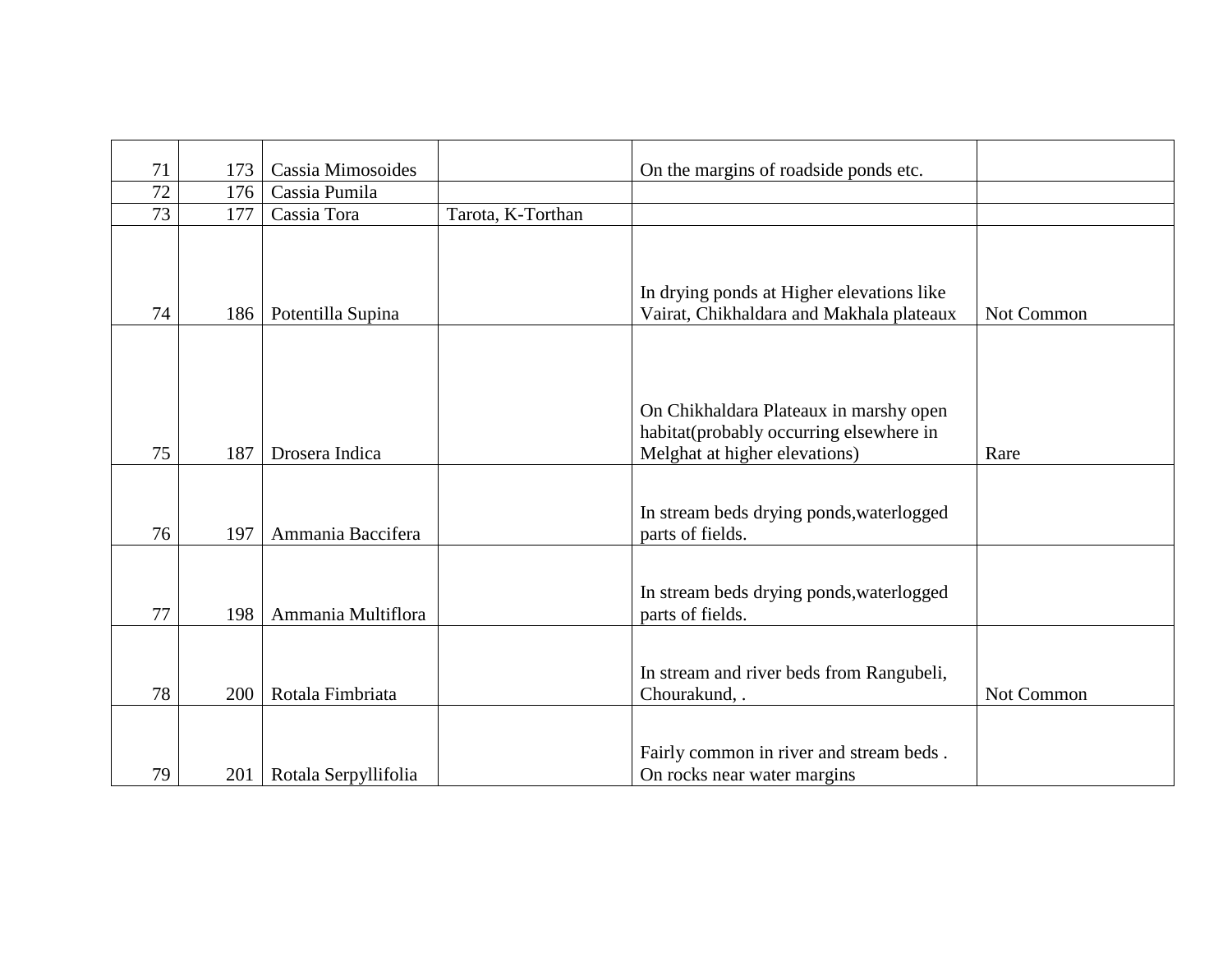| 80 | 204 | Ludwigia Perrenis            |                  | In stream and river beds from Rangubeli,<br>and Jarida, .                 | <b>Not Common</b> |
|----|-----|------------------------------|------------------|---------------------------------------------------------------------------|-------------------|
| 81 | 207 | Cucumis Callosus             | Jangli Kakdi     | Among grasses, fields, along stream and<br>river margines                 |                   |
| 82 | 208 | Cucumis Melo                 | Sherni           | In fields stream beds, among grasses                                      |                   |
|    |     |                              |                  |                                                                           |                   |
| 83 | 213 | Begonia Crenata              |                  | Roadside and valley bottoma in<br>Chikhaldara, Dhakna, Koktu ranges       |                   |
|    |     |                              |                  |                                                                           |                   |
| 84 | 214 | <b>Glinus Lotoides</b>       |                  | In stream and river beds, drying<br>ponds, shallow areas of fields        |                   |
| 85 | 215 | Glinus<br>Oppositifolius     |                  | In stream and river beds, drying ponds,<br>moist fields.                  |                   |
|    |     |                              |                  |                                                                           |                   |
|    |     |                              |                  | Abundant on moist surface in open<br>grassesland, fields stream and river |                   |
| 86 | 216 | Mollugo Pentaphylla          |                  | beds, along roadsides                                                     |                   |
| 87 | 217 | Trianthema<br>Portulacastrum | Wasu.Khaparkhuti | In stream and river beds, on manurial heaps<br>in villages.               |                   |
| 88 | 218 | Peucedanum Dhana             |                  | In open grasslands on vairat plateaux                                     | Rare              |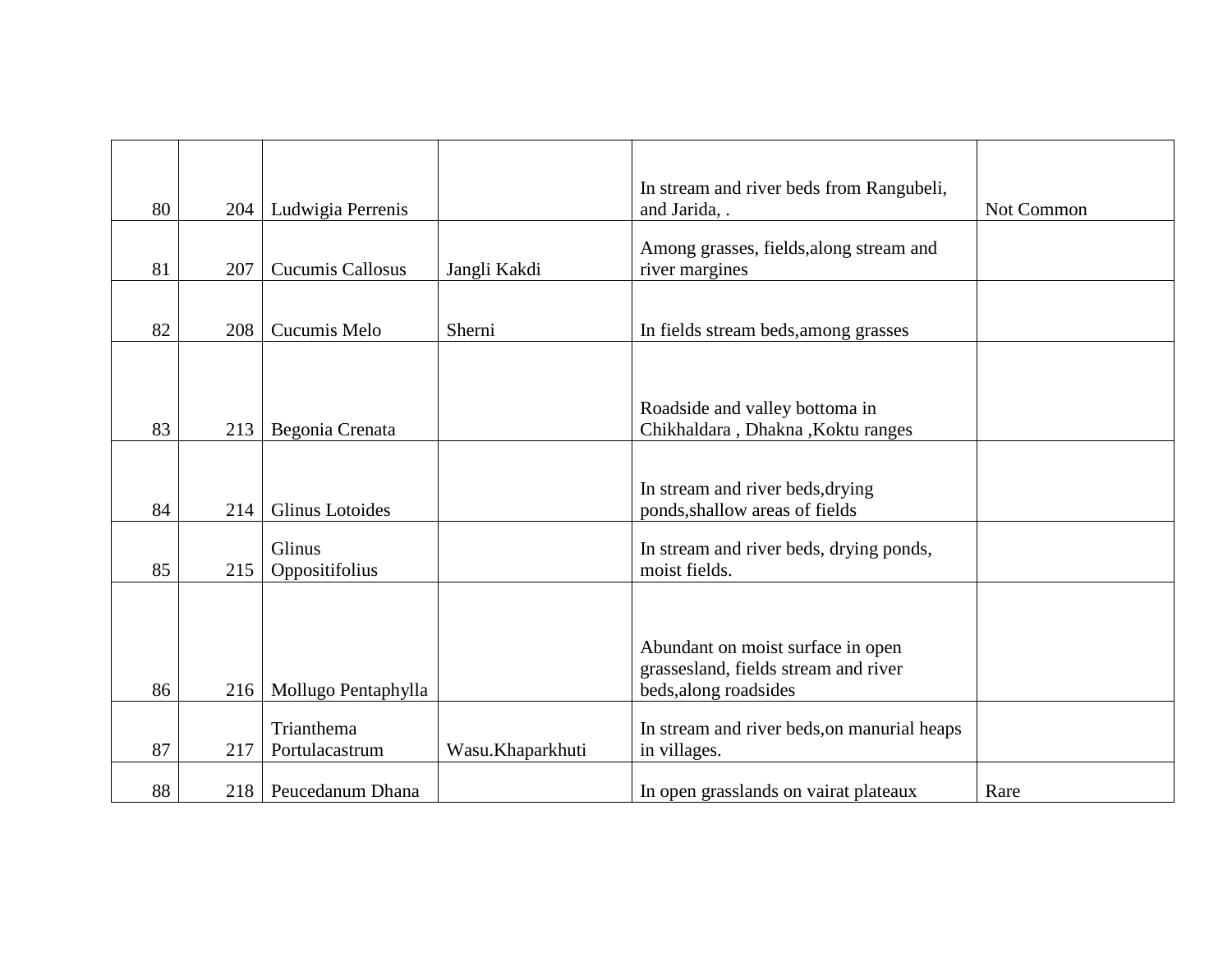| 89 | 219 | Pimpinella<br>Candolleana | In chikhaldara, Dhakna, Tarubandha ranges<br>& Koktu valley among tall grasses of forest<br>undergrowth |            |
|----|-----|---------------------------|---------------------------------------------------------------------------------------------------------|------------|
| 90 | 220 | Pimpinella<br>Lateriflora | Among tall grasses on shady slopes in<br>chikhaldara, Dhakna, Tarubandha<br>ranges, Koktu valley        |            |
| 91 | 221 | Pimpinella Monoica        | Among tall grasses on<br>chikhaldara, vairat, Makhala plateaux at<br>higher elevations                  |            |
| 92 | 223 | Anotis Montholoni         |                                                                                                         |            |
| 93 | 224 | Borreria Articularis      | In stream & river beds, fields, on open hill<br>slopes among grasses.                                   |            |
| 94 | 225 | Borreria Stricta          | Open grounds                                                                                            |            |
| 95 | 226 | Dentella Repens           | In stream & river beds, on moinst rocks.                                                                |            |
| 96 | 233 | Oldenlandia Affinis       | Vertically cut rocky faces of stream and<br>river banks and hill slopes                                 | Not common |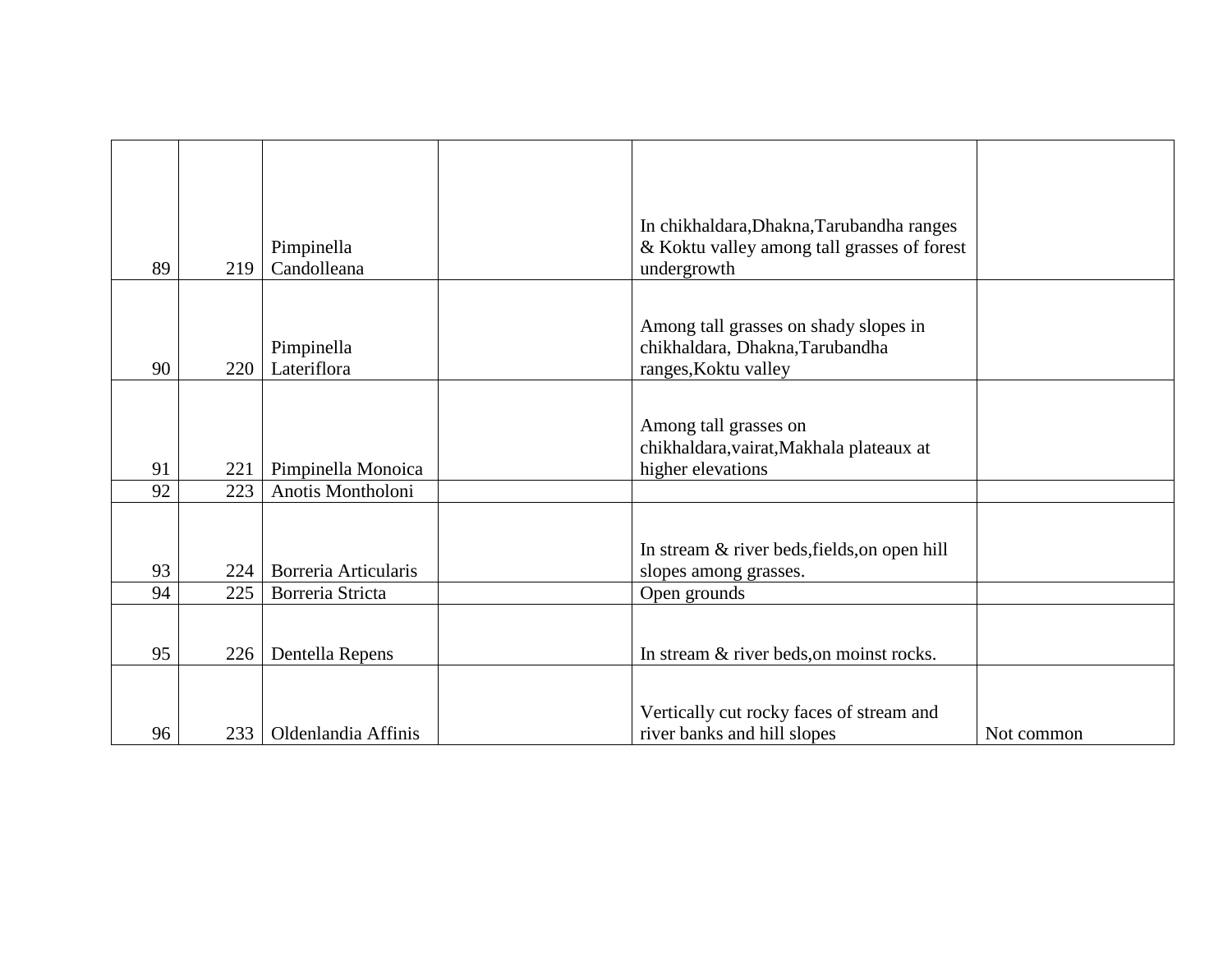| 97  | 234 | Oldenlandia<br>Corymbosa   | In stream and river beds, Moist open<br>grasslands as weed in fields  |            |
|-----|-----|----------------------------|-----------------------------------------------------------------------|------------|
| 98  | 237 | Acanthospermum<br>Hispidum | In river beds, On open spaces around<br>villages                      |            |
| 99  | 238 | Ageratum<br>Conyzoides     | Most common and abundant especially in<br>watter situations and shade |            |
|     |     |                            | As a weed in fields, among grasses of forest                          |            |
| 100 | 240 | <b>Bidens Biternata</b>    | undergrowth river beds                                                |            |
| 101 | 241 | Blaivillea Agmella         | Fairly common throughout among grasses<br>on hill slopes              |            |
| 102 | 242 | Blumea Eriantha            | In stream and river beds.                                             | Not common |
|     |     |                            |                                                                       |            |
| 103 | 243 | <b>Blumea Fistulosa</b>    | Open areas along forest margins from<br>Koktu, Belkund localities     | Not common |
| 104 | 244 | Blumea Laciniata           | Occasional throughout in river beds                                   |            |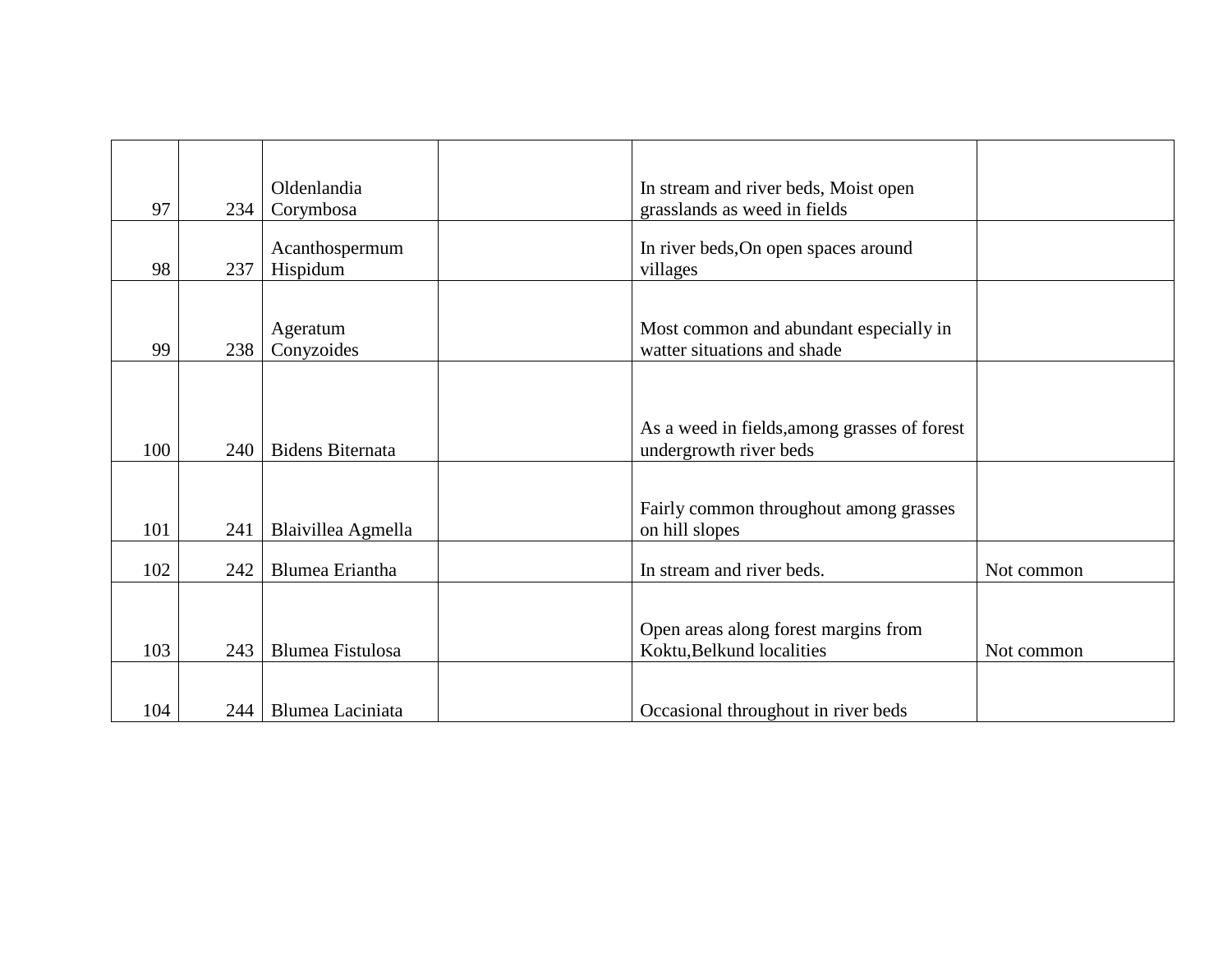| 105 | 245 | <b>Blumea</b><br>Membranacea    |              | Fairly frequent throughout in forest<br>undergrowth and shady moist habitats.                                      |  |
|-----|-----|---------------------------------|--------------|--------------------------------------------------------------------------------------------------------------------|--|
| 106 | 246 | <b>Blumea Mollis</b>            |              | Frequent in drying ponds, shade of<br>walls, stream and river beds.                                                |  |
| 107 | 247 | Blumea Oxyodonta                |              | Frequent in low lying areas in fields, drying<br>ponds, along road sides and moist shaded<br>spots                 |  |
| 108 | 248 | Caesulia Axillaris              | K-Gadra Zara | along pond margins, stream and river banks                                                                         |  |
| 109 | 249 | Centrantherum<br>Anthelminticum |              | Occasional among tall grasses of forest<br>undergrowth, in stream beds from Akot,<br>Chikhaldara and Dhakna ranges |  |
| 110 | 250 | Conyza Stricta                  |              | Occasional in Chikhaldara and Semadoh<br>ranges among grasses in comparatively<br>open situations                  |  |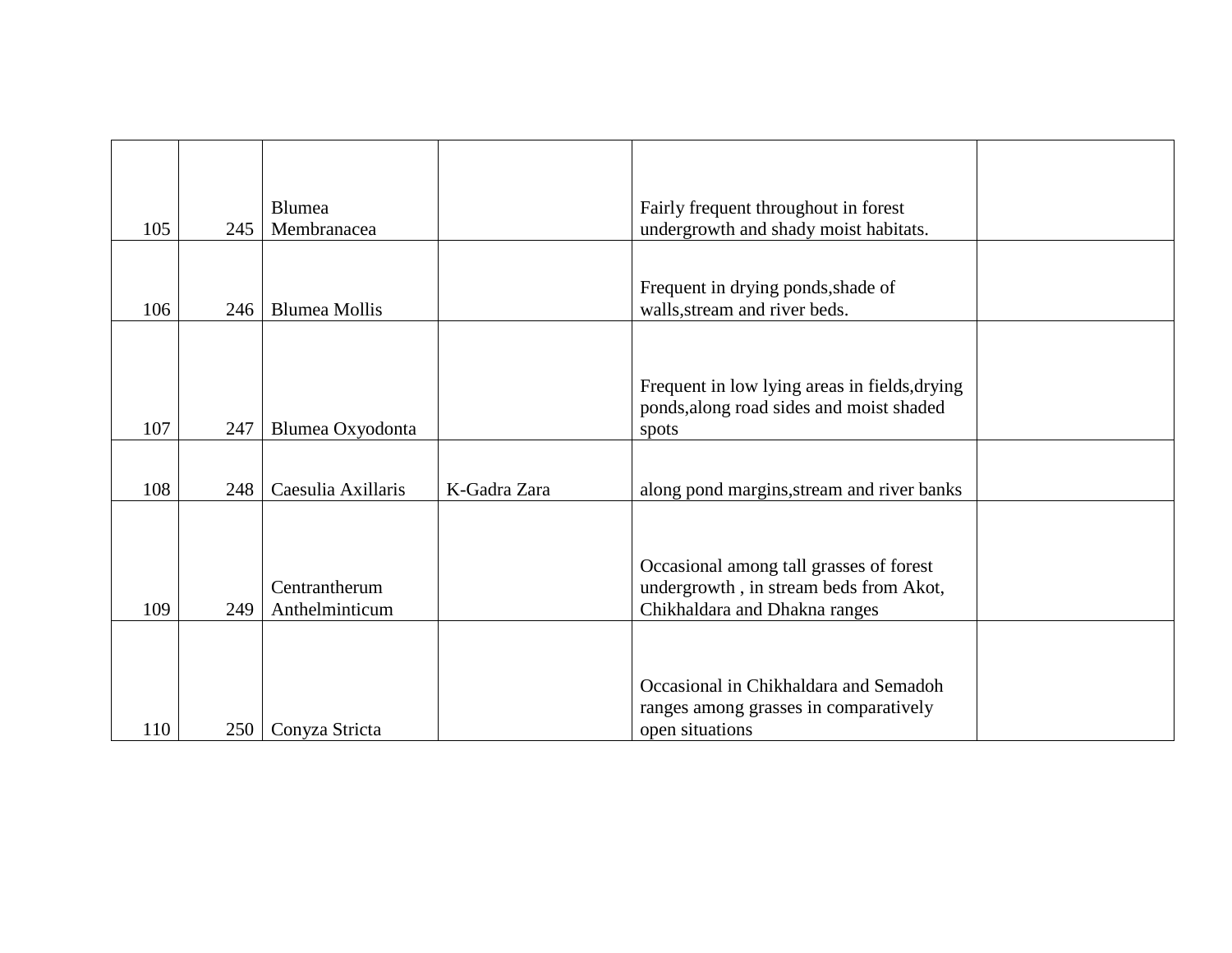| 111 | 251 | <b>Cosmos Sulphureus</b>     |         | Occasional in Chikhaldara on hill slope<br>among grasses                                                                                                                   |            |
|-----|-----|------------------------------|---------|----------------------------------------------------------------------------------------------------------------------------------------------------------------------------|------------|
|     |     |                              |         |                                                                                                                                                                            |            |
| 112 | 252 | Cyathocline<br>Purpurea      |         | In the entire area, very common and<br>abundant near water margins in stream and<br>river beds, on wet rocks of certical cut faces<br>of hill slopes, in drying ponds etc. |            |
|     |     |                              |         |                                                                                                                                                                            |            |
| 113 | 253 | Dicrocephala<br>Integrifolia |         | At higher elevations such as chikhadara<br>and Makhala plateaux in shaded, moist, open<br>habitats                                                                         |            |
| 114 | 254 | Echinops Echinatus           | Utkatar | Mostly near village sites of buffer zone                                                                                                                                   |            |
| 115 | 255 | Eclipta Prostrata            | Maka    | Throughout common in stream and river<br>beds, on moist open lands, in shade of walls<br>in villages.                                                                      |            |
| 116 | 256 | <b>Elephantopus Scaber</b>   |         | In forest undergrowth and drying ponds.                                                                                                                                    | Not common |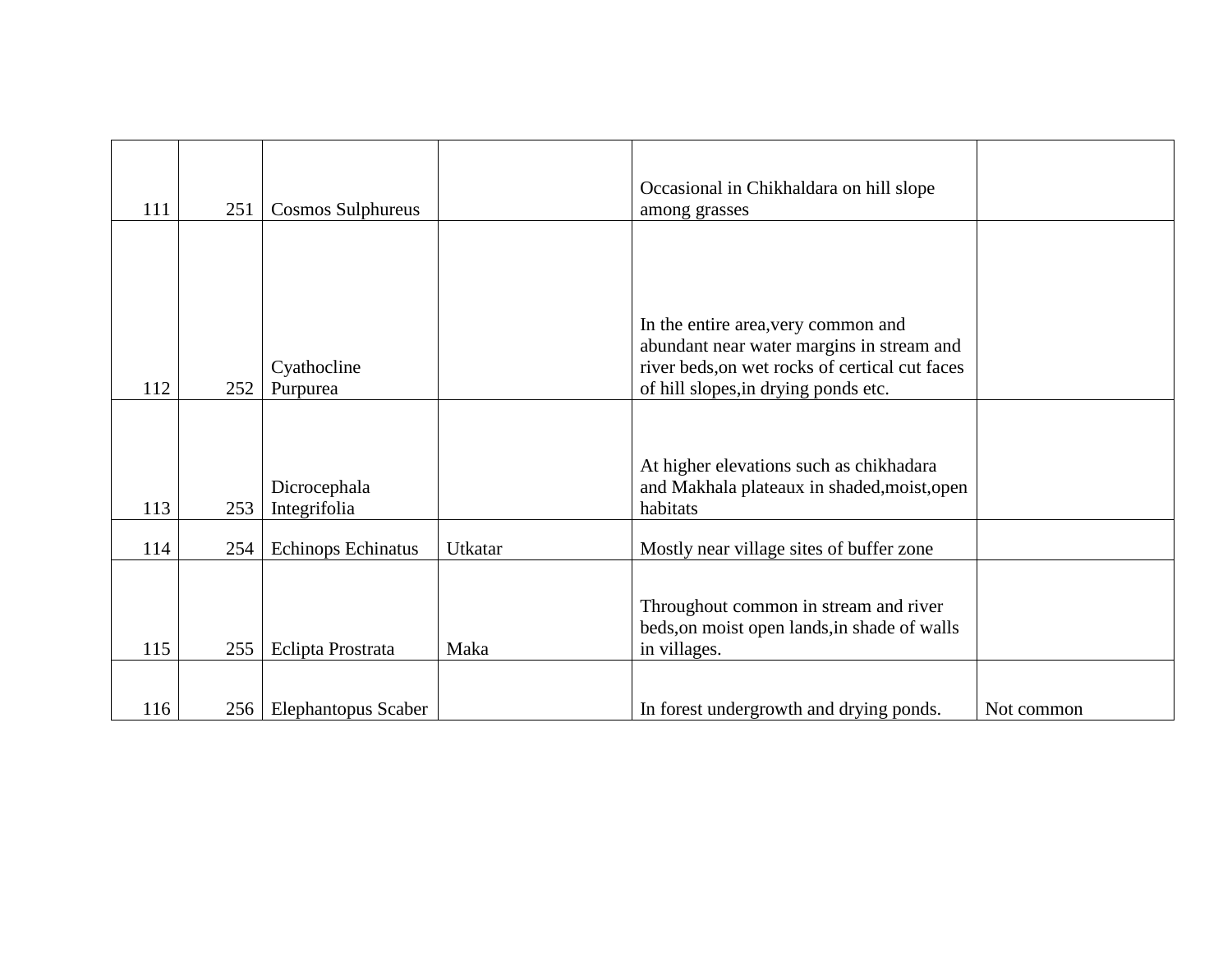| 117 | 257 | Emilia Sonchifolia         | Throughout common, on mud flats along<br>stream and river banks, moist open<br>grasslands, in shade of walls                      |            |
|-----|-----|----------------------------|-----------------------------------------------------------------------------------------------------------------------------------|------------|
| 118 | 258 | Flaveria Australasica      | Occasional in cultivated fields                                                                                                   |            |
| 119 | 259 | Galinsoga Parviflora       | At higher elevations in Chikhaldara range<br>among grasses                                                                        | Not Common |
| 120 | 260 | Glossocardia<br>Bosvallea  | Throughout common in open<br>grasslands, fields, on hill slopes,                                                                  |            |
|     |     |                            |                                                                                                                                   |            |
| 121 | 261 | Gnaphalium Luteo-<br>Album | Very common, often froming conspicuous<br>patches on soft mud along stream and river<br>margins, in drying ponds, shade of walls. |            |
|     |     |                            | Frequent in drying ponds, especially in                                                                                           |            |
| 122 | 262 | Gnaphalium<br>Pulvinatum   | Chourakund, Rangubeli and Raipur<br>localities                                                                                    |            |
| 123 | 263 | Grangea<br>Maderaspatana   | Occasional in moist open grasslands                                                                                               |            |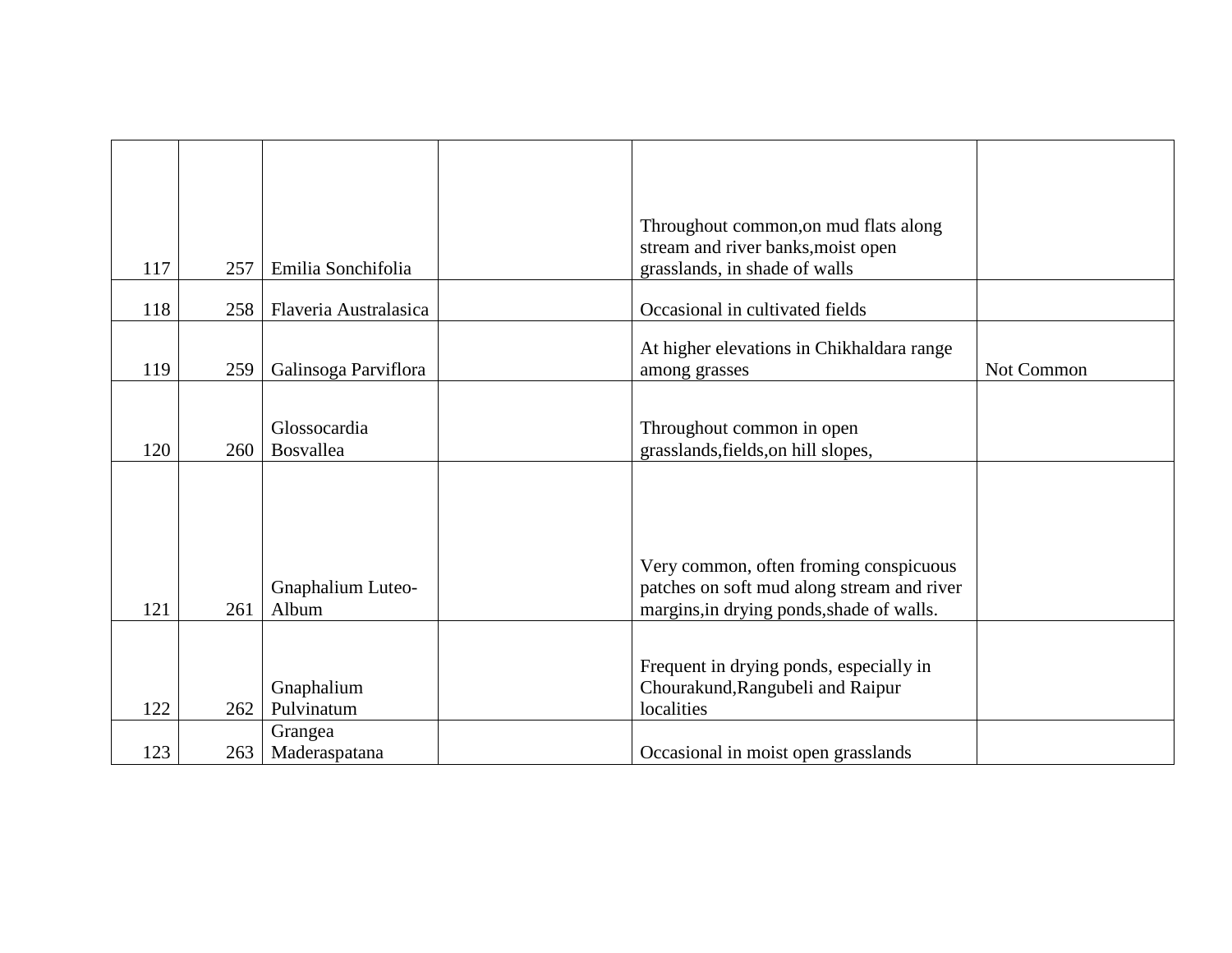| 124 | 264 | Lagascea Mollis             | Phuli       | Throughout common among tall grasses of<br>forest undergrowth, on bunds of fields, in<br>hedges, esppecially around villages. |            |
|-----|-----|-----------------------------|-------------|-------------------------------------------------------------------------------------------------------------------------------|------------|
| 125 | 265 | Laggera Aurita              |             | Mostly in and around villages on<br>moist, shaded sports                                                                      |            |
| 126 | 266 | Launaea<br>Procumbens       | Pathri      | Very common in stream and river<br>beds, open grasslands, shade of walls, on<br>forest floor etc.                             |            |
|     |     |                             |             |                                                                                                                               |            |
| 127 | 267 | Parthenium<br>Hysterophorus | Gajar Gawat | Isolated plants occur in the inhabited area<br>of<br>Chikhaldara, Dhakna, Harisal, Chourakund<br>etc.                         |            |
|     |     |                             |             |                                                                                                                               |            |
| 128 | 268 | Pulicaria Wightiana         |             | In open grasslands on Chikhaldara, Vairat<br>Plateaux and Dhargad & kelpani                                                   | Not Common |
| 129 | 269 | Senecio Grahami             |             | Only on and around Chikhaldara                                                                                                |            |
| 130 | 270 | Sclerocarpus<br>Africanus   |             | In Semadoh, Kolkaz, Dhakna,                                                                                                   |            |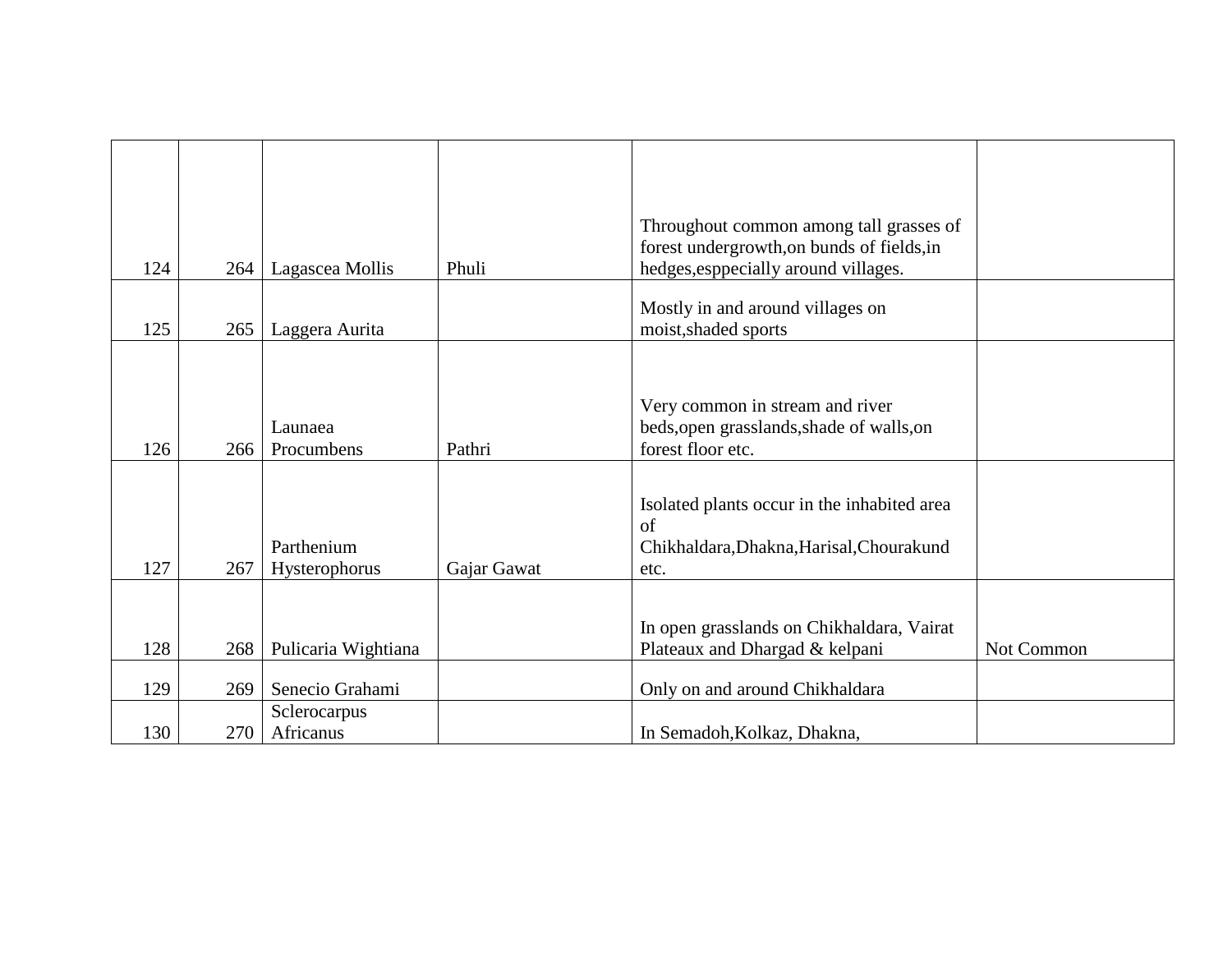| 131 | 272 | Sonchus Asper                |                    | In heavier soils of cultivated fields, forest<br>nurseris, on mud flats in river beds. |            |
|-----|-----|------------------------------|--------------------|----------------------------------------------------------------------------------------|------------|
| 132 | 273 | <b>Sonchus Oleraceus</b>     |                    | In forest nurseries, fields etc.                                                       | Not common |
| 133 | 274 | Sphaeranthus<br>Indicus      |                    | In drying ponds, on mud flats o srea and<br>rier beds.                                 |            |
| 134 | 275 | Speilanthus Calva            |                    | In drying ponds, moist shaded spots from<br>Kolkaz, Semadoh                            | Not common |
|     |     |                              |                    |                                                                                        |            |
| 135 | 276 | Synedrella Nodiflora         |                    | Among tall grasses at higher elevation in<br>jDhakna, Chikhaldara and Semadoh ranges   |            |
| 136 | 277 | Tricholepis<br>Amplexicaulis |                    | Among grasses on comparatively open hill<br>slopes on Chikhaldara                      | Not common |
| 137 | 278 | <b>Tridax Procumbens</b>     | Phooli, Kambarmodi | Among grass, stream and river beds                                                     |            |
| 138 | 279 | Vernonia Cineria             | Sahdevi            | In open grasslands and river beds                                                      |            |
| 139 | 281 | Vicoa Indica                 | Sonkadi            |                                                                                        |            |
| 140 | 282 | Xanthium<br>Strumarium       | Gokharu            | In shallow lands of fields and among<br>grasses in forest                              |            |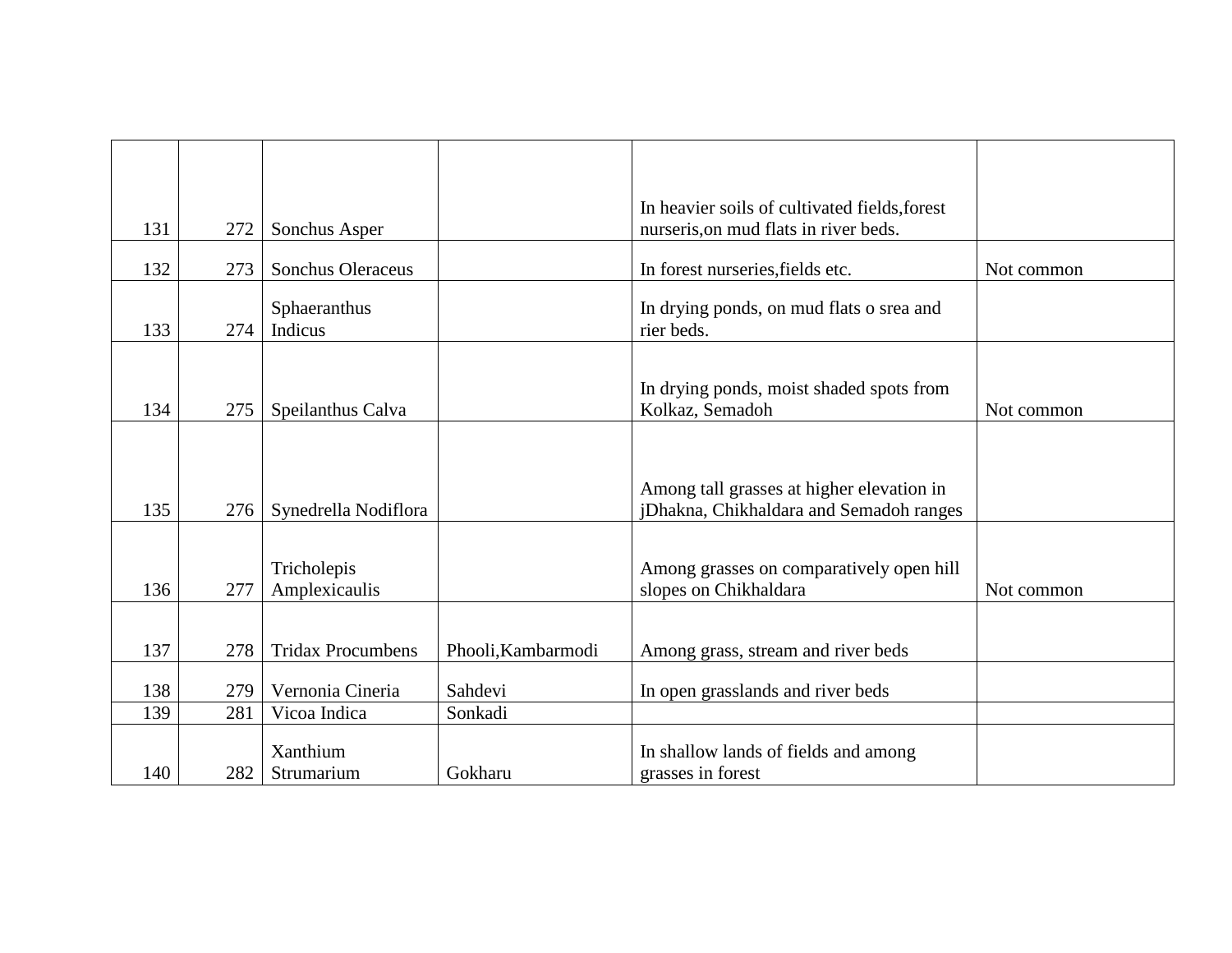|     |     | Cephalostigma             |                     |                                         |            |
|-----|-----|---------------------------|---------------------|-----------------------------------------|------------|
| 141 | 283 | Schimperi                 |                     | In Koktu vally, Rangubeli               | Not common |
|     |     |                           |                     |                                         |            |
| 142 | 285 | Anagallis Pumila          |                     | In open grasslands at higher elevations | Not common |
|     |     | Chtharanthus              |                     |                                         |            |
| 143 | 291 | Pusillus                  |                     |                                         |            |
|     |     | Cryptolepis               |                     |                                         |            |
| 144 | 301 | Buchananii                | Kawa Vel            |                                         |            |
|     |     | Mitreola                  |                     |                                         |            |
| 145 | 303 | Oldenlandioides           |                     | Belkund, Koktu valley, Dolar            |            |
|     |     |                           |                     |                                         |            |
| 146 | 304 | <b>Canscora Decurrens</b> |                     | Along moist gullies, soft muddy banks   |            |
|     |     | Centaurium                | Open ground amongst |                                         |            |
| 147 | 305 | Centaurioides             | grasses             |                                         |            |
|     |     | Enicostema                | On dry hill slopes  |                                         |            |
| 148 | 306 | Hyssopifolium             | among grasses       |                                         |            |
|     |     | Exacum                    |                     |                                         |            |
| 149 | 307 | pedunculatum              | $\bf I$             | In stream and river.                    |            |
|     |     |                           |                     |                                         |            |
| 150 | 308 | Hoppea Dichotoma          |                     | Soft margins of streams                 |            |
|     |     |                           |                     |                                         |            |
|     |     | Coldenia                  |                     | In drying ponds and shallow depressions |            |
| 151 | 312 | Procumbens                |                     | and on mud flats in river beds          |            |
|     |     |                           |                     |                                         |            |
|     |     |                           |                     |                                         |            |
|     |     | Heliotropium              |                     | In drying ponds and shallow depressions |            |
| 152 | 313 | Ovalifolium               |                     | and on mud flats in river beds          |            |
|     |     |                           |                     |                                         |            |
|     |     |                           |                     |                                         |            |
|     |     | Heliotropium              |                     | In drying ponds, shallow depressions,   |            |
| 153 | 314 | supinumu                  |                     | stream and river beds                   |            |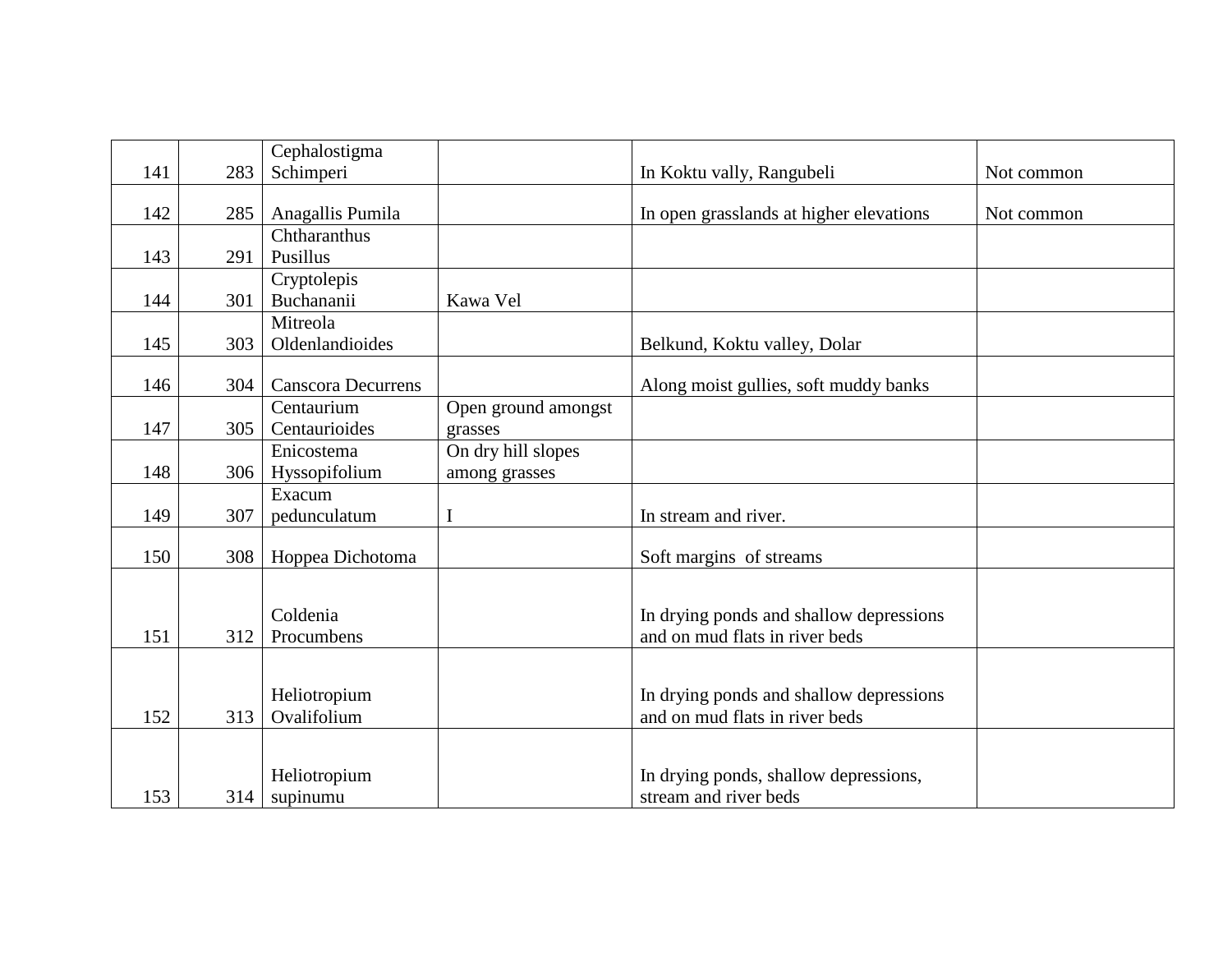|     |     | Paracaryum         |                  |                                            |            |
|-----|-----|--------------------|------------------|--------------------------------------------|------------|
| 154 | 315 | Coelestinum        |                  |                                            |            |
|     |     | Trichodesma        |                  |                                            |            |
| 155 | 316 | Indicum            |                  |                                            |            |
|     |     | Trichodesma        |                  |                                            |            |
| 156 | 317 | Amplexicaule       |                  |                                            |            |
|     |     |                    |                  |                                            |            |
|     |     | Trichodesma        |                  |                                            |            |
| 157 | 318 | Zeylanicum         |                  | Mostly on heavy soils in cultivated fields | Not common |
| 158 | 319 | Argyreia Sericea   |                  |                                            |            |
|     |     | Convolvulus        |                  |                                            |            |
| 159 | 321 | Arvensis           | Chand Vel        |                                            |            |
|     |     |                    |                  |                                            |            |
|     |     |                    |                  |                                            |            |
|     |     |                    |                  | Among grasses on hill slopes on            |            |
| 160 | 322 | Convolvulus Flavus |                  | Chikhaldara and Vairat plateaux            | Rare       |
|     |     | Evolvulus          |                  |                                            |            |
| 161 | 323 | Alsinoides         | Shankhpushpi     |                                            |            |
| 162 | 324 | Ipomoea Eriocarpa  |                  |                                            |            |
| 163 | 326 | Ipomoea Muricata   |                  |                                            |            |
|     |     | Ipomoea Pesti-     |                  |                                            |            |
| 164 | 330 | Gridis             |                  |                                            |            |
| 165 | 334 | Merremia Aegyptea  |                  | In Jarida                                  |            |
| 166 | 335 | Merremia Gangtica  | Bopli, Undirkani |                                            |            |
|     |     | Rivea              |                  |                                            |            |
| 167 | 337 | Hypocrateriformis  | Phandi           |                                            |            |
| 168 | 338 | Cuscuta Chinensis  | Amarvel          |                                            |            |
| 169 | 339 | Cuscuta Reflexa    | Amarvel          |                                            |            |
|     |     | Nicandra           |                  |                                            |            |
| 170 |     | 342 Physaloides    |                  | On Chikhaldara & Vairat                    |            |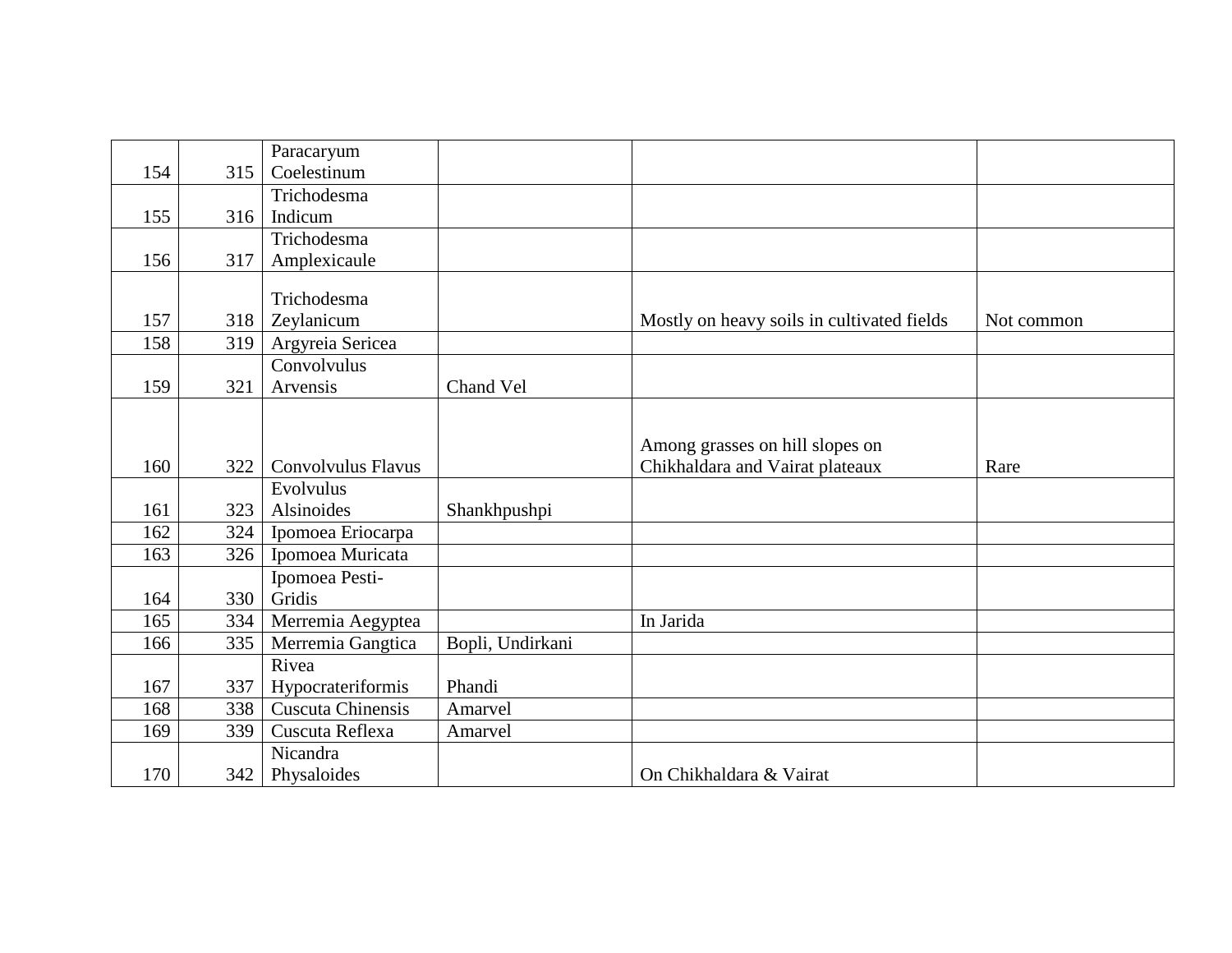|     |     | Nicotiana                 |               |                                          |            |
|-----|-----|---------------------------|---------------|------------------------------------------|------------|
| 171 | 343 | Plumbaginifolia           |               | Akot, Semadoh ranges In forest Nurseries |            |
| 172 | 344 | Physalis Longifolia       |               |                                          |            |
| 173 | 345 | Physalis Minima           |               |                                          |            |
| 174 | 347 | Solanum Nigrum            | Kamuni        |                                          |            |
| 175 | 348 | <b>Solanum Surattense</b> | Bhui-Ringani  |                                          |            |
| 176 | 350 | Bacopa Monnieri           | <b>Brahmi</b> |                                          |            |
|     |     |                           |               |                                          |            |
| 177 | 351 | Buchnera Hispida          |               | Among tall grasses in Chikhaldara range. | Not Common |
| 178 | 352 | Dopatrium Junceum         |               |                                          |            |
|     |     | Kickxia                   |               |                                          |            |
| 179 | 353 | Ramosissima               |               |                                          |            |
|     |     |                           |               |                                          |            |
| 180 |     | 354   Limnophila Indica   |               | In ponds, Standing water pools           |            |
|     |     | Lindenbergia              |               |                                          |            |
| 181 | 355 | Muraria                   |               |                                          |            |
| 182 |     | 356   Lindernia Ciliata   |               |                                          |            |
| 183 | 357 | Lindernia Crustacea       |               |                                          |            |
| 184 | 358 | Lindernia Parviflora      |               |                                          |            |
|     |     |                           |               |                                          |            |
|     |     | Mecardonia                |               |                                          |            |
| 185 | 359 | Procumbens                |               | On Chikhaldara, Kolkaz, Sipna river bed  |            |
| 186 | 360 | Scoparia Dulcis           |               | Kolkaz, Harisal, in Sipna river bed      | Rare       |
|     |     |                           |               |                                          |            |
| 187 | 361 | Sopubia<br>Delphinifolia  |               |                                          |            |
|     |     |                           |               |                                          |            |
| 188 | 362 | Stemodia Viscosa          |               |                                          |            |
|     |     | Stemodia                  |               |                                          |            |
| 189 |     | 363   Angustifolia        | Talap, Taukla |                                          |            |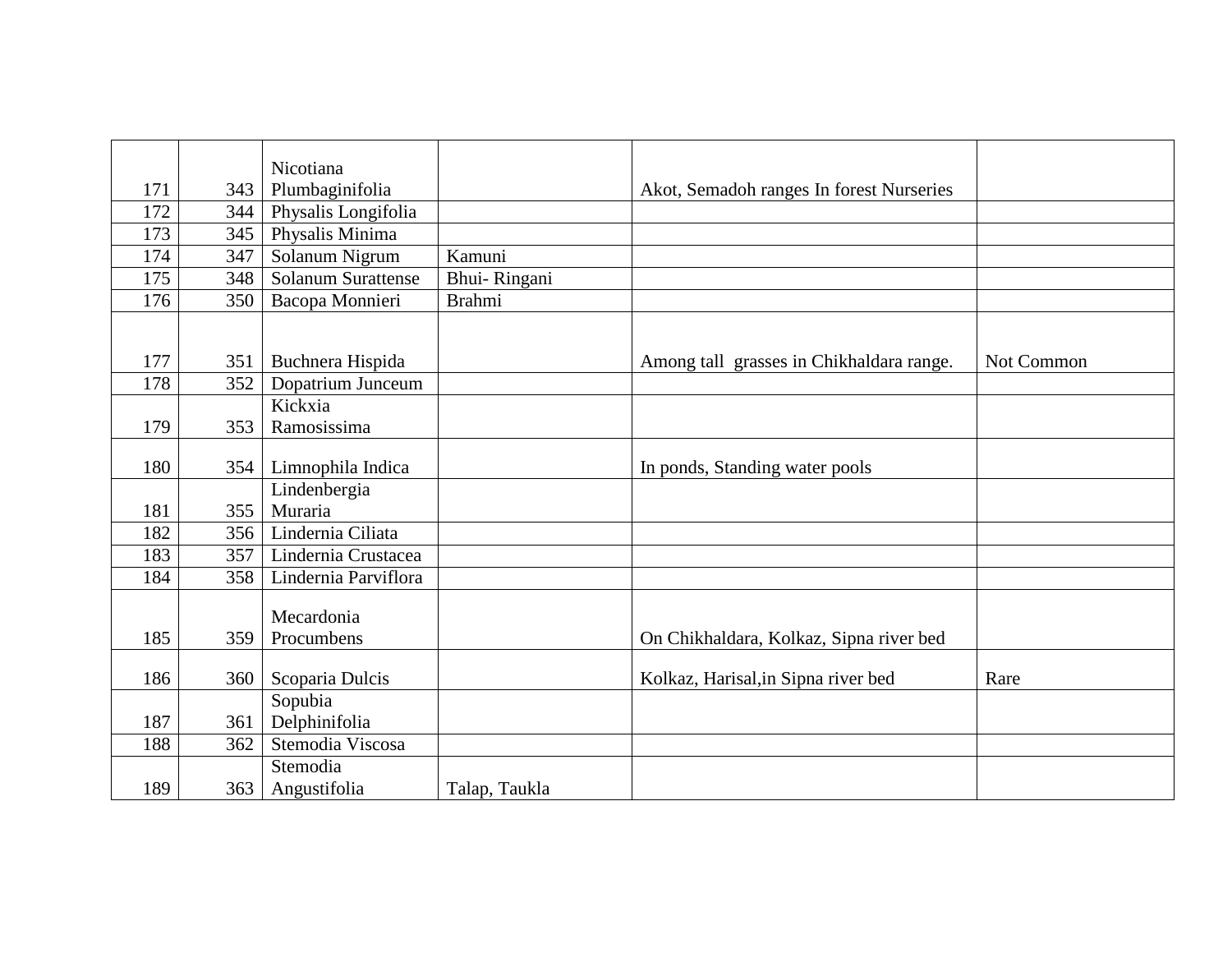|     |     | Stemodia            |                      |                                         |            |
|-----|-----|---------------------|----------------------|-----------------------------------------|------------|
| 190 | 364 | Gesneroides         | Talap                | Chikhaldara and Vairat                  |            |
| 191 | 365 | Sutera Dissecta     |                      |                                         |            |
|     |     | Verbascum           |                      |                                         |            |
| 192 | 366 | Chinense            | Kutki, K-Gurshi-Zara |                                         |            |
|     |     |                     |                      |                                         |            |
|     |     | Veronica Anagallis- |                      | Vertical cut faces of rocks in Akot and |            |
| 193 | 367 | Aquatica            |                      | Dhakna ranges.                          | Not common |
|     |     | Didymocarpus        |                      |                                         |            |
| 194 | 369 | Pygmaea             |                      | Dolar river banks                       | Rare       |
| 195 | 374 | Sesamum Indicum     | Tilk                 |                                         |            |
|     |     | Blepharis           | In Rangubeli and     |                                         |            |
| 196 | 379 | Maderaspatensis     | Jarida               |                                         |            |
|     |     | Dicliptera          |                      |                                         |            |
| 197 | 381 | Verticillata        |                      | Bori, Dhargad                           | Not common |
|     |     | Dipteracanthus      |                      |                                         |            |
| 198 | 382 | Patulus             |                      | Bori, Dhargad                           |            |
|     |     |                     |                      |                                         |            |
|     |     | Eranthemum          |                      | In Raipur, Semadoh, Dhakna and          |            |
| 199 | 383 | Roseum              |                      | Chikhaldara ranges                      |            |
|     |     |                     |                      |                                         |            |
|     |     | Haplanthus          |                      |                                         |            |
| 200 | 384 | Tentaculatus        |                      | Raipur Semadoh, Dhakna and Akot ranges  |            |
|     |     | Hemiadelphus        |                      |                                         |            |
| 201 | 385 | Polyspermus         |                      |                                         |            |
|     |     | Hemigraphis         |                      |                                         |            |
| 202 | 386 | Latebrosa           |                      |                                         |            |
|     |     | Hygrophila          |                      |                                         |            |
| 203 | 387 | Auriculata          |                      |                                         |            |
|     |     | Hygrophila          |                      |                                         |            |
| 204 | 388 | Swrpyllum           |                      |                                         |            |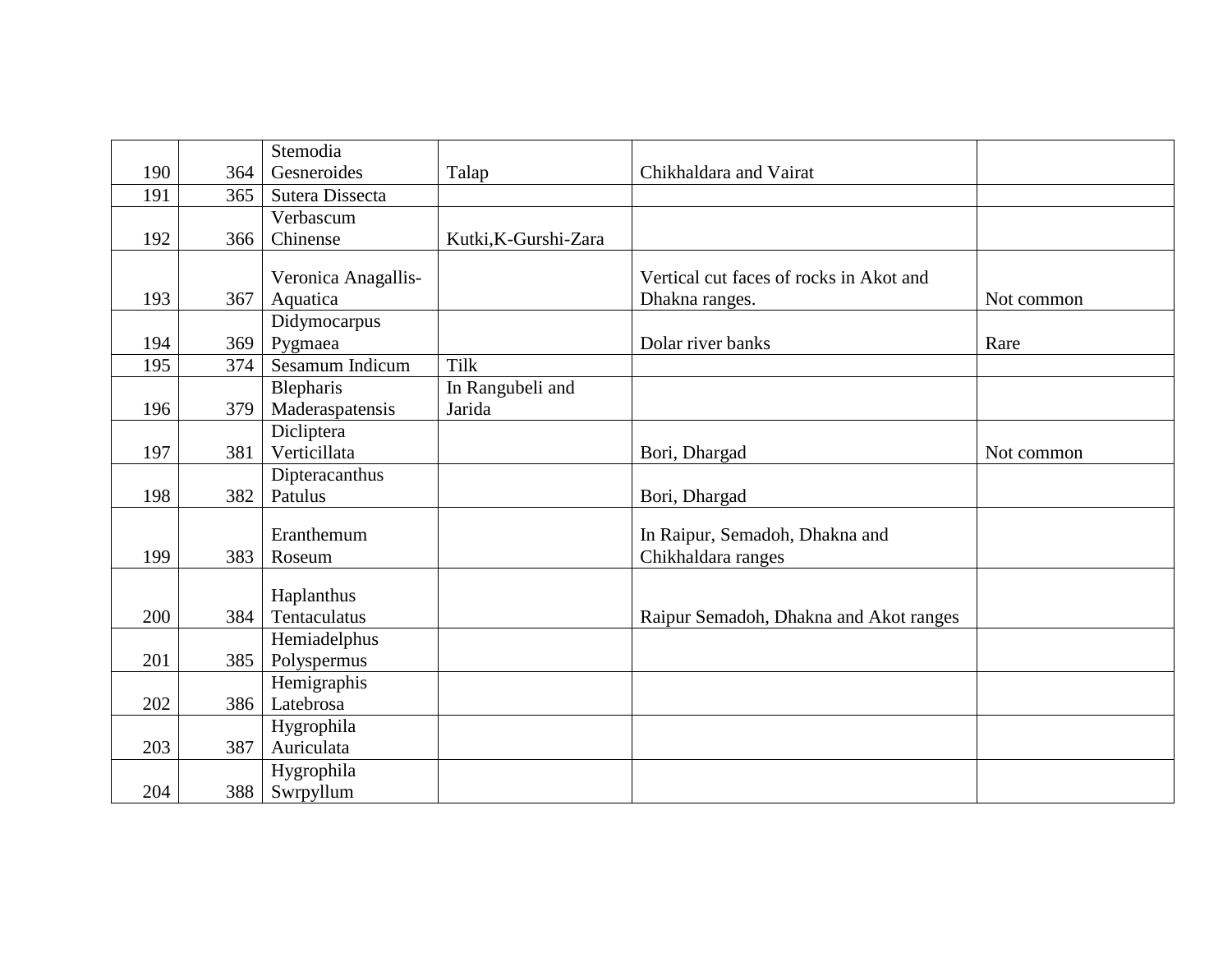|     |     | Indoneesiella                 |                 |                                          |            |
|-----|-----|-------------------------------|-----------------|------------------------------------------|------------|
| 205 | 389 | Echioides                     | Pandhar Pheda   |                                          |            |
| 206 | 390 | Justicia Diffusa              |                 |                                          |            |
| 207 | 391 | Justicia Procumbens           | Sokambe Zara    |                                          |            |
| 208 | 392 | Justicia Prostrata            | K-Sokamble Zara |                                          |            |
| 209 | 393 | Justicia Simplex              |                 |                                          |            |
|     |     | Justicia                      |                 |                                          |            |
| 210 | 394 | Quinqeangularis               |                 |                                          |            |
|     |     | Lepidagathis                  |                 |                                          |            |
| 211 | 395 | Cristata                      | Kumbhi          |                                          |            |
|     |     | Lepidagathis                  |                 |                                          |            |
| 212 | 396 | Trinervis                     |                 | In Boripati, Dhakna Dolar                |            |
| 213 | 398 | Rungia Elegans                |                 |                                          |            |
| 214 | 399 | Rungia Pectinata              |                 |                                          |            |
| 215 | 400 | Rungia Repens                 |                 |                                          |            |
| 216 | 406 | Phyla Nodiflora               |                 |                                          |            |
|     |     |                               |                 |                                          |            |
|     |     |                               |                 |                                          |            |
|     |     |                               |                 | Well naturalized on Chikhaldara Plateaux |            |
|     | 407 | Stachytarpheta<br>Jamicensis  |                 |                                          |            |
| 217 |     |                               | K-Tulsi Zara    | and neighbouring hill slopes             |            |
|     |     | Acrocephalus                  |                 |                                          |            |
| 218 |     | $410$ Hispidus<br>Anisochilus | Chipi           | Koktu valley                             |            |
|     |     |                               |                 |                                          |            |
| 219 | 411 | Carnosus                      |                 |                                          |            |
| 220 | 415 | Lavandula Bipinnata           |                 |                                          |            |
| 221 | 416 | Leucas Aspera                 |                 |                                          |            |
| 222 | 417 | Leucas Biflora                |                 |                                          | Not common |
| 223 |     | 418   Leucas Cephalotes       |                 |                                          |            |
| 224 |     | 419   Leucas Clarket          |                 | In Chikhaldara range                     |            |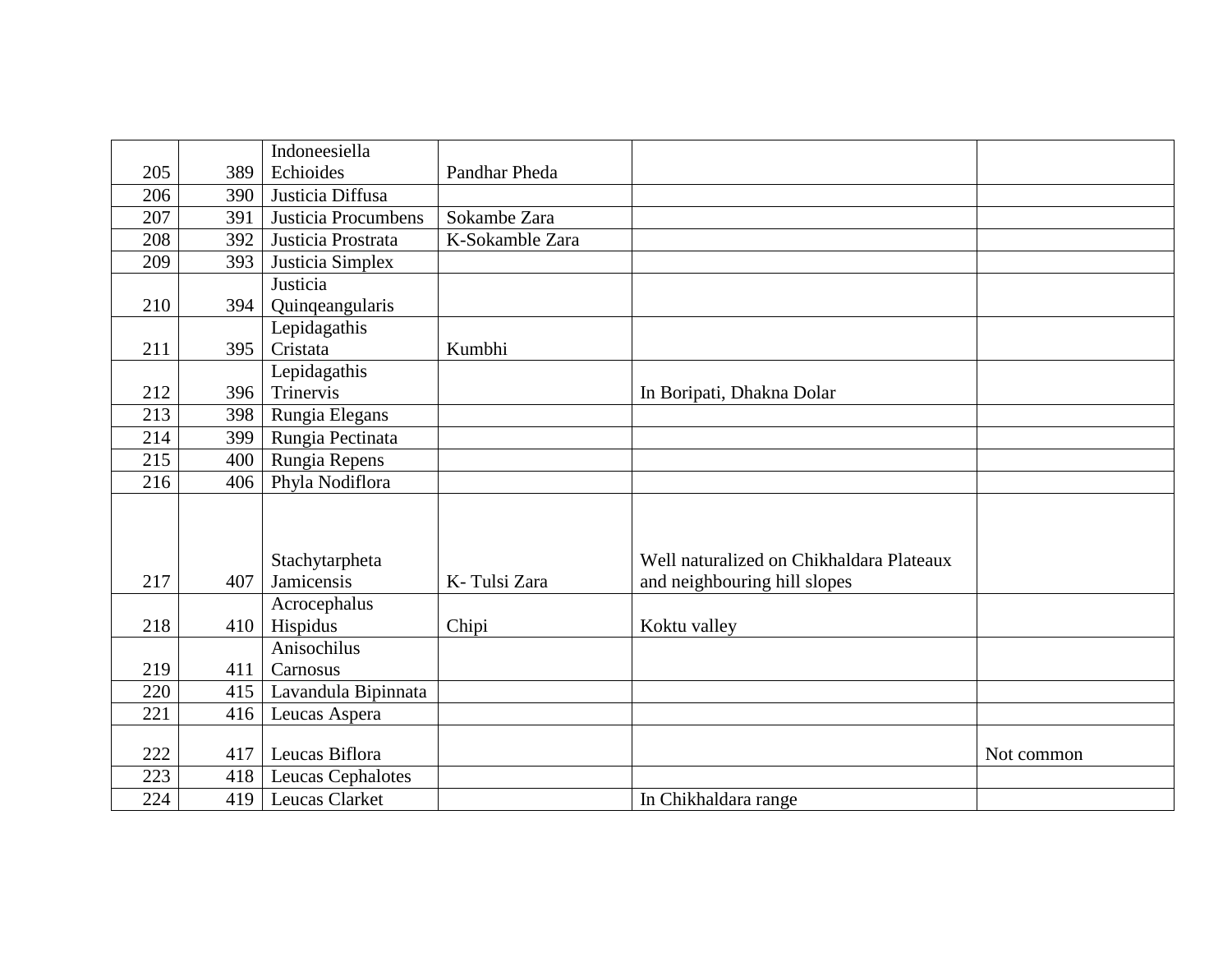| 225 | 420 | Leucas Molissima           |                                |                                              |            |
|-----|-----|----------------------------|--------------------------------|----------------------------------------------|------------|
| 226 | 421 | <b>Leucas Nutans</b>       | K- Umbi                        |                                              |            |
| 227 | 422 | Leucas Zeylanica           |                                |                                              |            |
| 228 | 423 | Nepeta Hindosthana         |                                | Chikhaldara plateaux                         | Not common |
| 229 | 424 | Ocimum Canum               | Ran - Tulas                    |                                              |            |
| 230 | 425 | Orthosiphon<br>Rubicundus  |                                | In Chikhaldara, Semadoh and Akot ranges      |            |
| 231 | 426 | <b>Plectranthus Mollis</b> | K-Puari                        |                                              | Not common |
| 232 | 427 | Plectranthus<br>Rugosus    |                                | Chikhaldara and Makhala Plateaux             | Rare       |
| 233 | 429 | Salvia Coccinea            |                                |                                              |            |
| 234 | 430 | Boerhaavia Diffusa         | Khaparkhuti, Punarnava         |                                              |            |
| 235 | 431 | Achyranthes Aspera         | Aghada, Kutra, K-Iphil<br>Zara |                                              |            |
| 236 | 432 | Aerva Lanata               |                                |                                              |            |
| 237 | 433 | Allmania Nodiflora         |                                | On rocky, shady, moist hill slopes in Jarida | Rare       |
| 238 |     |                            |                                |                                              |            |
| 239 | 434 | Amaranthus<br>Polygonoides |                                | In river beds and fields                     |            |
| 240 | 435 | AmaranthusSpinosus         |                                | Kate - Math                                  |            |
| 241 | 436 | Alternanthera<br>Pungens   |                                |                                              |            |
| 242 | 437 | Alternanthera<br>Sessilis  |                                |                                              |            |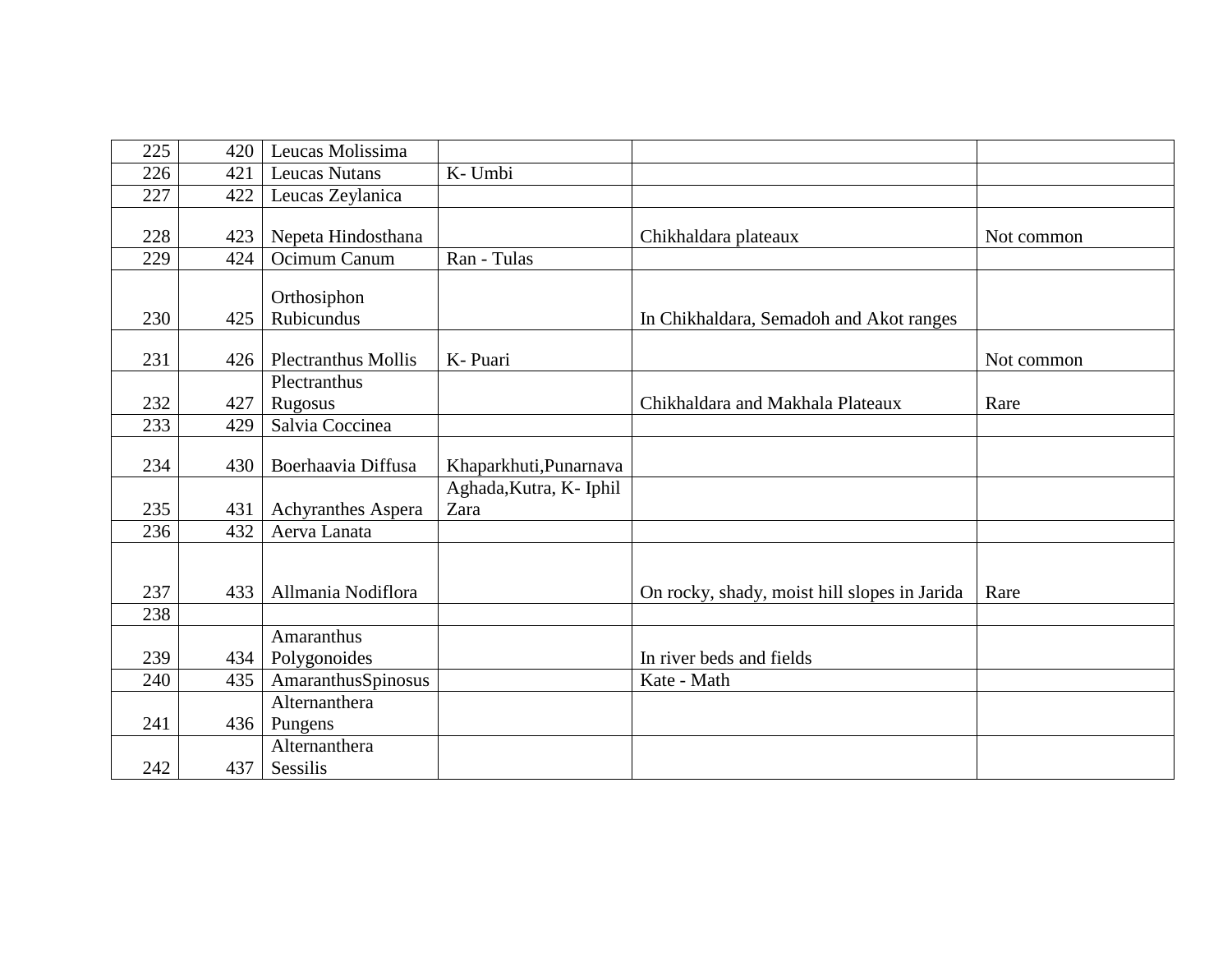|     |     |                       | Karadu, Kombada, K-  |                                          |      |
|-----|-----|-----------------------|----------------------|------------------------------------------|------|
| 243 | 438 | Celosia Argentea      | Silgi Zara, Saigatya |                                          |      |
| 244 | 439 | Digera Muricata       | Kunjar, Tanduljira   |                                          |      |
|     |     | Gomphrena             |                      |                                          |      |
| 245 | 440 | Celosioides           |                      |                                          |      |
|     |     | Trichurus             |                      |                                          |      |
| 246 | 442 | Monsoniae             |                      | In Raipur and Semadoh ranges             |      |
|     |     | Polygonum             |                      |                                          |      |
| 247 | 443 | Barbatum              |                      |                                          |      |
| 248 | 444 | Polygonum Glabrum     | K-Dongra             |                                          |      |
| 249 | 445 | Polygonum Plebium     |                      |                                          |      |
| 250 | 446 | <b>Rumex Dentatus</b> |                      | In river beds                            | Rare |
|     |     | Chenopodium           |                      |                                          |      |
| 251 | 447 | Murale                | Chandanbatwa         |                                          |      |
|     |     |                       |                      |                                          |      |
|     |     |                       |                      |                                          |      |
|     |     |                       |                      | On Chikhaldara Plateaux and at Kolkaz on |      |
| 252 | 448 | Peperomia Pellucida   |                      | shady, moist cleared spots               | Rare |
| 253 | 452 | Acalypha Ciliata      |                      |                                          |      |
| 254 | 453 | Acalypha Indica       |                      |                                          |      |
|     |     | Acalypha              |                      |                                          |      |
| 255 | 454 | Malabarica            |                      |                                          |      |
|     |     | Chrozophora           |                      |                                          |      |
| 256 | 457 | Prostrata             |                      |                                          |      |
|     |     | Chrozophora           |                      |                                          |      |
| 257 | 458 | Rottleri              |                      |                                          |      |
|     |     | Euphorbia             |                      |                                          |      |
| 258 | 460 | Geniculata            | Dudhi                |                                          |      |
| 259 |     | 461   Euphorbia Hirta | Dudhi                |                                          |      |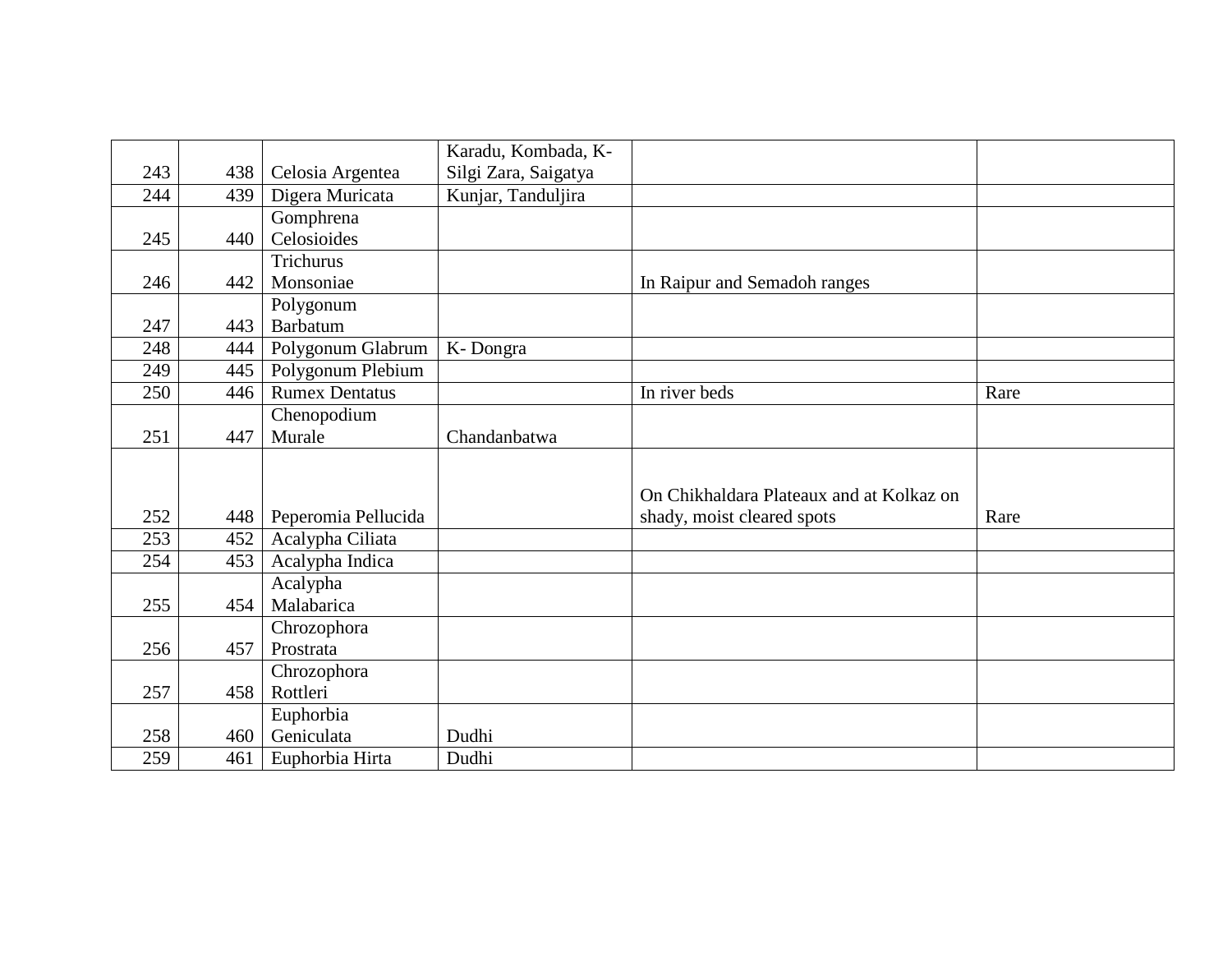|     |     |                                | Chowdhari Nivdung,      |                                                         |            |
|-----|-----|--------------------------------|-------------------------|---------------------------------------------------------|------------|
| 260 | 462 | Euphorbia Neriifolia           | K-Thuar                 | In limited area of Akot, Chikhaldara ranges             |            |
| 261 | 463 | Euphorbia Parviflora           | Dudhi                   |                                                         |            |
| 262 | 464 | Euphorbia Prostrata            |                         |                                                         |            |
|     |     | Euphorbia                      |                         |                                                         |            |
| 263 | 465 | Thymifolia                     |                         |                                                         |            |
| 264 | 470 | Phyllanthus Debilis            |                         |                                                         |            |
|     |     | Phyllanthus                    | Old walls, inriver beds |                                                         |            |
| 265 | 471 | Fraternus                      | and fields              |                                                         |            |
| 266 | 473 | <b>Phyllanthus Virgatus</b>    | Bhui - Aoli             |                                                         |            |
| 267 | 478 | Girardinia Zeylanica           | K-Agel Zara             | Chikhaldara                                             |            |
| 268 | 479 | Pilea Microphylla              |                         | On old walls, Forest nurseries                          | Not common |
|     |     | Ceratophyllum                  |                         | In Stagnant water pools in Tapti and other              |            |
| 269 | 487 | Demersum                       |                         | major rivers.                                           | Not common |
| 270 | 488 | Hydrilla Verticillata          |                         |                                                         |            |
| 271 | 489 | Vallisneria Spiralis           |                         |                                                         |            |
| 272 | 490 | <b>Aerides Maculosum</b>       | K-Banda                 | Restricted to Semadoh, Raipur                           | Not common |
| 273 | 491 | Habenaria<br>Grandifloriformis |                         | In higher elvations in Chikhaldara and<br>Dhakna ranges |            |
| 274 | 492 | Habenaria<br>Plantaginea       |                         |                                                         |            |
| 275 | 493 | Habenaria<br>Roxburghii        |                         | At high elevations in Chikhaldara and<br>Dhakna ranges  |            |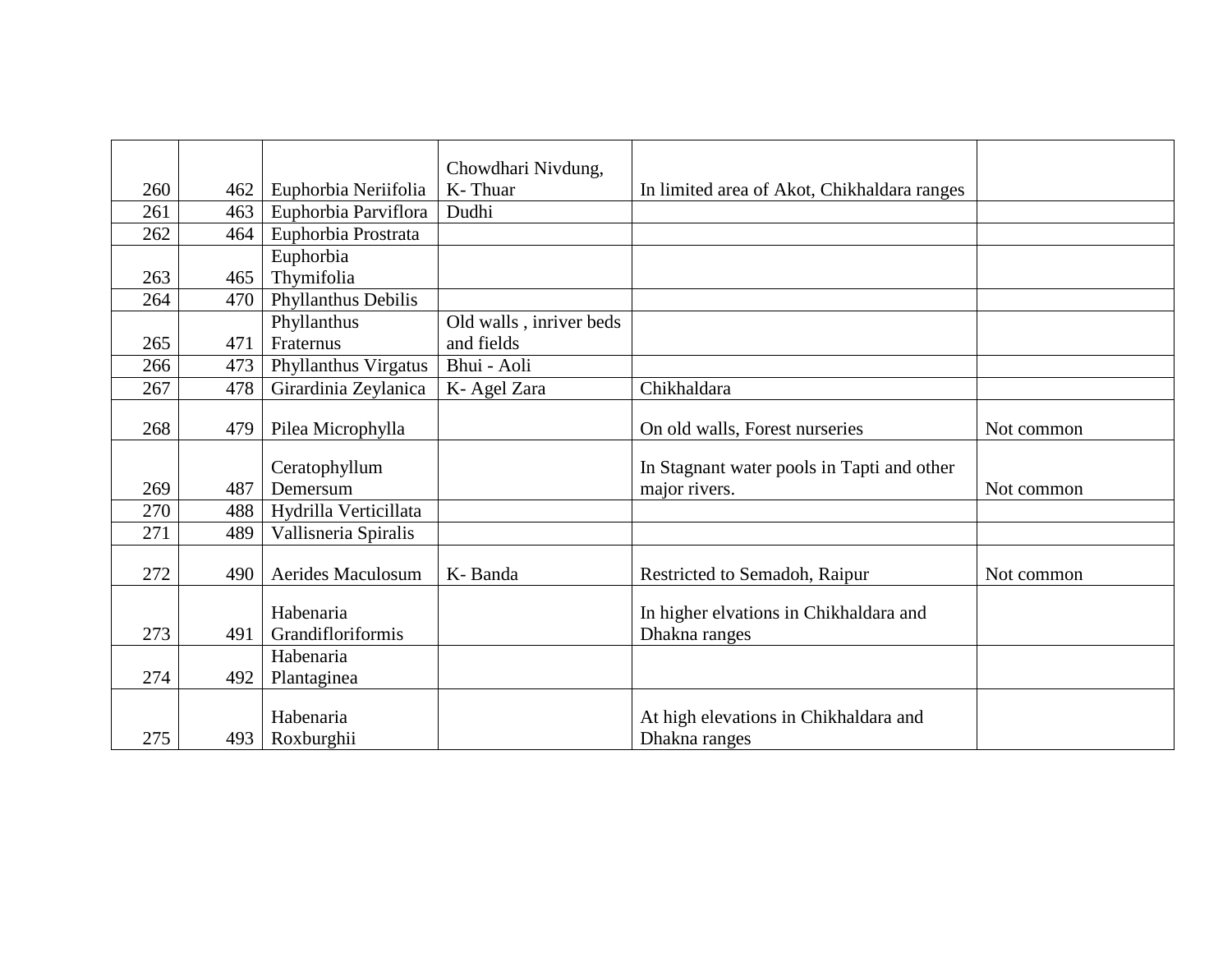|     |     |                         |                        | On Terminalia alata, Mangifera indica,             |            |
|-----|-----|-------------------------|------------------------|----------------------------------------------------|------------|
| 276 | 494 | Vanda Tessellata        | K-Banda, G-Aitkel      | Ougenia Oojeinensis and some other tree            |            |
|     |     |                         |                        |                                                    |            |
|     |     |                         |                        | In Semadoh, Harisal and Tarubandha                 |            |
| 277 | 495 | <b>Costus Speciosus</b> |                        | ranges in deep valleys                             |            |
|     |     | Curcuma                 | Jangli Halad, K-       |                                                    |            |
| 278 | 496 | Pseudomontana           | Kukus-Mukus            |                                                    |            |
| 279 | 497 | <b>Ensete Superbum</b>  | Jangli Kela            |                                                    |            |
| 280 | 498 | Crinum Defixum          |                        | Along the water margin of Tapi and Sipna<br>rivers | Not common |
|     |     |                         |                        |                                                    |            |
| 281 | 499 | Crinum $sp$ ?           |                        | In Harisal, Chaurakund and Rangubeli               | Not common |
| 282 | 500 | Curculigo<br>Orchioides |                        |                                                    |            |
|     |     | Tacca                   |                        |                                                    |            |
| 283 | 501 | Leontopetaloides        |                        | IN Koktu valley                                    | Rare       |
|     |     | Dioscorea               | Jangli Matol, G- Nand- |                                                    |            |
| 284 | 502 | Belophylla              | Nand-Kand              |                                                    |            |
|     |     |                         | Gathalu, Mataru, K-    |                                                    |            |
| 285 | 503 | Dioscorea Bulbifera     | Bayal                  |                                                    |            |
|     |     |                         | Baichandi, K-Kulu, G-  |                                                    |            |
| 286 | 504 | Dioscorea Hispida       | <b>Tikur</b>           |                                                    |            |
|     |     | Dioscorea               | Gilandru, G- Giris-    |                                                    |            |
| 287 | 505 | Oppositifolia           | Kanda                  |                                                    |            |
| 288 | 506 | Dioscorea               | K-Babra                | In moist localities wat higher elevations          |            |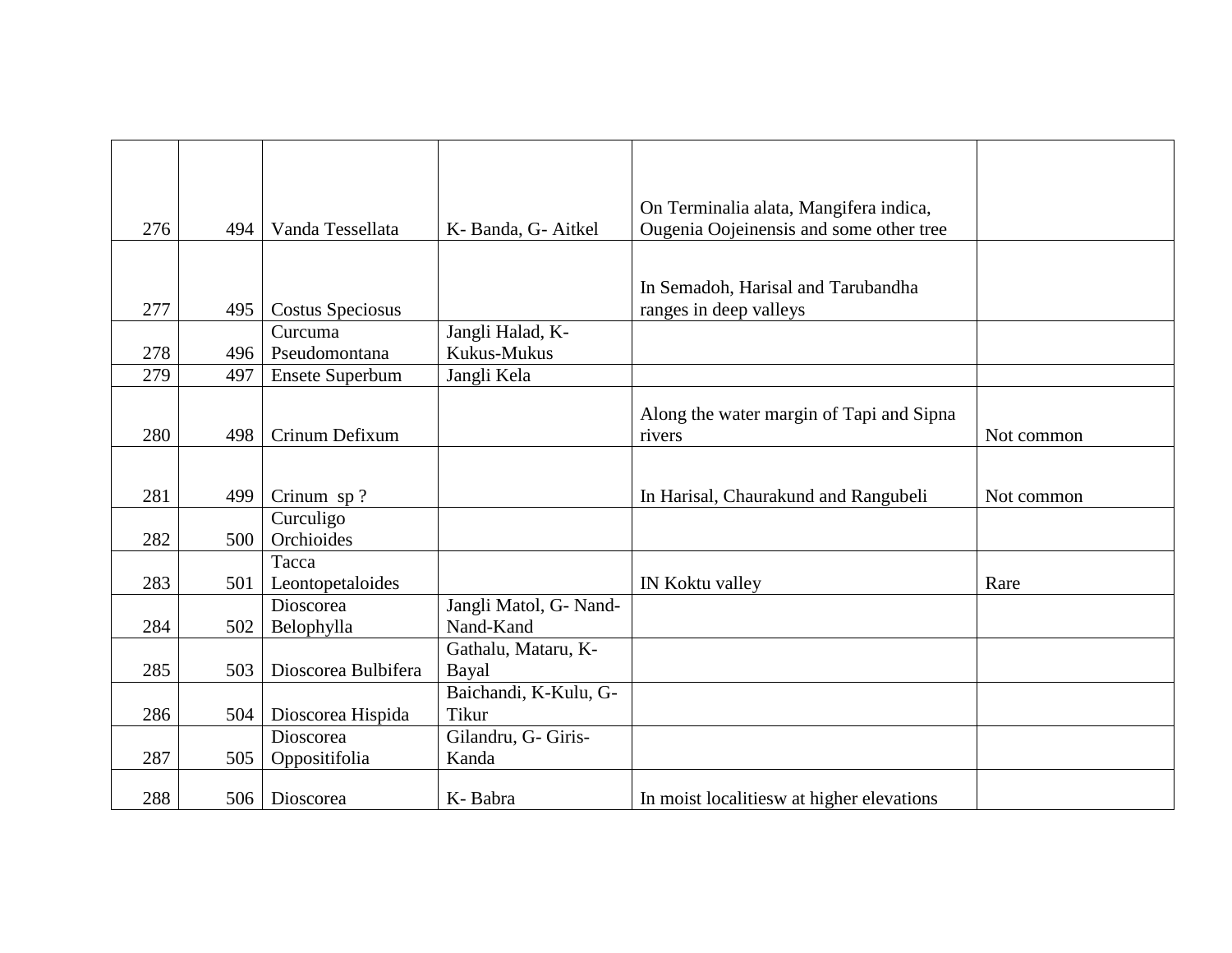|     |     | Pentaphylla                  |                |                                                             |            |
|-----|-----|------------------------------|----------------|-------------------------------------------------------------|------------|
| 289 | 508 | Chlorophytum<br>Tuberosum    | Turshi         | Chikhaldara, Tarubandha, Dhakna, Harisal<br>and Akot ranges |            |
| 290 | 510 | Iphigenia Indica             |                | On moist hill slopes and Plateaux                           | Not common |
| 291 | 511 | Scilla Hyacinthina           |                |                                                             |            |
| 292 | 512 | Amischophacelus<br>Cucculata | Winchu         |                                                             |            |
|     |     | Commelina                    |                |                                                             |            |
| 293 | 513 | Attenuata                    |                | In Dhargad, Koktu                                           | Not common |
|     |     | Commelina                    |                |                                                             |            |
| 294 | 514 | Benghalensis                 | Kena, K- Kolor |                                                             |            |
| 295 | 515 | Commelina Diffusa            | Kena, Kolor    |                                                             |            |
| 296 | 516 | Commelina<br>Hasskarlii      | Kena           |                                                             |            |
|     |     | Commelina                    |                |                                                             |            |
| 297 | 517 | Paludosa                     |                | Along ponds stream and river margins                        |            |
| 298 | 518 | Commelina Cristata           | Lahan Kena     |                                                             |            |
|     |     | Commelina                    |                |                                                             |            |
| 299 | 519 | Fasciculata                  |                |                                                             |            |
|     |     | Murdannia                    |                |                                                             |            |
| 300 | 520 | Nudiflora                    |                |                                                             |            |
| 301 | 521 | Murdannia Spirata            |                |                                                             |            |
| 302 | 523 | Typha Angustata              | Pun Pan-Kanis  | On mudy substrate along pond margins                        | Rare       |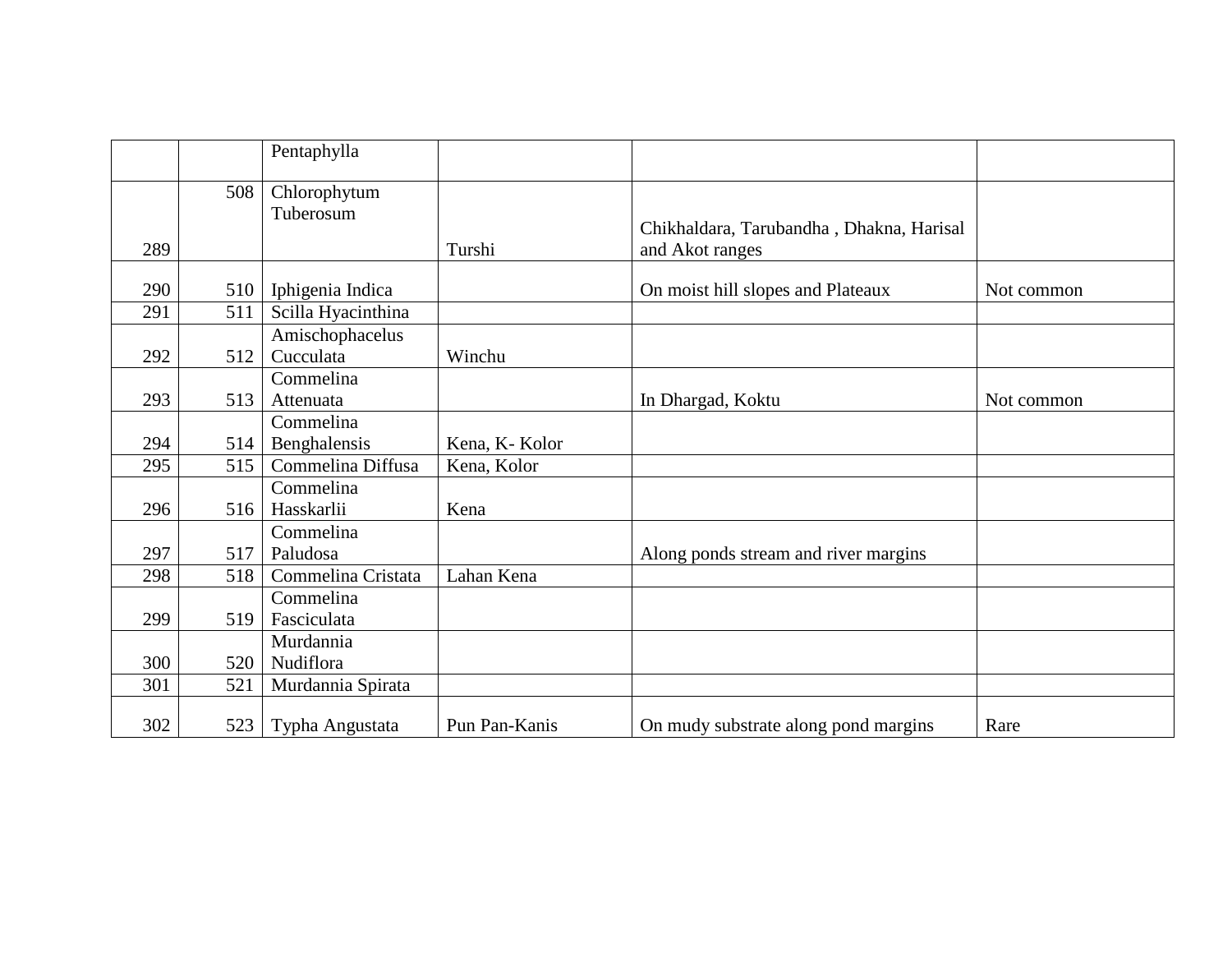|     |     |                            |            | In Chikhaldara Tarubandha, Dhaknas,                                 |            |
|-----|-----|----------------------------|------------|---------------------------------------------------------------------|------------|
| 303 | 524 | Arisaema Murrayei          | K-Khadar   | Semadoh range, Koktu valley                                         |            |
|     |     |                            |            |                                                                     |            |
|     |     |                            |            |                                                                     |            |
| 304 | 525 | Theriopohonum Sp.?         | K-Doda     | In Chikhaldara, Dhakna, Tarubandha,<br>Semadoh ranges, Koktu valley |            |
|     |     | Eriocaulon                 |            |                                                                     |            |
|     |     |                            |            |                                                                     |            |
| 305 | 526 | Cinereum                   |            |                                                                     |            |
|     |     | Eriocaulon                 |            |                                                                     |            |
| 306 | 527 | Luzulaefolium              |            |                                                                     |            |
|     |     | Eriocaulon                 |            |                                                                     |            |
| 307 | 528 | Quinquangulare             |            |                                                                     |            |
| 308 | 529 | <b>Bulbostylis Barbata</b> |            |                                                                     |            |
| 309 | 530 | Cyperus Alulatus           |            |                                                                     |            |
| 310 | 531 | <b>Cyperus Compressus</b>  |            |                                                                     |            |
| 311 | 532 | Cyperus Difformis          |            |                                                                     |            |
| 312 | 533 | Cyperus Digitatus          |            |                                                                     |            |
|     |     |                            |            |                                                                     |            |
| 313 | 534 | Cyperus Flavidus           |            | In Marshy patches                                                   | Not common |
| 314 | 535 | Cyperus Rotundus           | Nagarmotha |                                                                     |            |
| 315 | 536 | Cyperus Squarrosus         |            |                                                                     |            |
| 316 | 537 | Elaeocharis Capitata       |            |                                                                     |            |
|     |     | Eriopohorum                |            |                                                                     |            |
| 317 | 538 | Comosum                    |            |                                                                     |            |
|     |     | Fimbristylis               |            |                                                                     |            |
| 318 | 539 | Bisumbeliata               |            |                                                                     |            |
|     |     | Fimbristylis               |            |                                                                     |            |
| 319 | 540 | Complanata                 |            |                                                                     |            |
| 320 | 541 | Fimbristylia Ovata         |            |                                                                     |            |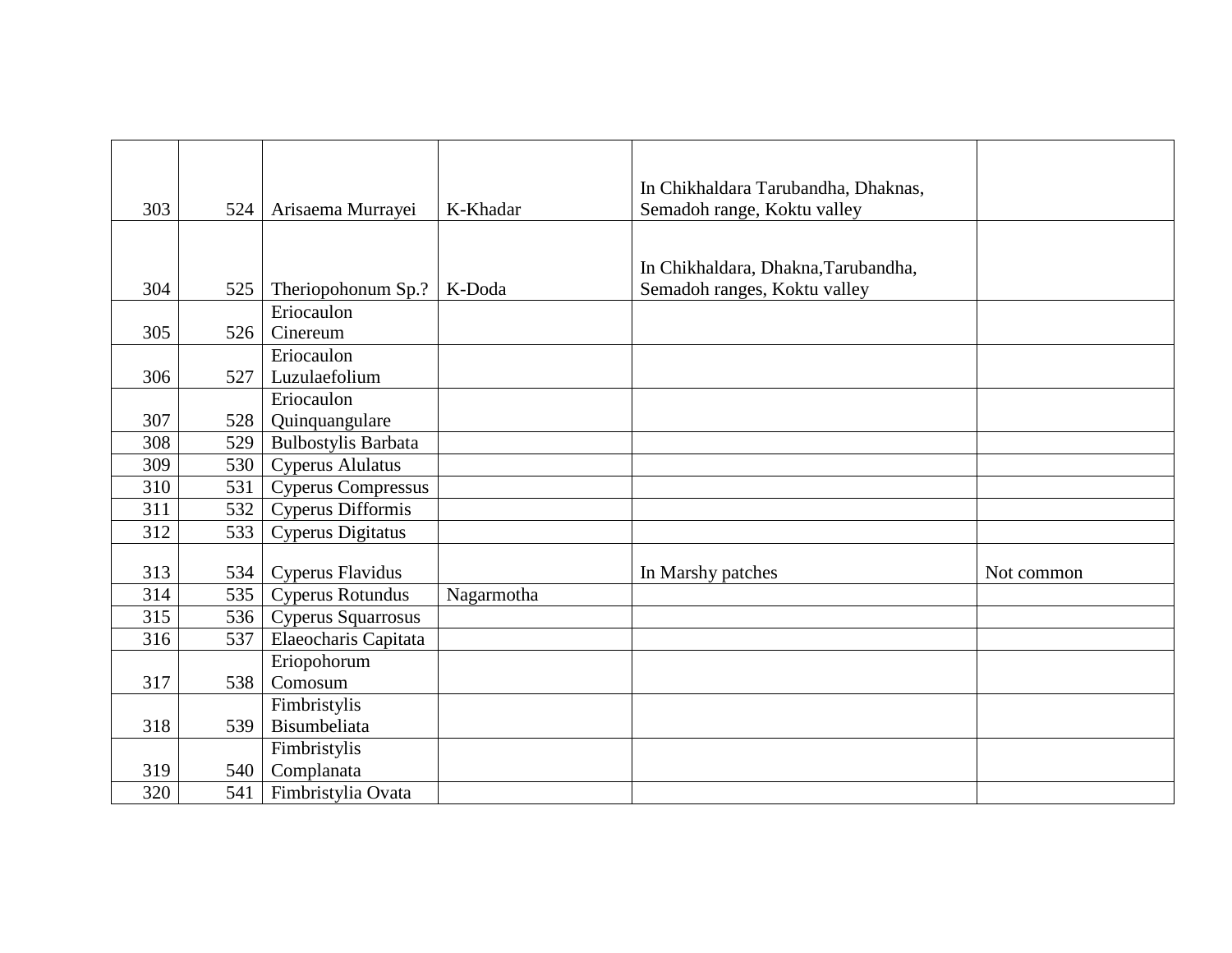| 321 | 542 | Fimbristylia Tenera        |                      |                                               |  |
|-----|-----|----------------------------|----------------------|-----------------------------------------------|--|
|     |     | Fimbristylia               |                      |                                               |  |
| 322 | 543 | Tetragona                  |                      |                                               |  |
| 323 | 544 | Fuirena Wallichiana        |                      |                                               |  |
| 324 | 545 | Kyllinga Tenuifolia        |                      |                                               |  |
| 325 | 546 | Rickliella Squarrosa       |                      |                                               |  |
| 326 | 547 | Scirpus Lateriflorus       |                      |                                               |  |
| 327 | 548 | Scirpus Michelianus        |                      |                                               |  |
| 328 | 549 | Scleria Parvula            |                      |                                               |  |
|     |     | Alloteropsis               |                      |                                               |  |
| 329 | 551 | Cimicina                   |                      |                                               |  |
| 330 | 555 | Aristida Funiculata        | Kusli, K-Charbi Zara |                                               |  |
|     |     | Arthraxon                  |                      |                                               |  |
| 331 | 557 | Lancifolius                |                      |                                               |  |
| 332 | 558 | <b>Arthraxon Prionodes</b> |                      |                                               |  |
|     |     |                            |                      |                                               |  |
|     |     |                            |                      |                                               |  |
|     |     | Arthraxon                  |                      | On moist lands and along the stream and       |  |
| 333 | 559 | Quartinianus               |                      | river margins maturity                        |  |
|     |     |                            |                      |                                               |  |
|     |     |                            |                      |                                               |  |
|     |     |                            |                      | On wet rocks and soils of stream and river    |  |
| 334 | 560 | Arundinella Pumila         |                      | banks and vertical cut faces of hioll slopes. |  |
|     |     | Capillipedium              |                      |                                               |  |
| 335 | 570 | Filiculme                  |                      |                                               |  |
|     |     | Capillipedium              |                      |                                               |  |
| 336 | 569 | Assimile                   |                      |                                               |  |
|     |     | Capillipedium              |                      |                                               |  |
| 337 | 570 | Filiculme                  |                      |                                               |  |
| 338 | 573 | Chloris                    |                      |                                               |  |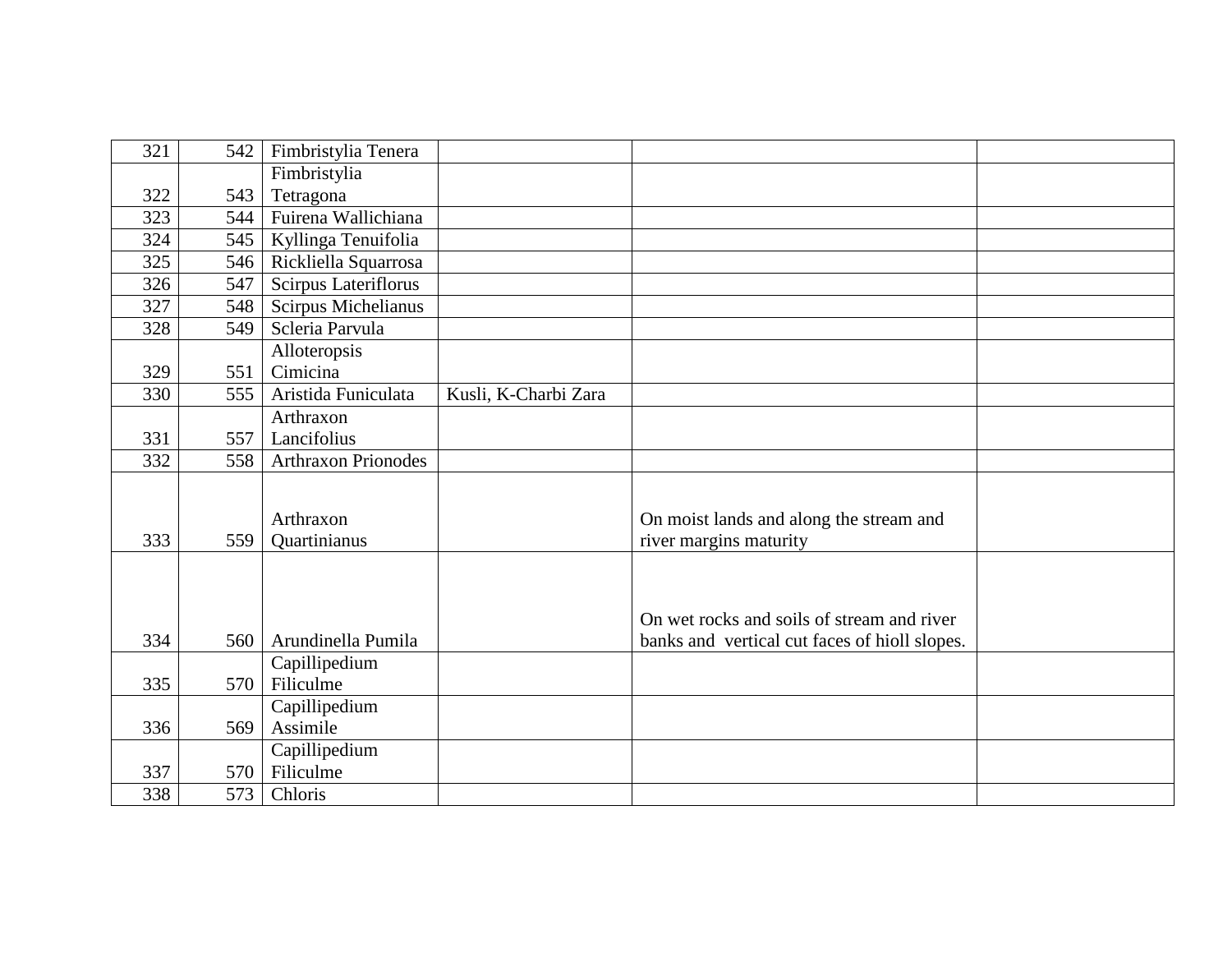|     |                | Dolichostachya          |                   |                                                                              |            |
|-----|----------------|-------------------------|-------------------|------------------------------------------------------------------------------|------------|
| 339 | 579            | <b>Cynodon Arcuatus</b> |                   | Bhimkund stream (Belkund)                                                    | Rare       |
|     |                | Eragrostiella           |                   |                                                                              |            |
| 340 | 602            | Unioloides              | K- Budi Zara      |                                                                              |            |
|     |                | Oropetium               |                   |                                                                              |            |
| 341 | 617            | Villosulum              |                   | On Wet , exposed rocks of Plateaux                                           | Not common |
|     |                | Sporobolus              |                   |                                                                              |            |
| 342 | 642            | Tenuissimus             |                   | On moist grounds in shade                                                    | Rare       |
|     |                | Themeda                 | Gondel, K- Dhagdi |                                                                              |            |
| 343 | 644            | Quadrivalvis            | Zara              |                                                                              |            |
|     |                |                         |                   | Addition to the Flora of Melghat By Prabha Y. Bhogaonkar & Vinod D. Devarkar |            |
|     |                |                         |                   |                                                                              |            |
|     |                |                         |                   |                                                                              |            |
|     |                |                         |                   |                                                                              |            |
|     |                |                         |                   | In 1994 at Behali In 1996 at Dharkhora In                                    |            |
|     |                |                         |                   | 1997 at Dhamangaon Gadhi-Chikhaldara                                         |            |
| 343 |                | Cleome papillosa        |                   | Road. In 1998 at Makhala Road                                                | Rare       |
|     |                | Polygala                |                   |                                                                              |            |
| 344 | $\overline{2}$ | persicariaefolia        |                   | Khandukheda, Masoondi                                                        |            |
| 345 | 3              | Sida rhombifolia        |                   | Makhala                                                                      |            |
| 346 | 4              | Waltheria indica        |                   | Gullarghat MPCA Area.                                                        |            |
|     |                |                         |                   |                                                                              |            |
|     |                |                         |                   |                                                                              |            |
|     |                | Geranium                |                   | At higher elevation along moist-slopes in                                    |            |
| 347 |                | mascatense              |                   | the interior of the forest                                                   | Rare       |
|     |                | Biophytum               |                   |                                                                              |            |
| 348 | 6              | candolleanum            |                   | Dharkhora, Gullarghat                                                        |            |
| 349 | 7              | Biophytum               |                   | Common at Semadoh                                                            |            |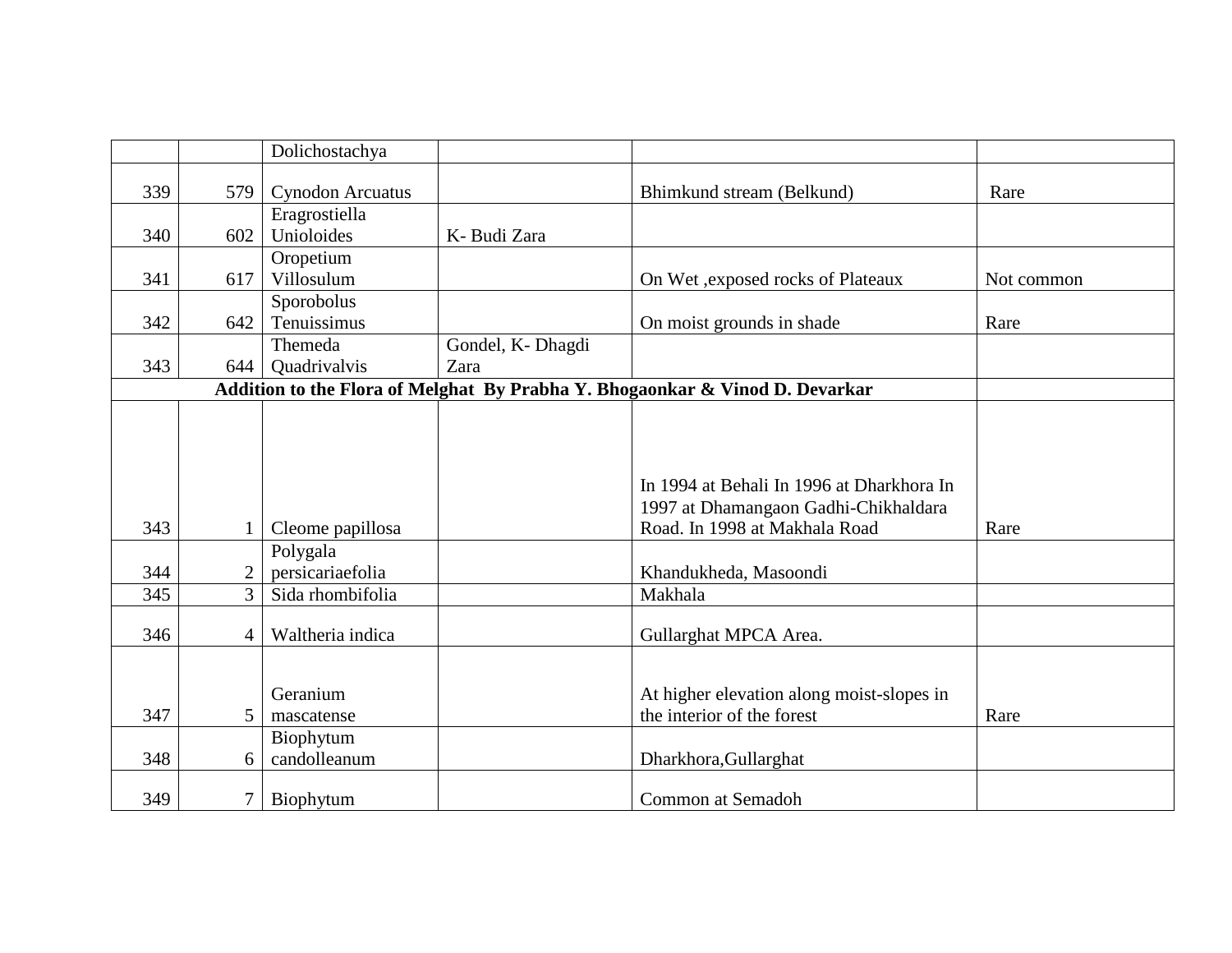|     |                 | reinwardtii         |                                                    |      |
|-----|-----------------|---------------------|----------------------------------------------------|------|
| 350 | 8               | Oxalis pubescens    | Chikhaldara, higher plateau                        |      |
|     |                 | Alysicarpus         |                                                    |      |
| 351 | 9               | ovalifolius         | Kolkaz & Harisal                                   |      |
| 352 | 10              | Atylosia platycarpa | Narnala fort                                       |      |
|     |                 |                     |                                                    |      |
| 353 | 12 <sub>1</sub> | Eleiotis monophylla | Narnala fort, Gullarghat MPCa area                 | Rare |
|     |                 | Stylosanthes        |                                                    |      |
| 354 | 14              | fruticosa           | Harisal. Also found in plains                      |      |
| 355 | 15              | Sesbania bispinosa  | On Narnala Fort along Lake margin.                 |      |
| 356 | 20              | Apium graveolens    | In the inerior forest along moist shedy<br>slopes. | Rare |
|     |                 | Blumea              |                                                    |      |
| 357 | 21              | jacquemontii        | Chikhaldara, Dharni ghat                           |      |
| 358 | 22              | Blumea oxyodonta    | Chikhaldara                                        |      |
| 359 | 23              | Blumea virens       | Dharghad                                           |      |
|     |                 | Centrantherum       |                                                    |      |
| 360 | 24              | phyllolaenum        | Bhimkund Chikhaldara                               |      |
| 361 | $25 \mid$       | Conyza canadensis   | Chikhaldara                                        |      |
|     |                 | Gnaphalium          |                                                    |      |
| 362 | 26 <sup>1</sup> | pensylvanicum       | Chikhaldara                                        |      |
| 363 | 27              | Pulicaria wightiana | Narnala, Gavilgad.                                 |      |
| 364 | 28              | Senecio belgumensis | In Chikhaldara & Makhala                           |      |
|     |                 | Senecio             |                                                    |      |
| 365 | 29              | chrysanthemoides    | On vairat hills along moist slopes                 | Rare |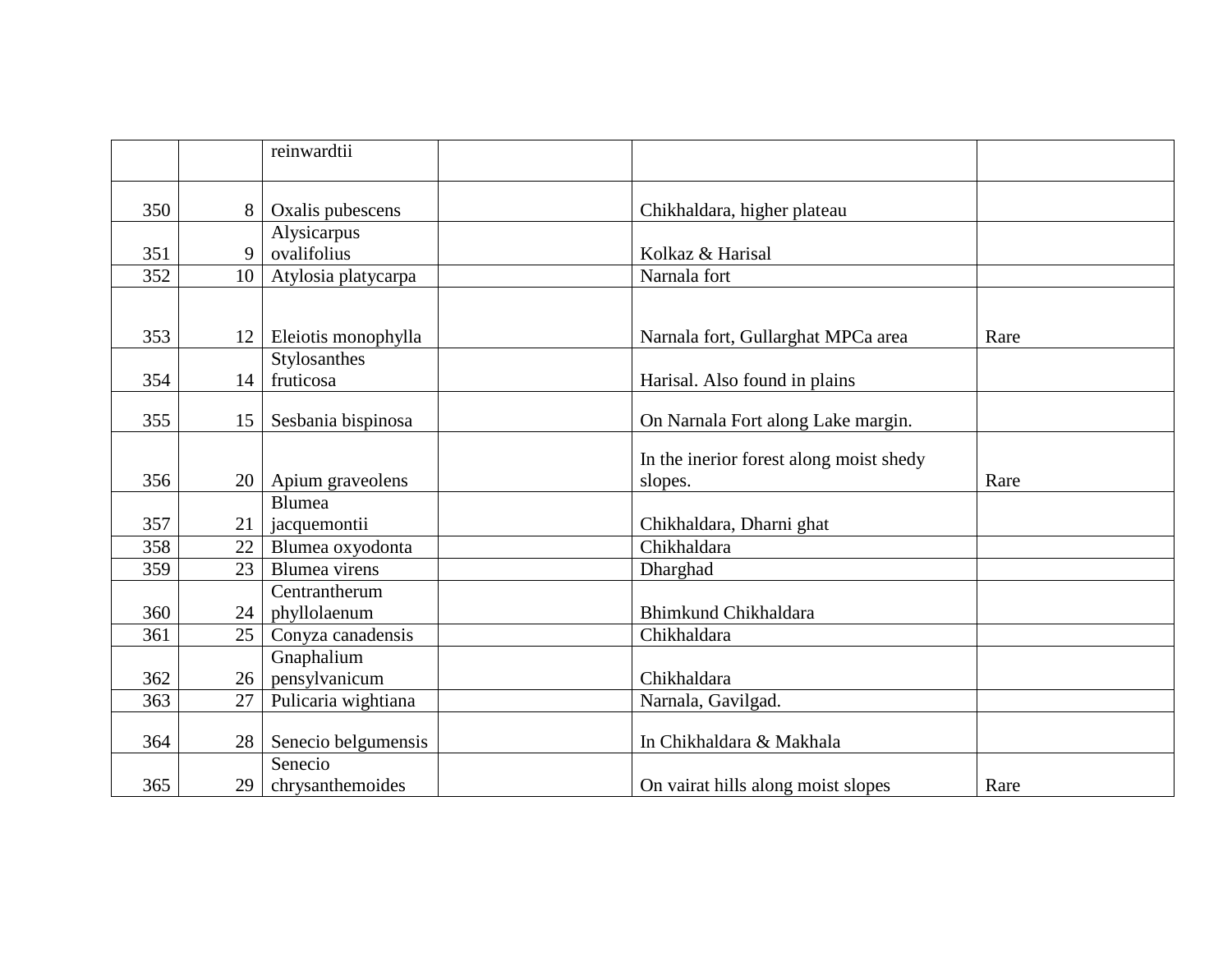| 366 | 30              | Senecio nudicaulis      | On vairat hills along moist slopes       |            |
|-----|-----------------|-------------------------|------------------------------------------|------------|
|     |                 |                         |                                          |            |
|     |                 |                         | Along the road to semadoh on moist       |            |
| 367 | 31              | Vicoa cernua            | shaddy slopes                            |            |
|     |                 | Campanula               |                                          |            |
| 368 | 32              | benthamii               | Along Kukaroo road                       |            |
| 369 | 34              | Ceropegia oculata       | Bhutkhora                                |            |
|     |                 |                         |                                          |            |
| 370 | 35              | Mitreola petiolata      | Kolkaz& Semadoh                          | Not common |
| 371 | 36              | Exacum bicolor          | Bori nallah                              |            |
| 372 | 37              | Exacum lawii            | Masoondi                                 |            |
|     |                 |                         |                                          |            |
|     |                 |                         | Ghatang Semadoh road on moist shady      |            |
| 373 | 38 <sup>1</sup> | Exacum pumilum          | slopes                                   |            |
| 374 | 39              | Ipomoea triloba         | Amravati proper                          |            |
|     |                 |                         |                                          |            |
| 375 | 40              | Merremia tridentata     | Morshi along river banks                 |            |
|     |                 | Dopatruim               |                                          |            |
| 376 | 42              | lobeliodes              | Narnala fort - on the margins of lake    |            |
|     |                 | Andrographis            |                                          |            |
| 377 | 43              | paniculata              | Makhala                                  |            |
|     |                 | Lepidagathis            |                                          |            |
| 378 | 44              | brandraensis            | Narnala                                  |            |
|     |                 |                         |                                          |            |
|     |                 |                         | Kelpani & along roadside form Harisal to |            |
| 379 |                 | 45   Lepidagathis lutea | Kolkaz                                   |            |
| 380 | 47              | Achyranthus coynei      | Makhala                                  | Rare       |
|     |                 | Elatostemma             |                                          |            |
| 381 | 48              | surculosum              | Semadoh Tourist complex                  |            |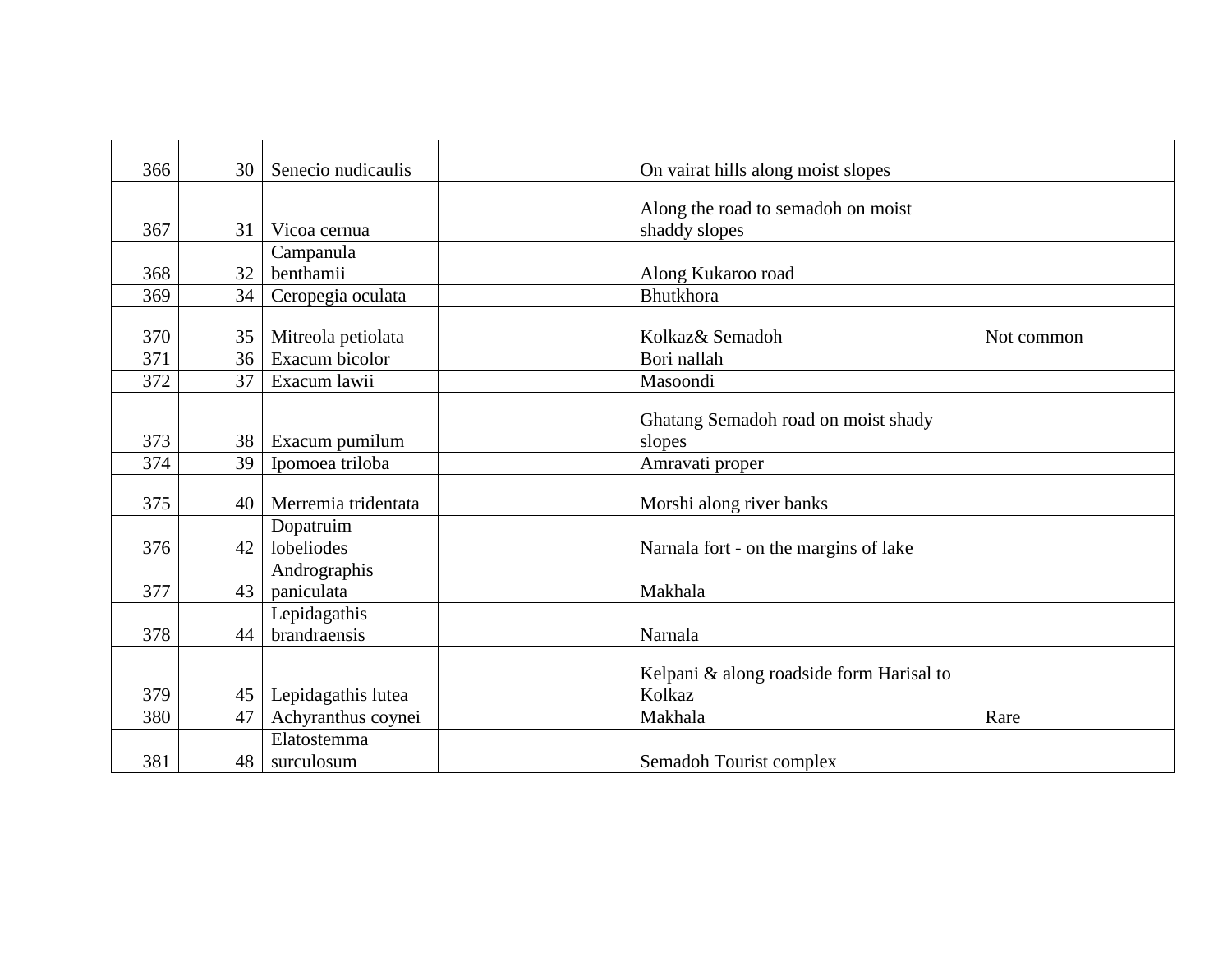|     |                 |                     |            | Core area between Chikhaldara - Semadoh,  |      |
|-----|-----------------|---------------------|------------|-------------------------------------------|------|
| 382 | 49              |                     |            |                                           |      |
|     |                 | Eulophia pratensis  |            | along moist, humus rich slopes            |      |
| 383 | 50              | Habenaria digitata  |            | Makhala & core of the MTR                 |      |
|     |                 |                     |            |                                           |      |
|     |                 | Habenaria           |            | Masoondi-Semadoh interior road on the     |      |
| 384 | 51              | hollandiana         |            | bank of small nallah                      |      |
|     |                 | Habenaria           |            |                                           |      |
| 385 | 52              | longicorniculata    |            | core area of MTR                          |      |
| 386 | 53              | Habenaria marginata |            | <b>Bhootkhara</b>                         |      |
|     |                 |                     |            |                                           |      |
| 387 | 54              | Nervilia aragoana   |            | Semodho in core area                      |      |
|     |                 | Peristylus          |            |                                           |      |
| 388 | 55              | constrictus         |            | Semadho in core area                      | Rare |
|     |                 |                     |            |                                           |      |
|     |                 |                     |            |                                           |      |
|     |                 | Peristylus          |            | Masoondi to Semadoh road in core along    |      |
| 389 | 56 <sup>1</sup> | plantagineus        |            | the slopes of nallah                      |      |
|     |                 |                     |            |                                           |      |
| 390 | 57              |                     |            | Masoondi to Semadoh road in interior road |      |
|     |                 | Curcuma decipiens   |            |                                           |      |
| 391 | 58              | Cucuma inodora      | Bedi Halad | Most common in Melghat                    |      |
| 392 | 59              | Zingiber nimmonii   |            |                                           |      |
|     |                 | Chlorophytum        |            |                                           |      |
| 393 | 60              | glaucum             |            | Dhargad, Gullarghat                       |      |
| 394 | 61              | Drimia indica       |            | Harisal                                   |      |
|     |                 |                     |            |                                           |      |
| 395 | 62              | Murdania semiteres  |            | Massondi - Semadoh road                   |      |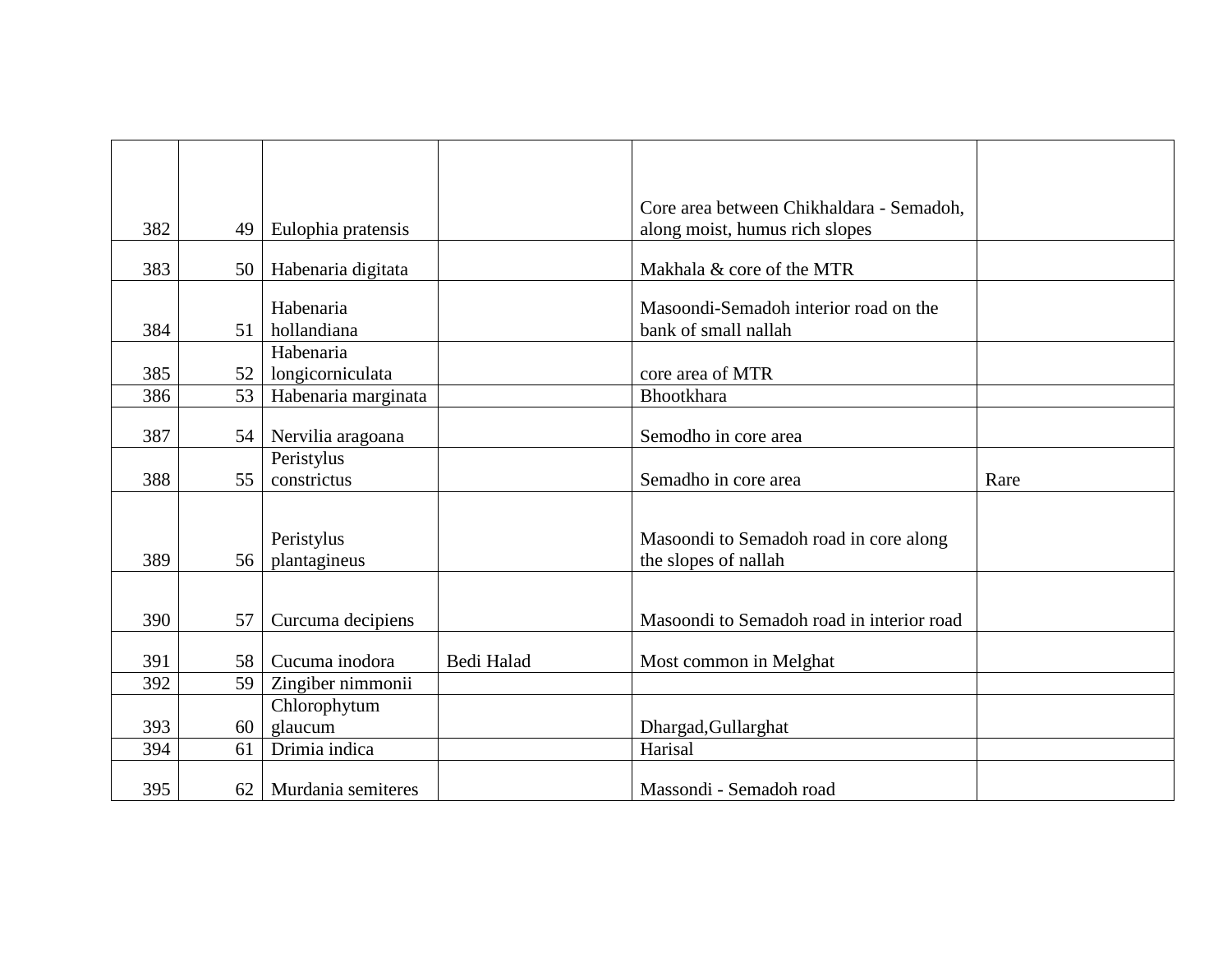| 396            |        | 63<br>Ariopsis peltata    |                   | Makhala plateau            |               | Rare. |
|----------------|--------|---------------------------|-------------------|----------------------------|---------------|-------|
|                |        | Amorphophallus            |                   |                            |               |       |
| 397            |        | bulbifer<br>64            |                   | Most common at Chikhaldara |               |       |
|                |        | Amorphophallus            |                   |                            |               |       |
| 398            | 65     | commutatus                |                   | Chikhaldara                |               |       |
|                |        | Sauromatum                |                   |                            |               |       |
| 399            |        | 66<br>guttatum            |                   | Bali Round, Chikhaldara    |               |       |
|                |        | Theriopohonum             |                   |                            |               |       |
| 400            | 67     | minutum                   |                   | Kolkaz                     |               |       |
|                |        |                           |                   | <b>GRASSES</b>             |               |       |
|                | Flora  |                           |                   |                            |               |       |
| Sr.No.         | Sr.No. | Name of Flora             | <b>Local Name</b> | Location                   | <b>Status</b> |       |
|                | 550    | Achrachne Racemosa        |                   |                            |               |       |
|                |        |                           | Lal Gawat, Lahan  |                            |               |       |
| $\overline{2}$ | 552    | Andropogon Pumilus        | Gondali           |                            |               |       |
|                |        |                           | Pochati, K- Fuli  |                            |               |       |
| $\mathfrak{Z}$ | 553    | Apluda Mutica             | Zara              |                            |               |       |
| $\overline{4}$ | 554    | Aristida Depressa         | Bhurbhuri         |                            |               |       |
| 5              | 556    | Aristida Redacta          |                   |                            |               |       |
| 6              | 561    | Bambusa Arundinacea       | Katang - Bans     |                            |               |       |
|                |        |                           |                   | On moist hill slopes       |               |       |
|                |        |                           |                   | along stream banks in      |               |       |
| 7              | 562    | Bothriochloa Kuntzeana    |                   | Kolkaz                     |               |       |
| 8              | 564    | Brachiaria Deflexa        |                   |                            |               |       |
| $\overline{9}$ | 565    | Brachiaria Eruciformis    | Sheprut           |                            |               |       |
| 10             | 566    | Brachiaria Ramosa         |                   |                            |               |       |
|                |        |                           |                   | In forest undergrowth      |               |       |
|                |        |                           |                   | and along stream and       |               |       |
| 11             | 567    | <b>Brachiaria Reptans</b> |                   | river banks                |               |       |
| 12             | 568    | Brachiaria Setigera       |                   |                            |               |       |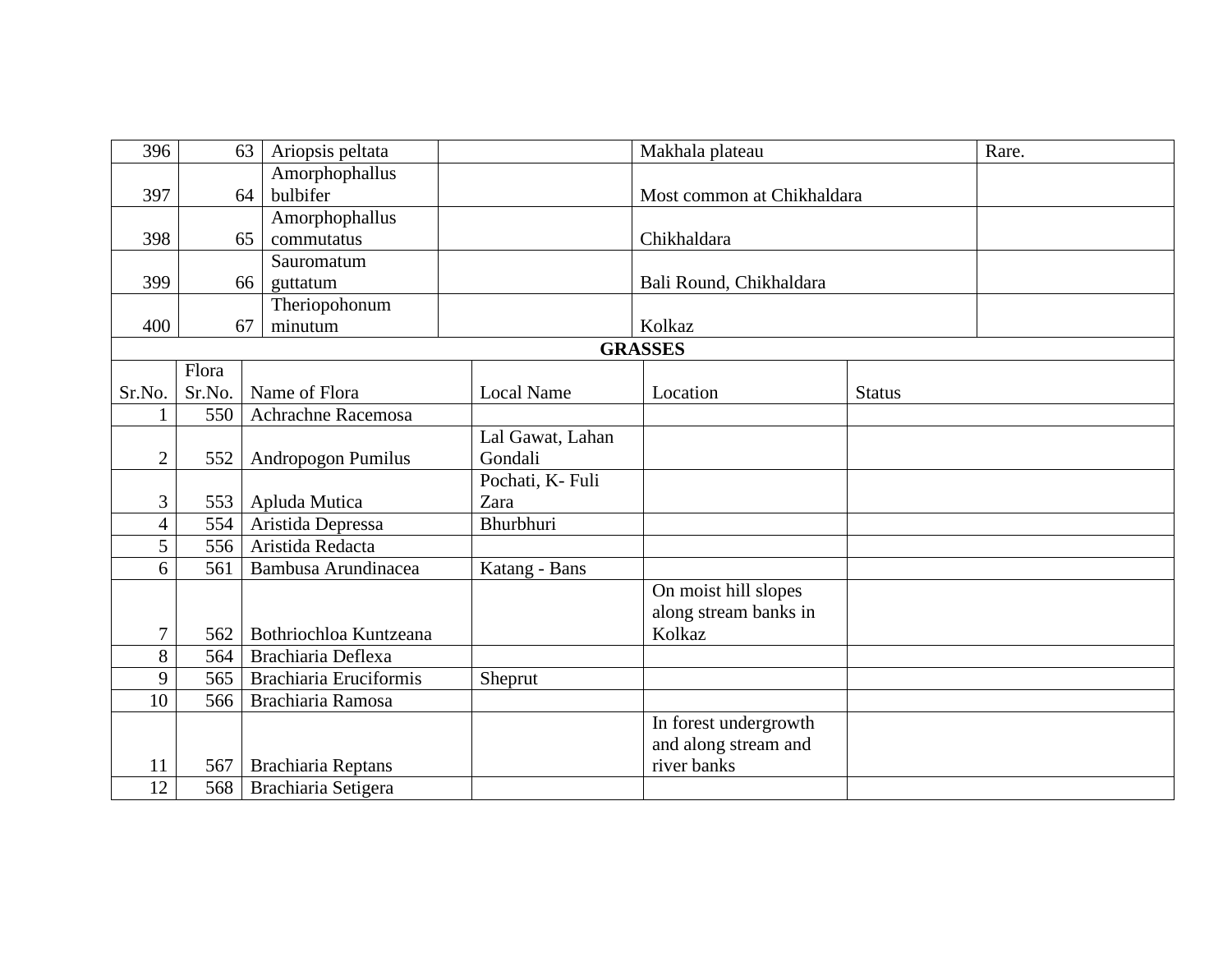| 13 | 571 | Capillipedium Huegelli     |                     |                        |  |
|----|-----|----------------------------|---------------------|------------------------|--|
| 14 | 572 | Chionachne Koenigii        | Karsali, Baba Zara  |                        |  |
| 15 | 574 | Chloris Virgata            |                     |                        |  |
|    |     |                            | Gogad, K-Sani-      |                        |  |
| 16 | 575 | Chrysopogon Fulvus         | Khidi               |                        |  |
| 17 | 576 | Chrysopogon Serrulatus     | K-Khedi Zara        |                        |  |
|    |     |                            | Ran Jondhala K-     |                        |  |
| 18 | 577 | Coix Aquatica              | Boru                |                        |  |
|    |     |                            |                     | Sofia - Common         |  |
|    |     |                            |                     | throughout reserve and |  |
|    |     |                            |                     | Motia - Occurring      |  |
|    |     | Cymbopogon Martinii,       |                     | mostly in Akot,        |  |
|    |     | Two varieties(a) Sofia and |                     | Chikhaldara and Dhakna |  |
| 19 | 578 | (b) Motia                  | Tikhadi, Rusa       | ranges                 |  |
|    |     |                            | Hariyali, Durwa, K- |                        |  |
| 20 | 580 | Cynodon Dactylon           | Tati Zara           | On wet lands           |  |
| 21 | 581 | Dactyloctenium Aegyptium   | K-Kada Zara         |                        |  |
| 22 | 582 | Dectyloctenium Strictus    |                     |                        |  |
|    |     |                            |                     | Fields and along road  |  |
| 23 | 583 | Dichanthium Annulatum      | Marvel              | sides                  |  |
| 24 | 584 | Dichanthium Aristatum      | Mothi Marvel        |                        |  |
| 25 | 585 | Dichanthium Caricosum      | Mothi Marvel        |                        |  |
| 26 | 586 | Digitaria Abludens         |                     |                        |  |
| 27 | 587 | Digitaria Ciliaris         |                     |                        |  |
| 28 | 588 | Digitaria Stricta          |                     |                        |  |
|    |     |                            | Lona, K-Kilam       |                        |  |
| 29 | 589 | Dinebra Retroflexa         | Musri               |                        |  |
| 30 | 590 | Echinochloa Colonum        |                     |                        |  |
| 31 | 591 | Eluesine Indica            |                     |                        |  |
| 32 | 592 | Eragrostiella Bifaria      |                     |                        |  |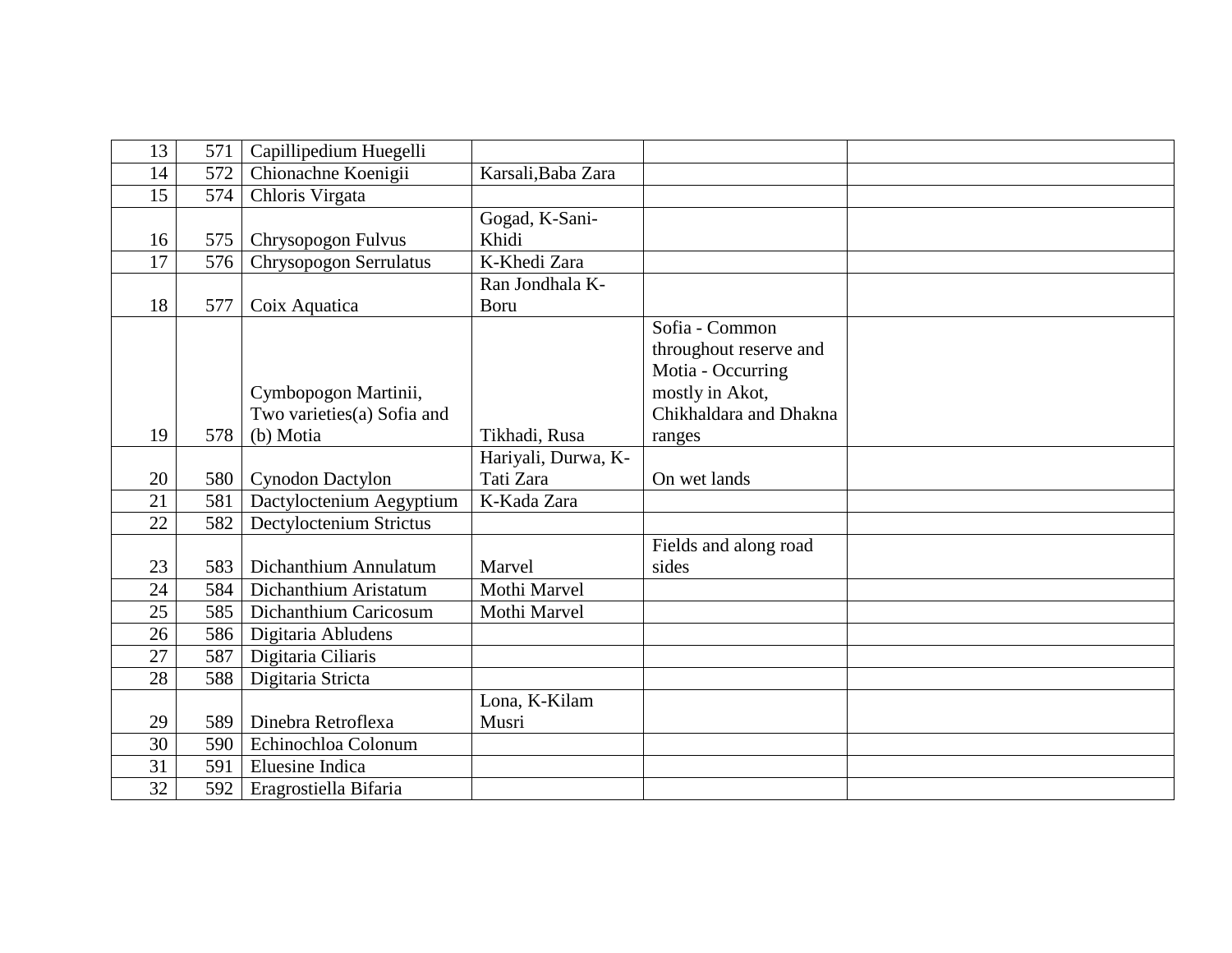| 33              | 593 | Eragrostis Ciliaris            |                                          |                                                |  |
|-----------------|-----|--------------------------------|------------------------------------------|------------------------------------------------|--|
| $\overline{34}$ | 594 | Eragrostis Gangetica           |                                          |                                                |  |
| $\overline{35}$ | 595 | Eragrostis Japonica            | K- Chinzari Zara                         |                                                |  |
| 36              | 596 | Eragrostis Namaqensis          |                                          |                                                |  |
| 37              | 597 | Eragrostis Pilosa              |                                          |                                                |  |
| 38              | 598 | <b>Eragrostis Poaeoides</b>    |                                          |                                                |  |
| 39              | 599 | Eragrostis Riparia             |                                          |                                                |  |
| 40              | 600 | Eragrostis Tenella             |                                          |                                                |  |
| 41              | 601 | Eragrostis Tenuifolia          |                                          | In Chikhaldara, Semadoh<br>and Tarubanda range |  |
| 42              | 603 | Eulalia Trispicata             |                                          | In stream and river beds,<br>among bushes etc  |  |
| 43              | 604 | Hackelochloa Granularis        |                                          |                                                |  |
| 44              | 605 | <b>Heteropogon Contortus</b>   | Kusal                                    |                                                |  |
| 45              | 606 | Heteropogon Ritchiei           | K-Pochati                                |                                                |  |
| 46              | 607 | Ischaemum Impresssum           |                                          | Along margins of waterr<br>ponds               |  |
|                 |     |                                |                                          | Present in cultivated<br>fields from Dhargad,  |  |
| 47              | 608 | <b>Ischaemum Pilosum</b>       | Kunda                                    | Gularghat                                      |  |
| 48              | 609 | Ischaemum Rugosum              | K-Tudi Zara                              |                                                |  |
| 49              | 610 | Iseilema Anthephoroides        | Musel                                    |                                                |  |
| 50              | 611 | Iseilema Laxum                 | Gondal, Hirwi<br>Marvel, K-Botri<br>Zara |                                                |  |
| 51              | 612 | Leptochloa Panicea             |                                          |                                                |  |
| 52              | 613 | Melanocenchris<br>Jacquemontii |                                          |                                                |  |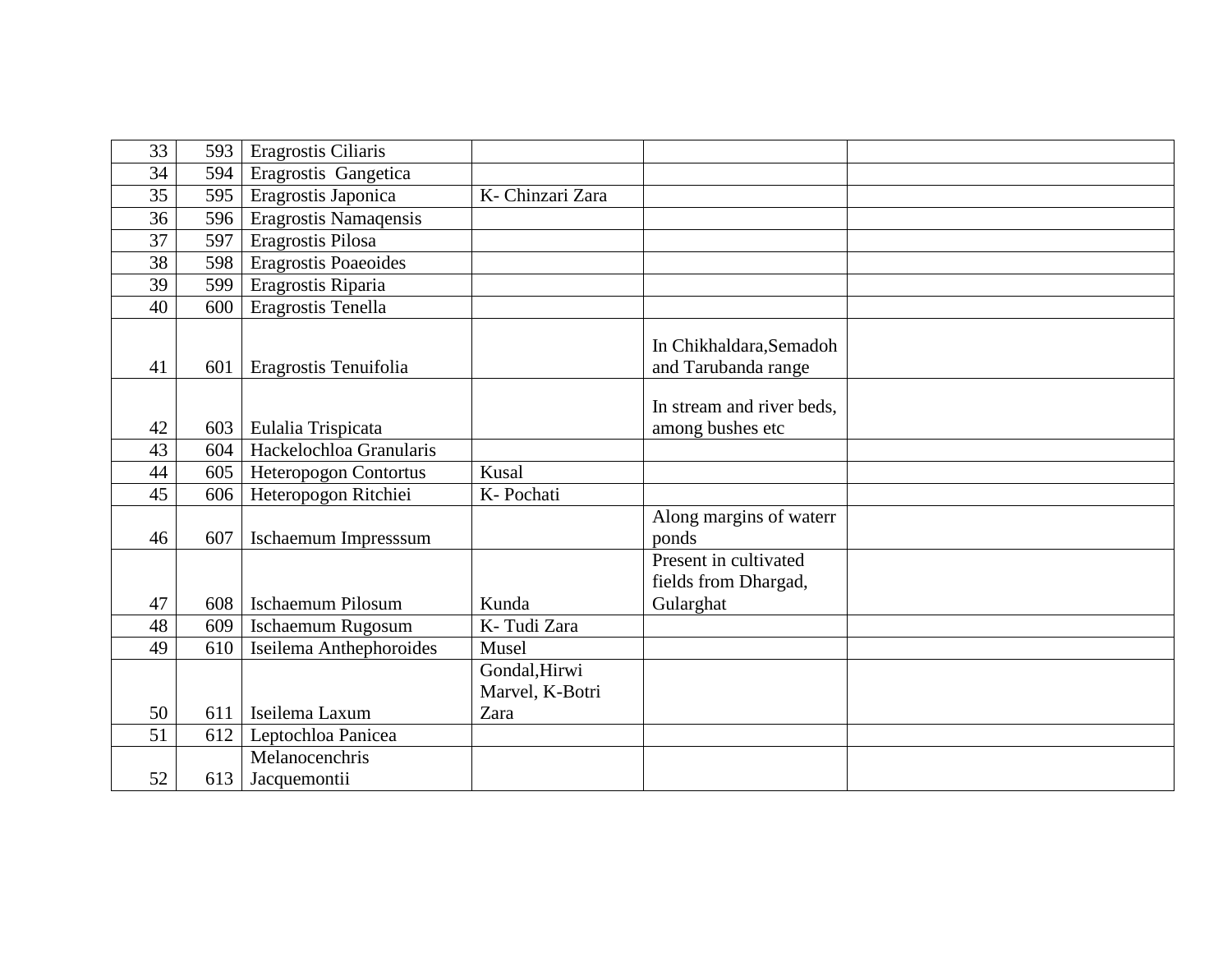| 53              | 614 | <b>Ophiuros Exaltatus</b> |               |                        |            |
|-----------------|-----|---------------------------|---------------|------------------------|------------|
| 54              | 615 | Oplismenus Burmannii      | K-Kombho Zara |                        |            |
|                 |     |                           |               | At Higher elevation in |            |
|                 |     |                           |               | Chikhaldara Tarubanda  |            |
| 55              | 616 | oplismenus Compositus     | K-Kombho Zara | and Semadoh range      | Not common |
|                 |     |                           |               | Along water margins of |            |
| 56              | 618 | Panicum Phoiniclados      |               | streams in Rangubeli   | Not common |
| $\overline{57}$ | 619 | Panicum Psilopodium       | K- Ludhi Zara | In wet habitats        |            |
|                 |     |                           |               | Frequent in river beds |            |
| 58              | 620 | Panicum Trypheron         |               | and open grasslands    |            |
|                 |     |                           |               | On moist hill slopes   |            |
| 59              | 621 | Paspalidium Flavidum      |               | along stream banks     |            |
|                 |     |                           |               | In wet habitats, also  |            |
| 60              | 622 | Paspalidium Geminatum     |               | floating in ponds      |            |
| 61              | 623 | Paspalum Paspaloides      | K-Koda        | Along pond margins     |            |
|                 |     |                           |               | In stream beds         |            |
|                 |     |                           |               | andonvery moist open   |            |
| 62              | 624 | Pennisetum Hohenackeri    | K-Mohda Zara  | lands                  | Not common |
| 63              | 625 | Pennisetum Pedicellatum   | K-Mohda Zara  |                        |            |
|                 |     |                           |               | More especially in     |            |
|                 |     |                           |               | Chikhaldara,           |            |
|                 |     |                           |               | Tarubandha, Dhakna and |            |
|                 |     |                           |               | Semadoh ranges in      |            |
|                 |     |                           |               | comparatively open     |            |
| 64              | 626 | Pseudanthistiria Hispida  | K-Gondoli     | situations             |            |
|                 |     |                           |               | Especially in shallow  |            |
|                 |     |                           |               | depressions and along  |            |
| 65              | 627 | Rottboellia Exaltata      |               | banks of streams       |            |
| 66              | 628 | Saccharum Spontaneum      | K-Kans        | In river beds          |            |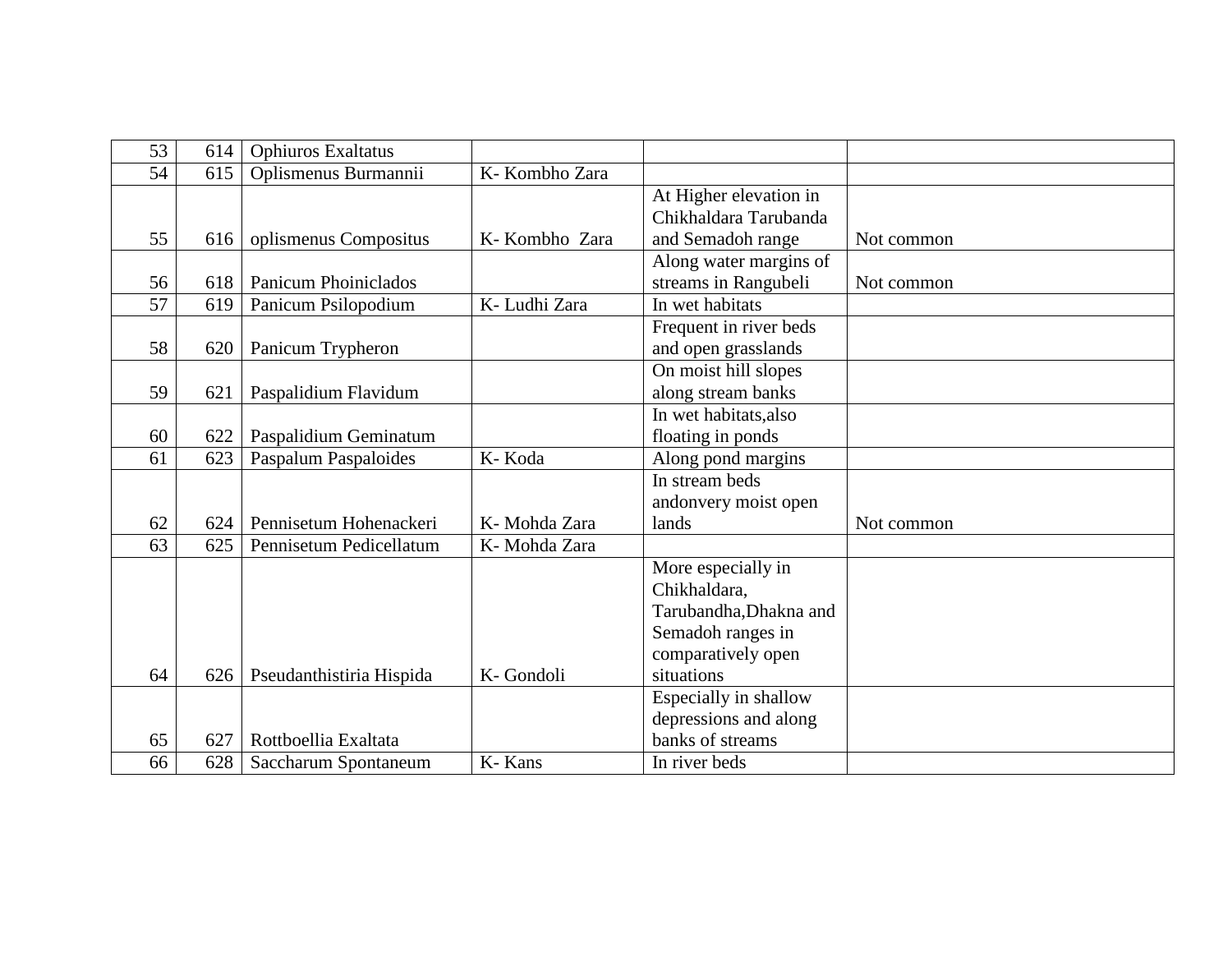|    |     |                           |                     | On forest floor among   |      |
|----|-----|---------------------------|---------------------|-------------------------|------|
|    |     |                           |                     | tall grasses. Collected |      |
|    |     |                           |                     | only from Dhargad       |      |
| 67 | 629 | Schizachyrium Brevifolium |                     | locality                | Rare |
|    |     |                           |                     | Common in Akot range    |      |
|    |     |                           |                     | (*A very good fodder    |      |
| 68 | 630 | Sehima Nervosum           | Sheda, K- Sainar    | grass)                  |      |
|    |     |                           |                     | Common in Akot range    |      |
|    |     |                           |                     | (*A very good fodder    |      |
| 69 | 631 | Sehima Sulcatum           | Pawana, K- Sainar   | grass)                  |      |
|    |     |                           |                     |                         |      |
|    |     |                           |                     | Common on open lands    |      |
| 70 | 632 | Setaria Intermedia        | K- Kulko Zara       | in forest nurseries     |      |
|    |     |                           | Lungat, K-Kulko     | On forest floor among   |      |
| 71 | 633 | Setaria Pallide-Fusca     | Zara                | tall grasses.           |      |
|    |     |                           |                     | Occasional around       |      |
|    |     |                           |                     | villages in hedges and  |      |
| 72 | 634 | Setaria Verticillata      | Chikta, K-Ludi Zara | on rubbish              |      |
|    |     |                           |                     | Along stream and river  |      |
|    |     |                           |                     | banks, also on hill     |      |
|    |     |                           | Jondhali, K-Baba    | slopes forming clumps   |      |
| 73 | 635 | Sorghum Controversum      | Zara, Podar Zara    | in forest undergrowth   |      |
|    |     |                           |                     | On hill slopes among    |      |
|    |     |                           |                     | other grasses of forest |      |
| 74 | 636 | <b>Sorghum Deccanense</b> |                     | undergrowth             |      |
|    |     |                           |                     | Along stream and river  |      |
| 75 | 637 | Sorghum Verticilliflorum  |                     | banks                   |      |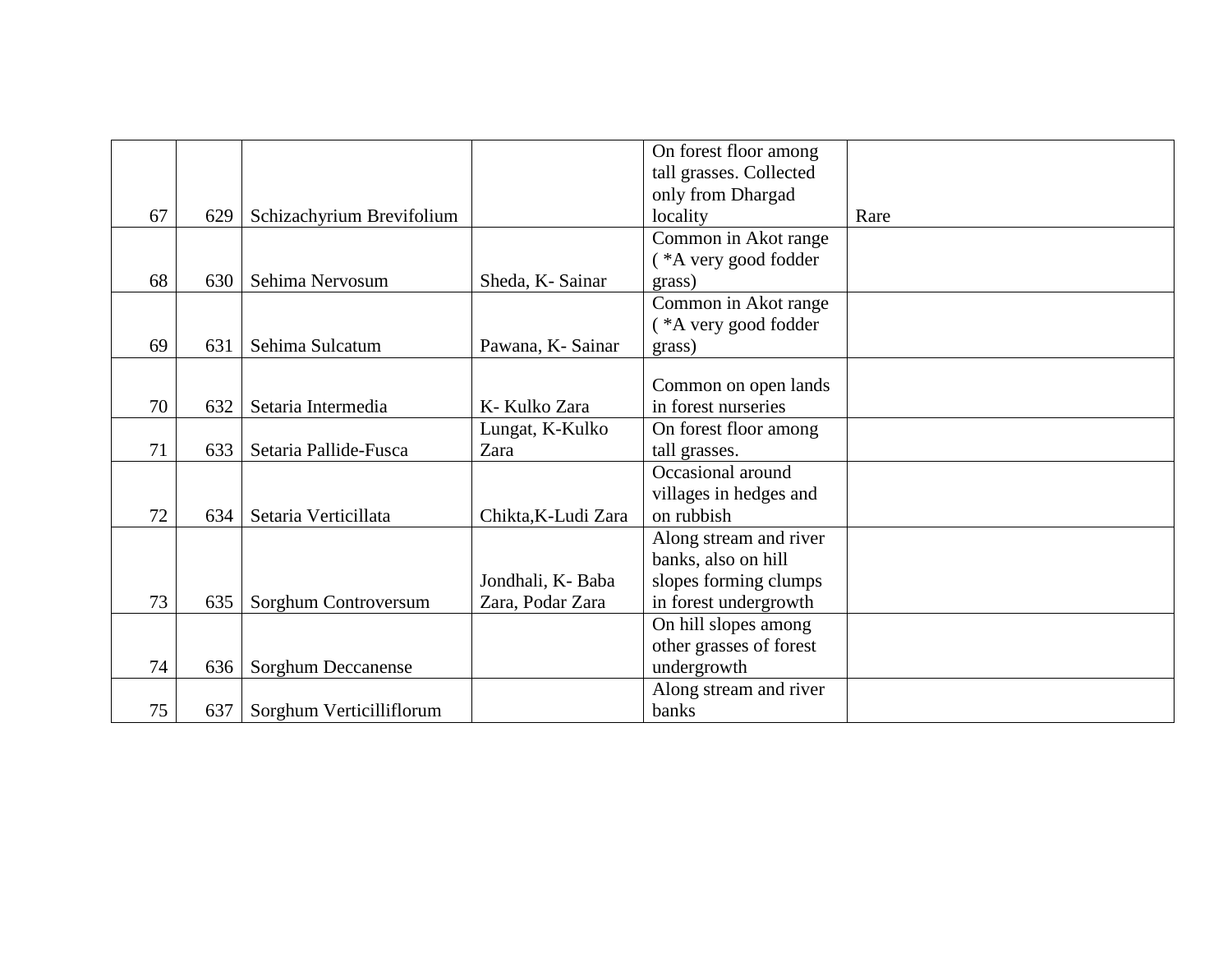|    |     |                              |              | Better represented at     |            |
|----|-----|------------------------------|--------------|---------------------------|------------|
|    |     |                              |              | higher elevations in      |            |
|    |     |                              |              | Chikhaldara, Tarubandha   |            |
| 76 | 638 | Spodiopogon Rhizophorus      | K-Math Zara  | and Semadoh ranges        |            |
|    |     | Sporobolus                   |              | On open moist lands and   |            |
| 77 | 639 | Coromandelianus              |              | in fields                 |            |
|    |     |                              |              | In moist, open            |            |
|    |     |                              |              | situations, cultivated    |            |
| 78 | 640 | Sporobolus Indicus           |              | fields, riverbeds         |            |
|    |     |                              |              | In moist, open            |            |
| 79 | 641 | Sporobolus Indicus, Fertilis |              | situations, fields        | Common     |
|    |     |                              |              | In forest undergrowth as  |            |
|    |     |                              |              | an associate of different |            |
|    |     |                              |              | grasses, on bunds of      |            |
| 80 | 643 | Themeda Triandra             | Gondel       | fields                    |            |
|    |     |                              |              |                           |            |
|    |     |                              |              | On open moist rocky       |            |
| 81 | 645 | Tragus Roxburghii            |              | substrata and poor soils  |            |
|    |     |                              |              | On moist rocky            |            |
|    |     |                              |              | substrata, exposed on     |            |
|    |     |                              |              | plateaux andin stream     |            |
| 82 | 646 | Tripogon Capillatus          |              | beds                      | Not common |
| 83 | 647 | Tripogon Jacquemontii        |              | In open grasslands        |            |
|    |     |                              |              | In fields. $(* A good)$   |            |
| 84 | 648 | Urochloa Panicoides          | K- Chatulatu | fodder grass.             |            |

| <b>CLIMBERS</b> |                             |            |          |               |  |  |  |
|-----------------|-----------------------------|------------|----------|---------------|--|--|--|
| Flora           |                             |            |          |               |  |  |  |
|                 | Sr.No. Sr.No. Name of Flora | Local Name | Location | <b>Status</b> |  |  |  |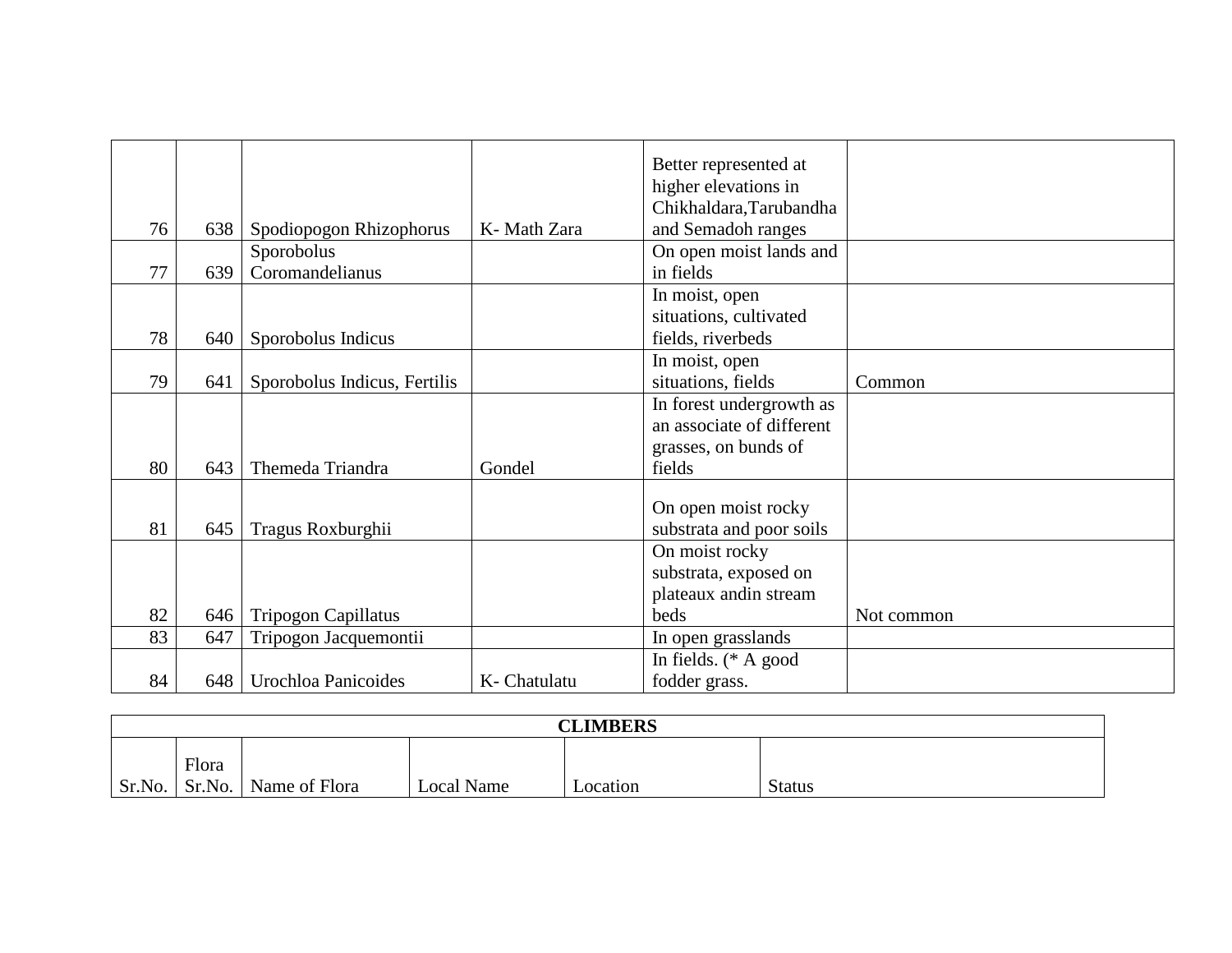|                |     | Cissampelos              |                   | Riverbanks &            |  |
|----------------|-----|--------------------------|-------------------|-------------------------|--|
| 1              | 4   | Pariera                  | Pahadmul          | Roadsides               |  |
|                |     | Ventilago                | Kharbel, Chiwati, |                         |  |
| $\overline{2}$ | 80  | Denticulata              | Raktapiti         | stream and river        |  |
|                |     |                          | Kandvel,          | Mostly around villages  |  |
|                |     | Ampelocissus             | Popasvel,         | on jhedges and small    |  |
| 3              | 84  | Latifolia                | Rudrakshi         | trees                   |  |
|                |     |                          | Ambat vel, K-     |                         |  |
| 4              | 86  | Cayratia Auriculata      | Kumbhela          | Dhargad, Kelpani        |  |
|                |     |                          |                   | Small trees ond borders |  |
| 5              | 87  | Cayratia Trifolia        |                   | of fields               |  |
|                |     |                          |                   | Mostly climbing on      |  |
| 6              | 88  | Cissus Repanda           | K-Jujil           | tree trunks             |  |
|                |     | Cardiospermum            |                   | In hedges Fields and    |  |
| 7              | 91  | Helicacabum              | Kapalphodi        | among grasses           |  |
|                |     |                          |                   | In Semadoh, Dhakna &    |  |
| 8              | 110 | Butea Superba            | Palas vel         | Chikhaldara Range       |  |
|                |     |                          |                   | In                      |  |
|                |     |                          |                   | Chourakund, Rangubeli,  |  |
|                |     |                          |                   | Chikhaldara (Frequent   |  |
|                |     |                          |                   | along banks of Tapi     |  |
| 9              | 111 | Canvalia Gladiata        |                   | river)                  |  |
|                |     |                          | Garari, G-Palasir |                         |  |
| 10             | 142 | Milletia Auriculata      | Sattur            |                         |  |
|                |     |                          |                   | In Koktu valley and     |  |
|                |     |                          | Ghorbel, K-       | chikhaldara, Dhakna,    |  |
| 11             | 151 | Pueraria Tuberosa        | <b>Bharda</b>     | <b>Semadoh Ranges</b>   |  |
|                |     |                          |                   | Frequent along borders  |  |
| 12             | 159 | <b>Teramnus Labialis</b> | Ran Udid          | of fields               |  |
| 13             | 168 | Bauhinia Vahlii          | Mahul             |                         |  |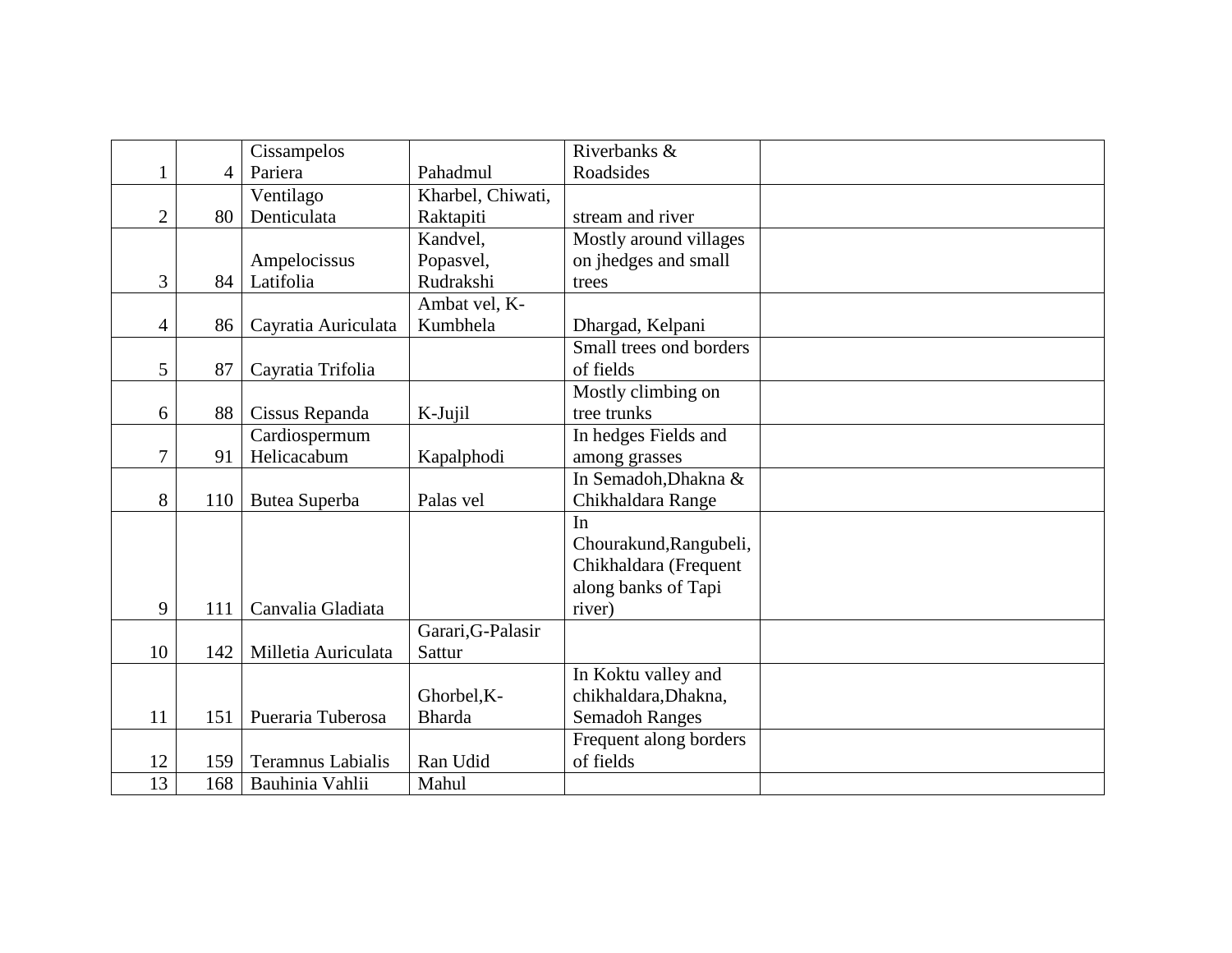|    |     |                    |                     | Along stream banks     |            |
|----|-----|--------------------|---------------------|------------------------|------------|
|    |     |                    |                     | and in ravines; rather |            |
| 14 | 181 | Acacia Torta       | Chilati             | occasional             |            |
|    |     | Combretum          | Madhel, Piwar       | Frequent along stream  |            |
| 15 | 189 | Ovalifolium        | vel, K-Retel        | banks and in ravines   |            |
|    |     |                    |                     | on hedges, Small       |            |
|    |     |                    | Jangli              | trees, mostly aroud    |            |
| 16 | 205 | Coccinia Grandis   | Tondli, Kunzru      | villages.              |            |
|    |     |                    |                     | On hedges, Small       |            |
|    |     |                    |                     | trees, mostly aroud On |            |
| 17 | 206 | Ctenolepis Garcini |                     | hedges and thickets.   |            |
|    |     | Diplocyclos        |                     | On bushes and hedge    |            |
| 18 | 209 | Palmatus           | Shivilingi, Kavdoli | borders of fields      |            |
|    |     |                    | Jangli              |                        |            |
|    |     |                    | Dodka, Jungle       | In Dhargad, Kelpani    |            |
| 19 | 210 | Luffa Acutangula   | Turai               | and Jarida             | Not Common |
| 20 | 211 | Momordica Dioica   | Kartula             | On borders of fields   |            |
|    |     | Mukia              | $K-$                | Amoung grasses on      |            |
| 21 | 212 | Maderaspatana      | Kawala, Dhakuch     | forest floor in fields |            |
|    |     |                    |                     |                        |            |
| 22 | 300 | Pergularia Daemia  | Utaran Vel          | On hedges and thickets |            |
|    |     |                    |                     | Mostly around villages |            |
|    |     |                    |                     | on thickts and small   |            |
| 23 | 320 | Argyreia Nervosa   | Sundersok           | trees.                 | Not Common |
|    |     | Ipomoea            |                     |                        |            |
| 24 | 327 | Hederifolia        |                     |                        |            |
| 25 | 328 | Ipomoea Nil        |                     |                        |            |
| 26 | 329 | Ipomoea obscura    |                     |                        |            |
| 27 | 331 | Ipomoea Quamoclit  | Ganesh Puspa        |                        |            |
| 28 | 332 | Ipomoea Sepiaria   |                     |                        |            |